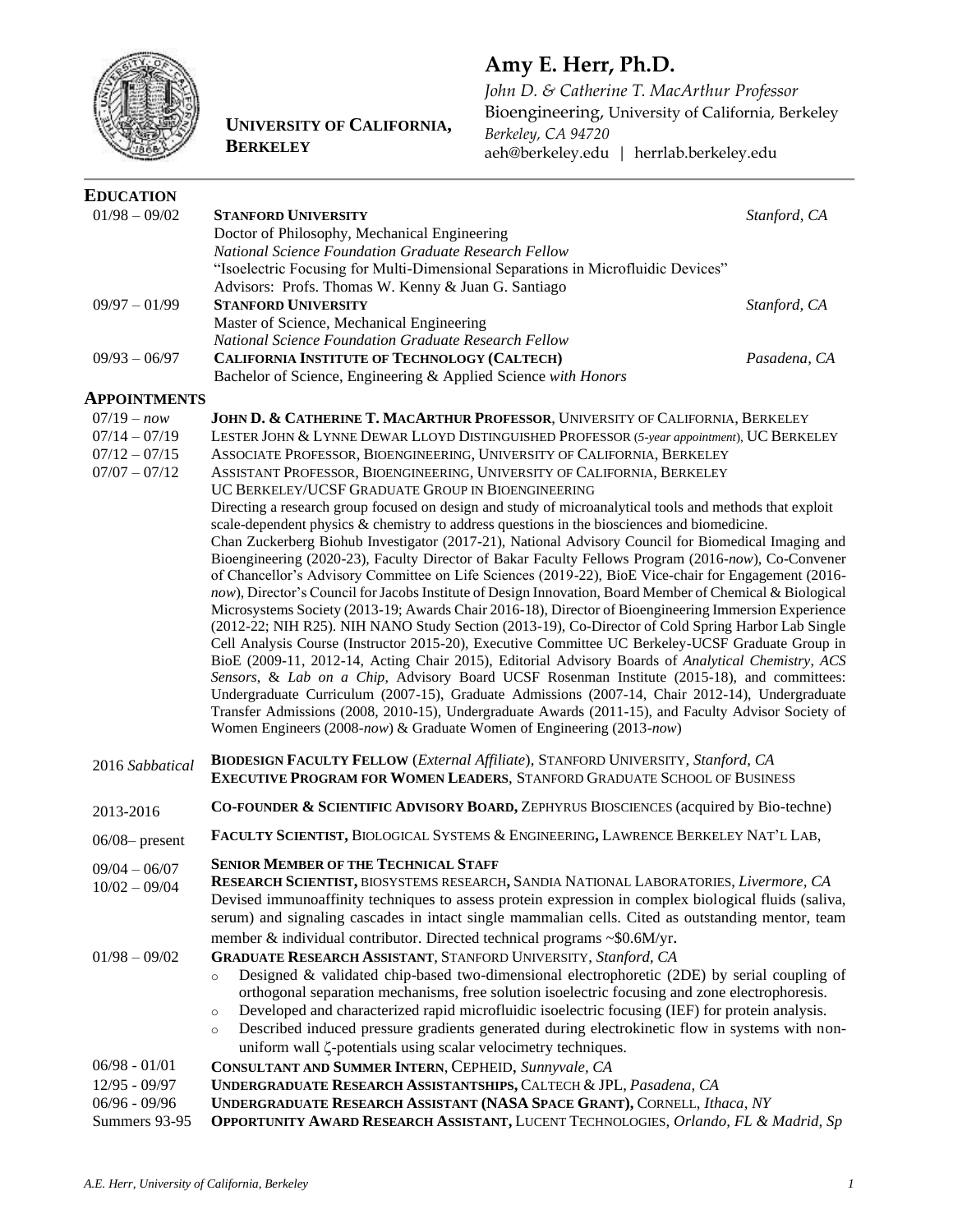#### **PEER-REVIEWED JOURNAL PUBLICATIONS**

ORCID: 0000-0002-6906-2985

- 1. S. M. Grist, A. Geldert, A. Gopal, A. Su, H. Balch, & A. E. Herr, "Current Understanding of UV-C Decontamination of N95 Filtering Facepiece Respirators", *Applied Biosafety, accepted*.
- 2. S. M. Grist, A. P. Mourdoukoutas, A. E. Herr, "3D projection electrophoresis for single-cell immunoblotting", *Nature Communications, accepted*.
- 3. E. Rosàs-Canyelles, A. J. Modzelewski, A. Geldert, L. He, A. E. Herr, "Multimodal detection of protein isoforms and nucleic acids from mouse preimplantation embryos", *Nature Protocols*, *accepted*.
- 4. A.C. Moss & A.E. Herr, "In-gel fluorescence detection by DNA polymerase elongation", *APL Bioengineering*, *accepted.*
- 5. H. D. Neira, S. Jeeawoody, A. E. Herr, "Reversible functionalization of clickable polyacrylamide gels with protein and graft copolymers", *Advanced Functional Materials*, **2020**, *accepted*.
- 6. A. Mourdoukoutas, S. M. Grist, A. E. Her, "Rapid electrotransfer probing for improved detection sensitivity in in-gel immunoassay", *Analytical Methods*, **2020**, 12, 4638 – 4648.
- 7. E. Rosàs-Canyelles\*, A. J. Modzelewski\*, A. Geldert, L. He, A. E. Herr, "Assessing heterogeneity among single embryos and single blastomeres using open microfluidic design", *Science Advances*, **2020**, 6(17):eaay1751. doi: 10.1126/sciadv.aay1751. (\*co-first authors)
- 8. A. Geldert, H. Huang, A.E. Herr, "Probe-target hybridization depends on spatial uniformity of initial concentration condition across large-format chips", *Scientific Reports*, **2020**, 10(1):8768. doi: 10.1038/s41598-020-65563-3.
- 9. K. Y. Tan & A. E. Herr, "Ferguson analysis of protein electromigration during single-cell electrophoresis in an open microfluidic device", *Analyst*, **2020**, 145(10):3732-3741. doi: 10.1039/c9an02553g.
- 10. S. Jeeawoody, K. Yamauchi, A. Su, & A. E. Herr "Laterally aggregated polyacrylamide gels for immunoprobed isoelectric focusing", *Analytical Chemistry*, **2020**, 92(4):3180-3188. doi: 10.1021/acs.analchem.9b04913.
- 11. A. Su, B.E. Smith, A.E. Herr, "In situ measurement of thermodynamic partitioning in open hydrogels", *Analytical Chemistry*, **2020***,* 92(1):875-883. doi: 10.1021/acs.analchem.9b03582.
- 12. B. Gumuscu, A.E. Herr, "Separations-encoded microparticles for single-cell western blotting", *Lab Chip.* **2020**, 20(1):64-73. doi: 10.1039/c9lc00917e.
- 13. A. Gopal & A.E. Herr, "Multiplexed in-gel microfluidic immunoassays: characterizing protein target loss during reprobing of benzophenone-modified hydrogels", *Scientific Reports*, **2019**, 9(1):15389. doi: 10.1038/s41598-019- 51849-8.
- 14. Y. Zhang, I. Naguro, A.E. Herr, "In Situ Single-Cell Western Blot on Adherent Cell Culture", *Angewandte Chemie*, **2019**, 58(39):13929-13934. doi: 10.1002/anie.201906920.
- 15. Y. Zhang, A. Moss, K. Tan, & A.E. Herr, "Barcodes for subcellular protein localization", perspective in *News & Views* section of *Nature Biomedical Engineering*, **2019**. doi.org/10.1038/s41551-019-0430-3.
- 16. E. Su, S. Jeeawoody, & A.E. Herr, "Protein diffusion in materials with heterogeneous partition coefficients", *APL Bioengineering*, **2019***,* 3(2):026101. doi: 10.1063/1.5078650. PMID: 31069338.
- 17. Q. Pan, K. A. Yamauchi, A. E. Herr, "Controlling dispersion during single-cell polyacrylamide gel electrophoresis in open microfluidic devices", *Analytical Chemistry,* **2018**, 90(22):13419-13426. doi: 10.1021/acs.analchem.8b03233*.*
- 18. J. J. Kim\*, P.P.Y. Chan\*, J. Vlassakis, A. Geldert, and A. E. Herr, "Microparticle delivery of protein markers for singlecell western blotting from microwells", *Small,* **2018**, 14(48):e1802865. doi: 10.1002/smll.201802865.*\*equal contributors*.
- 19. E. Sinkala\*, E. Rosàs-Canyelles\* & A. E. Herr, "Single-cell mobility shift electrophoresis reports protein localization to the cell membrane", *Analyst,* **2018**, doi: 10.1039/c8an01441h. *\*equal contributors*
- 20. E. Rosàs-Canyelles, T. Dai, S. Li, & A. E. Herr, "Mouse-to-mouse variation in maturation heterogeneity of smooth muscle cells", *Lab Chip,* **2018**, doi: 10.1039/c8lc00216a. PMID: 29796562, PMCID: PMC6019577.
- 21. C-C Kang, T. Ward, J. Bockhorn, C. Schiffman, H. Huang, M. Pegram, A.E. Herr, "Electrophoretic cytopathology resolves ERBB2 forms with single-cell resolution", *npj Precision Oncology*, **2018**, 2:10*.* doi: 10.1038/s41698-018- 0052-3. PMID: 29872719, PMCID: PMC5871910
- 22. K. Yamauchi, A. M. Tentori, & A. E. Herr, "Arrayed isoelectric focusing using photopatterned multi-domain hydrogels", *Electrophoresis,* **2018***,* 39(8):1040-1047. doi: 10.1002/elps.201700386. Epub 2018 Feb 20. PMID: 29385243. PMCID: PMC6106862.
- 23. Y. Zhang. P. Chan, & A. E. Herr, "Rapid capture and release of nucleic acids through a reversible photo-cycloaddition reaction in the psoralen-functionalized hydrogel", *Angew Chem Int Ed Engl*, **2018***,* 57(9):2357-2361. doi: 10.1002/anie.201711441. Epub 2018 Jan 24. PMID: 29316080. PMCID: PMC5955697
- 24. Jung-Ming G. Lin, Chi-Chih Kang, Yun Zhou, Haiyan Huang, Amy E. Herr, and Sanjay Kumar, "Linking invasive motility to protein expression in single tumor cells", *Lab Chip*, **2018**, 18(2):371-384. doi: 10.1039/c7lc01008g. PMID: 29299576, PMCID: PMC5771853
- 25. Q. Pan & A.E. Herr, "Microwell shape-induced injection dispersion in electrophoretic cytometry", *Analytica Chimica Acta,* **2018**, 1000:214-222. doi: 10.1016/j.aca.2017.11.049. PMID: 29289313
- 26. J. Vlassakis & A. E. Herr "Joule heating-induced dispersion in open microfluidic electrophoretic cytometry", *Analytical Chemistry,* **2017**, 89(23):12787-12796. doi: 10.1021/acs.analchem.7b03096..PMID: 29110464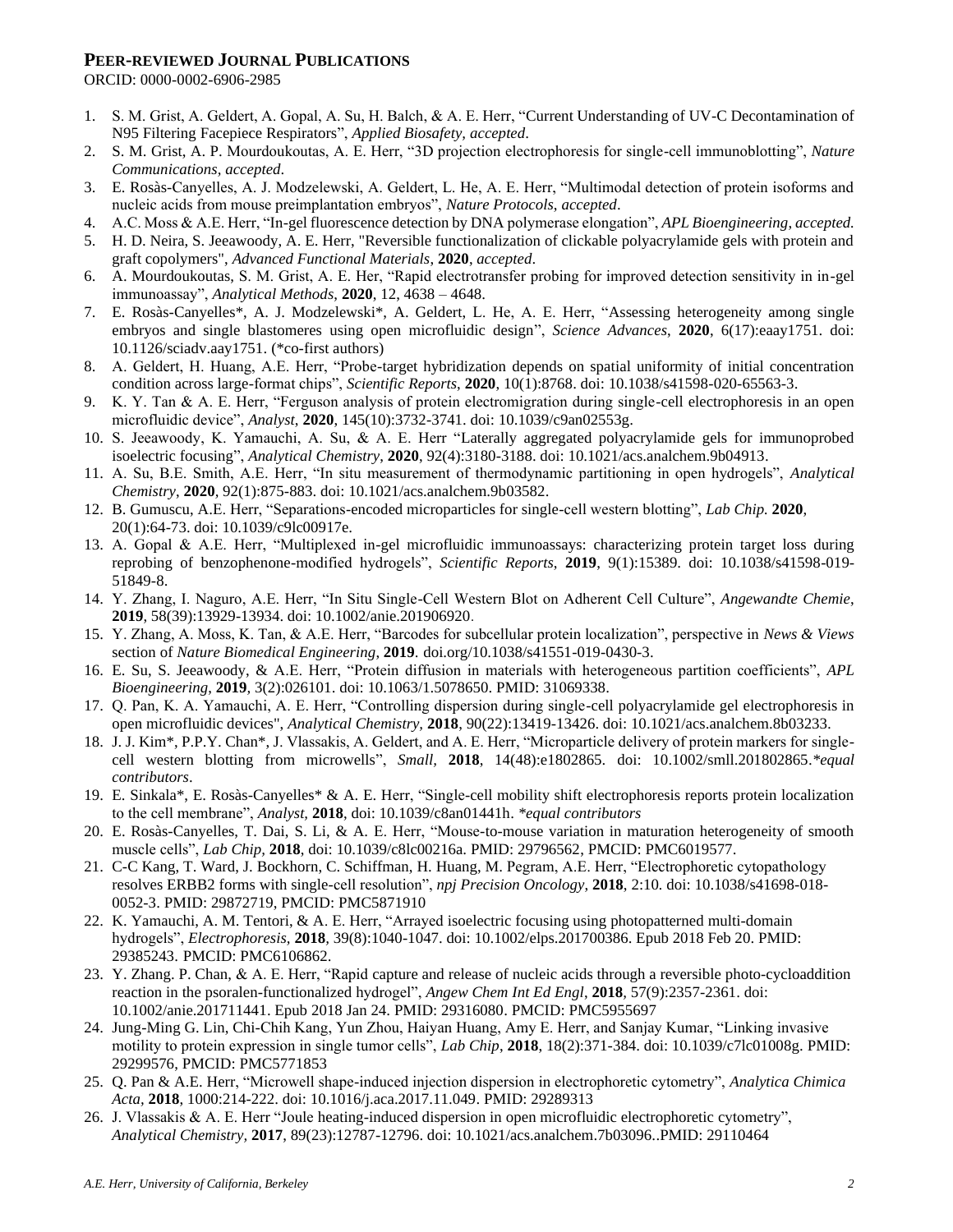- 27. E. J. Su & A.E. Herr, "Electrophoretic cytometry of adherent cells", *Lab Chip*, **2017**, 17(24):4312-4323. doi: 10.1039/C7LC01012E. PMID: 29120467
- 28. P. Abdel-Sayed, K. A. Yamauchi, R. E. Gerver and A. E. Herr, "Fabrication of an open microfluidic device for immunoblotting", *Analytical Chemistry*, **2017**, 89(18):9643-9648. doi: 10.1021/acs.analchem.7b02406, PMID: 28825964.
- 29. H. Neira & A.E. Herr, "Hydrogels as Solid Supports for Enzyme Immobilization: Intrinsic Kinetics and Error Propagation", *Analytical Chemistry*, **2017**, 89(19):10311-10320. doi: 10.1021/acs.analchem.7b02075, PMID: 28858525.
- 30. E. Sinkala, E. Sollier-Christensen, C. Renier, E. Rosàs-Canyelles, J. Che, K. Heirich, T. A. Duncombe, J. Vlassakis, K. A. Yamauchi, H. Huang, S. S. Jeffrey, A. E. Herr, "Profiling protein expression in circulating tumour cells using microfluidic western blotting", *Nature Communications,* **2017,** 8:14622. doi: 10.1038/ncomms14622. PMID: 28332571
- 31. J. J. Kim, E. Sinkala, and A. E. Herr, "High-selectivity cytology via lab-on-a-disc western blotting of individual cells", *Lab Chip*, **2017**, 28;17(5):855-863. doi: 10.1039/c6lc01333c, PMID: 28165521.
- 32. Y. Pan, E. K. Sackmann, K. Wypisniak, M. Hornsby, S. S. Datwani, and A. E. Herr, ""Determination of equilibrium dissociation constants for recombinant antibodies by high-throughput affinity electrophoresis" *Scientific Reports,* **2016**, 6:39774, doi: 10.1038/srep39774.
- 33. K.A. Yamauchi & A. E. Herr, "Subcellular western blotting of single cells*", Microsystems & Nanoengineering (Nature Publishing Group),* **2017,** 3:16079, doi:10.1038/micronano.2016.79.
- 34. A.M. Tentori\*, K. A. Yamauchi\*, A.E. Herr, "Detection of Isoforms Differing by a Single-charge Unit in Individual Cells", *Angew Chem Int Ed Engl., 2***016**, 55(40):12431-5. *\*equal contributors.* PMID: 27595864
- 35. C.-C. Kang, K. Yamauchi\* , J. Vlassakis\* , E. Sinkala, T.A. Duncombe, A.E. Herr, "Single cell-resolution western blotting", *Nature Protocols,* **2016,** 11(8):1508-30. \**equal contributors*. PMID: 27466711
- 36. M. A. Kapil, Y. Pan, T. A. Duncombe, A.E. Herr, "Kinetic rate determination via electrophoresis along an open microchannel with varying cross-sectional area", *Analytical Chemistry,* **2016***,* 88(7):3669-76. PMID: 26963604.
- 37. T.A. Duncombe\*, C.-C. Kang\*, S. Maity, N. Murthy, T. M. Ward, M. A. Pegram, & A.E. Herr, "Hydrogel pore-size modulation for enhanced single-cell western blotting", *Advanced Materials*, **2016**, 28(2):327-34. \**equal contributors*. PMID: 26567472.
- 38. J. Vlassakis & A.E. Herr, "Effect of polymer hydration state on in-gel immunoassays", *Analytical Chemistry*, **2015***,* Nov 3;87(21):11030-8. PMID: 26457450
- 39. T.A. Duncombe, A.M. Tentori, & A.E. Herr, "Microfluidics: reframing biological enquiry", *Nature Reviews Molecular Cell Biology*, **2015**, Sep;16(9):554-67. PMID: 26296163 (Invited Review)
- 40. Colleen A. Kellenberger, Jade Sales-Lee, Yuchen Pan, Madalee M. Gassaway, Amy E. Herr, and Ming C. Hammond, "A Minimalist Biosensor: Quantitation of Cyclic Di-GMP Using Conformational Change of a Riboswitch", *RNA Biology,* **2015,** 12(11):1189-97. PMID: 26114964
- 41. R. Lin, A. Skandarajah, R.E. Gerver, H.D. Neira, D.A. Fletcher, & A. E. Herr, "A lateral electrophoretic flow diagnostic assay", *Lab Chip,* **2015**, 15(6):1488-96. doi: 10.1039/c4lc01370k. PMID: 25608872
- 42. R.E. Gerver & A.E. Herr, "Microfluidic western blotting of low molecular mass proteins", *Analytical Chemistry,* **2014***,*  86(21):10625-32. PMID: 25268977, PMC4222625.
- 43. Y. Pan, T.A. Duncombe, C. Kellenberger, M.C. Hammond, A.E. Herr, "High-throughput electrophoretic mobility shift assays for quantitative analysis of molecular binding reactions", *Analytical Chemistry,* **2014,** 86(20):10357-64. PMID: 25233437, PMC4204909.
- 44. C-C Kang, J-M Lin, Z. Xu, S. Kumar, A.E. Herr, "Single-cell western blotting after whole-cell imaging to assess cancer chemotherapeutic response" *Analytical Chemistry,* **2014,** 86(20):10429-36. PMID: 25226230, PMC4204918.
- 45. M. Chung, D. Kim, & A.E. Herr, "Polymer sieving matrices in microanalytical electrophoresis", *Analyst,* 139(22):5635- 54. PMID: 25195612.
- 46. A.J. Hughes\*, D. M. Spelke\*, Z. Xu, C.-C. Kang, D.V. Schaffer, A.E. Herr, "Single-cell Western blotting"*, Nature Methods,* **2014***,* 11(7):749-55*.* \**equal contributors.* PMID: 24880876, PMC4077215.
- 47. A. M. Tentori and A. E. Herr*, "*Performance implications of chemical mobilization after microchannel isoelectric focusing", *Electrophoresis,* **2014**, 35(10):1453-60*.* PMID: 24590929.
- 48. M.A. Kapil & A.E. Herr, "Binding kinetic rates measured via electrophoretic band crossing in a pseudo-homogeneous format", *Analytical Chemistry,* **2014,** 4;86(5):2601-9*.* PMID: 24552202.
- 49. Y. Pan, K. Karns, & A.E. Herr, "Microfluidic electrophoretic mobility shift assays for quantitative biochemical analysis", *Electrophoresis,* **2014***,* 35(15):2078-90. PMID: 24591076.
- 50. M.K. Araz, A.A. Apori, C. Salisbury, A.E. Herr, "Microfluidic barcode assay for antibody-based confirmatory diagnostics", *Lab on a Chip,* **2013**, 13(19):3910-3920. PMID: 23925585.
- 51. M. Chung, D. Kim, A.E. Herr, "Microchamber Western blotting using poly-L-lysine conjugated polyacrylamide gel for blotting of SDS coated proteins", *Analytical Chemistry,* **2013**, 85(16):7753-7761*.* PMID: 23848185.
- 52. D. Kim & A.E. Herr, "Protein immobilization techniques for microfluidic assays", *Biomicrofluidics*, **2013**, 7(4):41501. PMID: 24003344, PMC3747845.
- 53. M.K. Araz, A.M. Tentori, A.E. Herr, "Microfluidic multiplexing in bioanalyses", *Journal of Laboratory Automation*, **2013**, 18(5):350-366. PMID: 23757343.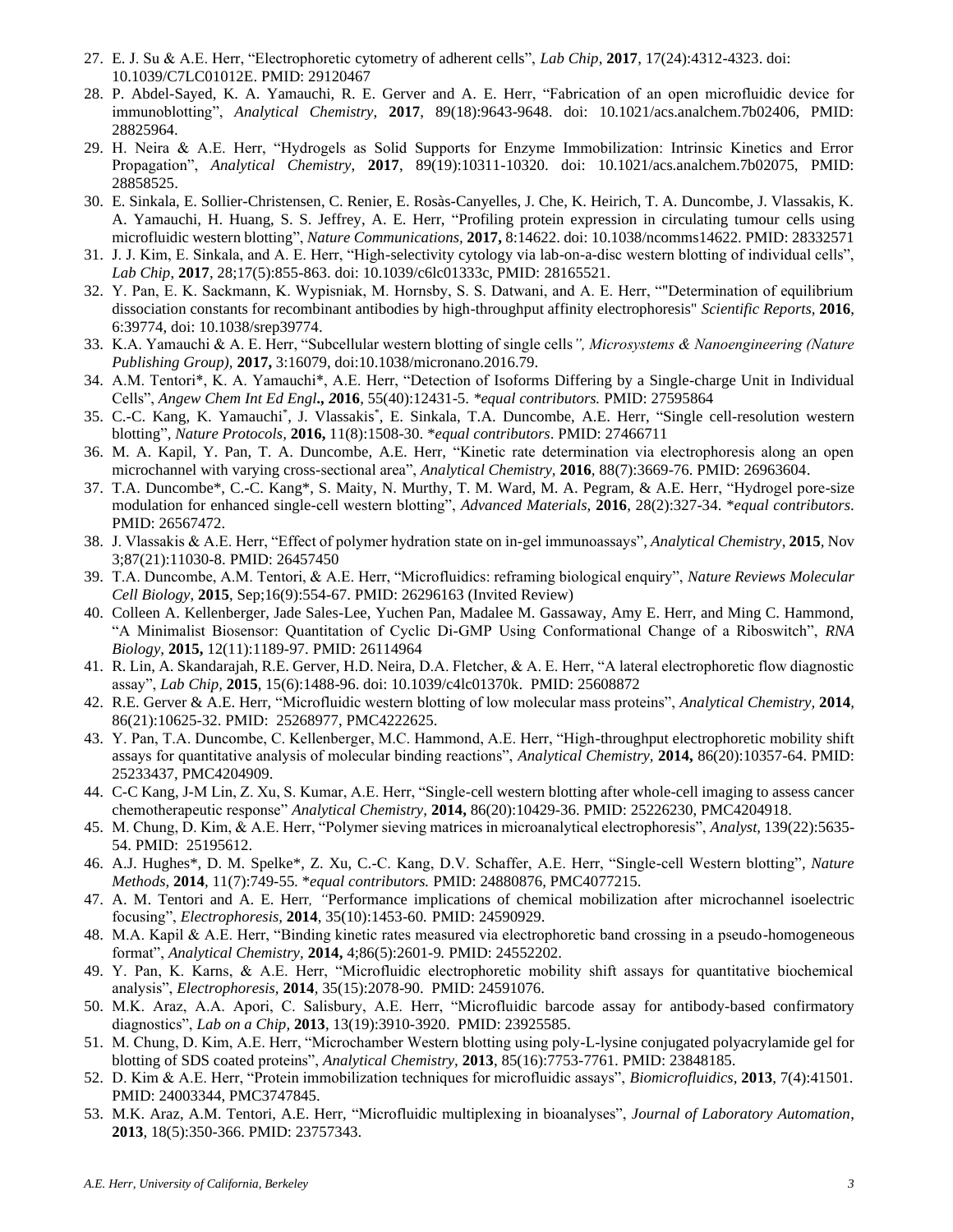- 54. A.M. Tentori, A.J. Hughes, & A.E. Herr, "Microchamber Integration unifies distinct separation modes for Two-Dimensional Electrophoresis", *Analytical Chemistry,* **2013**, 85(9):4538-4545. PMID: 23565932, PMC3714212.
- 55. T.A. Duncombe & A.E. Herr, "Photopatterned free-standing polyacrylamide gels for microfluidic protein electrophoresis", *Lab on a Chip,* **2013***,* 13(11):2115-2123. PMID: 23609800.
- 56. S. Tia, K. Brown, D. Chen, A.E. Herr, "Protein post-translational modification analyses using immunoprobed isoelectric focusing", *Analytical Chemistry*, **2013***,* 85(5):2882-2890. PMID: 23363036.
- 57. K. Karns, J.M. Vogan, Q. Qin, S. Hickey, M.C. Hammond, and A.E. Herr, "Microfluidic screening of electrophoretic mobility shifts elucidates riboswitch binding function", *Journal of the American Chemical Society* (JACS), **2013**, 135(8):3136-3143*.* PMID: 23343213, PMC3644558.
- 58. A.A. Apori, M. Brozynski, I. El-Sayed, A.E. Herr, "Microfluidic validation of diagnostic protein markers for spontaneous cerebrospinal fluid rhinorrhea", *Journal of Proteome Research,* **2013**, 12(3):1254-1265*.* PMID: 23343621.
- 59. C. Hou & A.E. Herr, "Microfluidic integration of Western blotting is enabled by electrotransfer-assisted sodium dodecyl sulphate dilution" *Analyst*, **2013**, 138(1):158-163. PMID: 23042290.
- 60. A. J. Hughes & A.E. Herr, "Microfluidic Western blotting", *Proceedings of the National Academy of Sciences USA (PNAS)*, **2012**, 109 (52):21450-21455. PMID: 23223527, PMC3535594.
- 61. T.A. Duncombe & A.E. Herr, "Use of polyacrylamide gel moving boundary electrophoresis to enable low-power protein analysis in a compact microdevice", *Analytical Chemistry*, **2012**, 84(20):8740-8747. PMID: 22971048.
- 62. A.J. Hughes\*, A.M. Tentori\*, A.E. Herr, "Bistable isoelectric point photoswitching in green fluorescent proteins observed by dynamic immunoprobed isoelectric focusing", *Journal of the American Chemical Society (JACS)*, **2012**, 134(42):17582-17591. \**equal contributors*. PMID: 23017083, PMC3488114.
- 63. A. K. Denisin\*, K. Karns\*, A.E. Herr, "Post-collection processing of Schirmer strip-collected human tear fluid impacts protein content", *Analyst,* **2012,** 137(21):5088-5096. PMID: 22991688. \**equal contributors*.
- 64. A.J. Hughes R.K.L. Lin, D.M. Peehl, A.E. Herr, "Microfluidic integration for automated targeted proteomic assays", *Proceedings of the National Academy of Sciences USA (PNAS)*, **2012**, 109(16):5972-5977. PMID: 22474344, PMC3341062.
- 65. D. Kim K. Karns, S. Tia, M. He, A.E. Herr, "Electrostatic Protein Immobilization using Charged Polyacrylamide Gels and Cationic Detergent Microfluidic Western Blotting", *Analytical Chemistry*, **2012**, 84(5):2533-2540*.* PMID: 22304398.
- 66. M. He, J. Novak, B. Julian, A.E. Herr, "Membrane assisted on-line renaturation for automated microfluidic lectin blotting", *Journal of the American Chemical Society (JACS),* **2011***,* 133(49):19610-19613. PMID: 22070432, PMC3267544.
- 67. K. Karns & A.E. Herr, "Human tear protein analysis enabled by an alkaline microfluidic homogeneous immunoassay", *Analytical Chemistry*, **2011**, 83(21):8115-8122. PMID: 21910436.
- 68. X. Chen, M. Kapil, A. J. Hughes, A. E. Herr, "A single-microchannel, multi-step assay reports protein size and immunoaffinity", *Analytical Chemistry,* **2011**, 83(17):6573-6579. PMID: 21834519.
- 69. S. Q. Tia, M. He, K. Kim, A.E. Herr, "Multi-analyte on-chip native Western blotting", *Analytical Chemistry*, **2011**, 83(9):3581-3588*.* PMID: 21456518.
- 70. A.M. Tentori & A.E. Herr, "Photopatterned materials in bioanalytical microfluidic technology" *Journal of Micromechanics and Microengineering: Structures, Devices, and Systems*, **2011**, 21(5):54001. PMID: 21857772, PMC3156436.
- 71. A.A. Apori & A.E. Herr, "Homogeneous immunosubtraction integrated with sample preparation is enabled by a microfluidic format", *Analytical Chemistry,* **2011**, 83(7):2691-2698*.* PMID: 21375345, PMC3069757.
- 72. J. S. Kinney, T. Morelli, T. Braun, C.A. Ramseier, A.E. Herr, J.V. Sugai, C.E. Shelburne, L.A. Rayburn, A.K. Singh, W.V. Giannobile. "Saliva/Pathogen Biomarker Signatures and Periodontal Disease Progression.", *Journal of Dental Research*, **2011**, 90(6):752-758. PMID: 21406610, PMC3144122.
- 73. M. He & A.E. Herr, "Automated microfluidic protein immunoblotting", *Nature Protocols*, **2010**, 5:1844-1856. PMID: 21030959
- 74. A.J. Hughes & A.E. Herr, "Quantitative enzyme activity determination with zeptomole sensitivity by microfluidic gradient-gel zymography", *Analytical Chemistry***, 2010**, 82(9):3803-3811. PMID: 20353191.
- 75. C. Hou & A.E. Herr, "Ultra-short separation length homogeneous electrophoretic immunoassays using on-chip discontinuous polyacrylamide gels", *Analytical Chemistry***, 2010**, 82(8):3343-3351. PMID: 20334346.
- 76. M. He & A.E. Herr, "Polyacrylamide gel photopatterning enables automated protein immunoblotting in a twodimensional microdevice", *Journal of the American Chemical Society (JACS),* **2010**, 132(8):2512-2513. PMID: 20131779.
- 77. M. He & A.E. Herr, "Microfluidic polyacrylamide gel electrophoresis with *in-situ* immunoblotting for native protein analysis", *Analytical Chemistry*, **2009**, 81:8177–8184. PMID: 19731927.
- 78. S. Tia & A.E. Herr, "On-chip technologies for multidimensional separations", *Lab on a Chip,* **2009**, 9:2524-2536. PMID: 19680577.
- 79. N. Srivastava, J. S. Brennan, R.F. Renzi, M. Wu, S.S. Branda, A.K. Singh, A.E. Herr, "Fully-integrated microfluidic platform enables automated phospho-profiling of macrophage response", *Analytical Chemistry*, **2009**, 81:3261-3269*.* PMID: 19323537.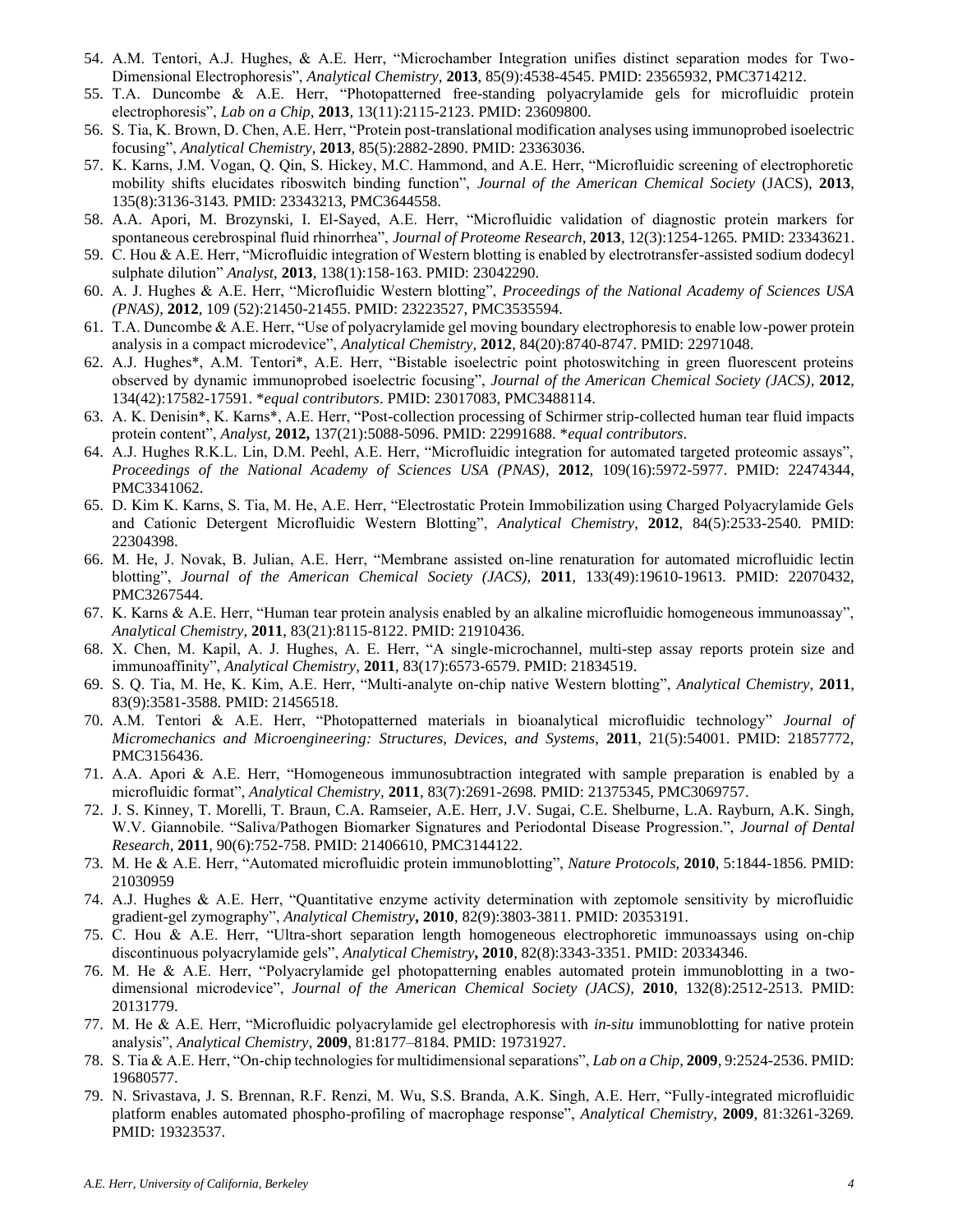- 80. C.A. Ramseier, J.S. Kinney, A.E. Herr, T. Braun, J.V. Sugai, C.A. Shelburne, L.A. Rayburn, H.M. Tran, A.K. Singh, W.V. Giannobile, "Identification of pathogen and host-response markers correlated with periodontal disease", *Journal of Periodontology*, **2009**, 80(3):436-446. PMID: 19254128.
- 81. C. Hou & A.E. Herr, "Clinically-relevant advances in on-chip affinity-based electrophoresis and electrochromatography", *Electrophoresis*, **2008**, 29:3306-3319. PMID: 18702056.
- 82. C.T. Lo<sup>1</sup>, D.J. Throckmorton<sup>1</sup>, A.K. Singh, A.E. Herr. "Photopolymerized diffusion-defined polyacrylamide gradient gels for on-chip protein sizing." *Lab Chip*, 2008, 8:1273-1279. PMID: 18651068. *<sup>1</sup>equal contributors (2008 Hot Article)*
- 83. A.E. Herr, A.V. Hatch, D.J. Throckmorton, H.M. Tran, J.S. Brennan, W.V. Giannobile, A.K. Singh. "Microfluidic immunoassays as rapid saliva-based clinical diagnostics", *Proceedings of the National Academy of Sciences USA (PNAS)*, **2007**, 104(13):5268-5273. PMID: 17374724 , PMC1828942.
- 84. A.E. Herr, A.V. Hatch, W.V. Giannobile, D.J. Throckmorton, H.M. Tran, J.S. Brennan, A.K. Singh. "Integrated Microfluidic Platform for Oral Diagnostics" *Ann. N.Y. Acad. Sci*, **2007**, Vol 1098: *Oral Based Diagnostics, Part VI: Horizons in Oral Diagnostics*, 362-374. PMID: 17435142, PMC2572166.
- 85. A.V. Hatch, A.E. Herr, D.J. Throckmorton, J.S. Brennan, A.K. Singh. "Integrated preconcentration-SDS-PAGE of proteins in microchips using photopatterned polyacrylamide", *Analytical Chemistry*, **2006**, 78(14):4976-4984. PMID: 16841920.
- 86. V.C. Rucker, K.L. Havenstrite, B.A. Simmons, S.M. Sickafoose, A.E. Herr, R. Shediac. "Functional antibody immobilization on 3D polymeric surfaces generated by reactive ion etching", *Langmuir,* **2005,** 21(17):7621-7625. PMID: 16089360.
- 87. V.C. Rucker; K.L. Havenstrite, A.E. Herr. "Antibody microarrays for native toxin detection", *Analytical Biochemistry,*  **2005***,* 339 (2):262-270. PMID: 15797567.
- 88. A.E. Herr, D.J. Throckmorton, A.A. Davenport, A.K. Singh. "On-chip native gel electrophoresis-based immunoassays for tetanus antibody and toxin", *Analytical Chemistry*, **2005**, 77(2):585-590. PMID: 15649057.
- 89. A.E. Herr, A.K. Singh. "Photopolymerized cross-linked polyacrylamide gels for on-chip protein sizing", *Analytical Chemistry*, **2004**, 76(16):4727-4733. PMID: 15307783.
- 90. A.E. Herr, J.I. Molho, K.A. Drouvalakis, J.C. Mikkelsen, P.J. Utz, J.G. Santiago, T.W. Kenny. " On-chip coupling of isoelectric focusing and free solution electrophoresis for multidimensional separations ", *Analytical Chemistry*, **2003**, 75(5):1180-1187. PMID: 12641239.
- 91. F. Raisi, P. Belgrader, D.A. Borkholder, A.E. Herr, G.J. Kintz, F. Pourhamadi, M.T. Taylor, M.A. Northrup. "Microchip isoelectric focusing using a miniature scanning detection system", *Electrophoresis*, **2001**, 22:2291-95. PMID: 11504064.
- 92. J.I. Molho, A.E. Herr, B.P. Mosier, J.G. Santiago, T.W. Kenny, R.A. Brennen, G.B. Gordon, B. Mohammadi. "Optimization of turn geometries for microchip electrophoresis," *Analytical Chemistry*, **2001**, 73(6):1350-1360. DOI: 10.1021/ac001127+
- 93. A.E. Herr, J.I. Molho, J.G. Santiago, M.G. Mungal, T.W. Kenny, M.G. Garguilo. "Electroosmotic capillary flow with non-uniform zeta potential," *Analytical Chemistry*, **2000**, 72(5):1053-1057. PMID: 10739211.

#### **AWARDS & RECOGNITION**

| 2019      | Award for Excellence in Postdoctoral Mentoring, Visiting Scientist & Posdoc. Assoc. at UC Berkeley            |
|-----------|---------------------------------------------------------------------------------------------------------------|
| 2018-2019 | Defense Science Study Group (DSSG), IDA/DARPA                                                                 |
| 2017-2022 | Chan Zuckerberg (CZ) Biohub Investigator                                                                      |
| 2018      | Sciex Microscale Separations Innovation Medal                                                                 |
| 2018      | UC Berkeley Excellence in Laboratory Safety Award (Life Sciences)                                             |
| 2017      | Berkeley Visionary Award from the City of Berkeley Chamber of Commerce                                        |
| 2017      | Georgina Sweet Lectureship, Australian Research Council                                                       |
| 2017      | Fellow, National Academy of Inventors (NAI) (elected)                                                         |
| 2016      | Mid-Career Achievement Award, American Electrophoresis Society (AES)                                          |
| 2016      | Chau Hoi Shuen Foundation Women in Science Program                                                            |
| 2016      | Named to the <i>Analytical Scientist's</i> top 50 most influential women in analytical science (Power List)   |
| 2015      | Fellow, American Inst. for Medical and Biological Engineering (AIMBE) College of Fellows                      |
| 2015      | Named to the <i>Analytical Scientist's</i> top 100 most influential people in analytical science (Power List) |
| 2015-2018 | Mary Shepard B. Upson Visiting Professorship, Cornell University                                              |
| 2015      | Georges Guiochon Faculty Fellow (inaugural), HPLC International Series of Symposia                            |
| 2015      | Featured Innovator, Silicon Valley Leadership Group, West Coast USPTO opening ceremony                        |
| 2014      | Kavli Fellow, Brazil-US Frontiers of Science & Engineering, 1 <sup>st</sup> Joint US NAE & NAS workshop       |
| 2012      | Young Innovator Award, Analytical Chemistry / Chemical & Biological Microsystems Society (CBMS)               |
| 2012      | Thiele Lectureship, Department of Chemical & Bimolecular Engineering, University of Notre Dame                |
| 2012      | Ellen Weaver Award, Association for Women in Science (AWIS, Northern California Chapters)                     |
| 2012      | Bioengineering Outstanding Instructor, BioE Honor Society (student vote), UC Berkeley                         |
| 2012-2017 | Bakar Fellow, University of California, Berkeley                                                              |
| 2011-2016 | <b>CAREER Award, National Science Foundation (NSF)</b>                                                        |
| 2010-2015 | New Innovator Award, National Institutes of Health (NIH), Office of the Director                              |
| 2010-2012 | Sloan Research Fellow (chemistry), Alfred P. Sloan Foundation                                                 |

*A.E. Herr, University of California, Berkeley 5*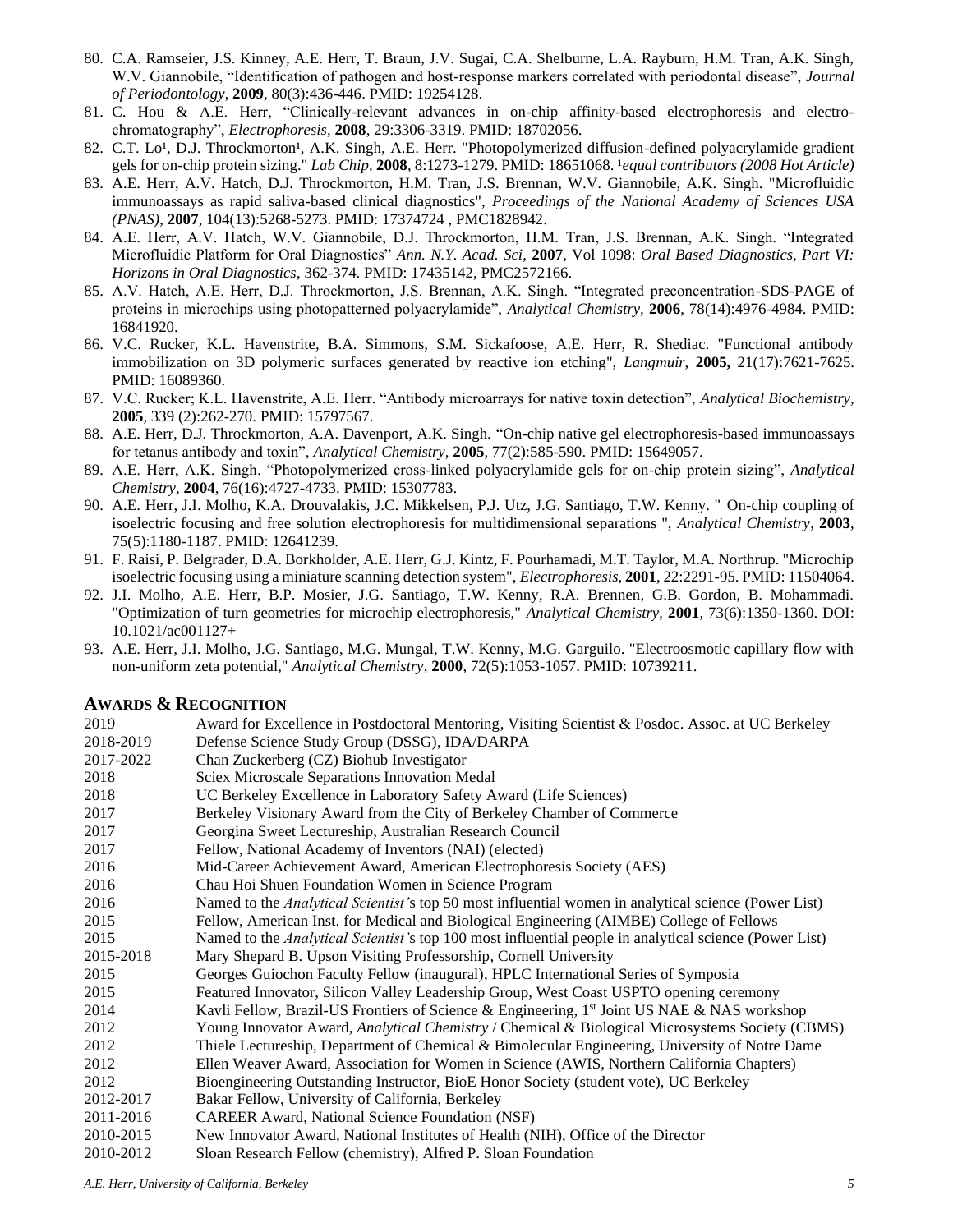| 2010      | Young Investigator Award in Analytical Chemistry, Eli Lilly and Company                                |
|-----------|--------------------------------------------------------------------------------------------------------|
| 2009-2011 | Young Faculty Award, Defense Advanced Research Projects Agency (DARPA)                                 |
| 2009-2012 | Hellman Family Faculty Fund Award, University of California, Berkeley                                  |
| 2008-2009 | Presidential Chair Faculty Fellow, University of California, Berkeley                                  |
| 2008      | Regents' Junior Faculty Fellow, University of California                                               |
| 2007      | Outstanding Mentor Award, Sandia National Laboratories                                                 |
| 2007      | NOVA Award finalist for "Individual Technical Excellence" Lockheed Martin (sole Sandia Nominee)        |
| 2007      | Individual Technical Excellence, Sandia National Laboratories' Employee Recognition Award (1 of 11)    |
| 2006      | Team Excellence, Sandia National Laboratories' Employee Recognition Award                              |
| 1997-2000 | National Science Foundation Graduate Research Fellowship                                               |
| 1996-1997 | Bibi Jentoft-Nilsen Memorial Leadership Award, Caltech                                                 |
| 1996-1997 | Inst. for the Advancement of Engineering, College of Fellows: Outstanding Engineering Student, Caltech |
| 1995-1997 | Wasserman Educational Endowment Scholarship, McLean Brothers' Scholarship, and Los Angeles             |
|           | Philanthropic Foundation's Scholarship, Caltech                                                        |

## **INTERNATIONAL & NATIONAL SERVICE**

| 2020-2023    | Defense Biology Insight advisory group, Biology Technologies Office (BTO), DARPA                       |
|--------------|--------------------------------------------------------------------------------------------------------|
| 2020-2023    | National Advisory Council for Biomedical Imaging and Bioengineering (NACBIB), NIH                      |
| 2019-2020    | Member, Executive Technical Program Committee, microTAS: International Conference on Miniaturized      |
|              | Systems for Chemistry & Life Sciences                                                                  |
| 2019-2020    | Strategic Planning Committee, National Institute of Biomedical Imaging and Bioengineering (NIBIB), NIH |
| 2020         | Reviewer, NRC Research Associateship Programs, US National Academies                                   |
| 2020-2022    | Vice President, Chemical & Biological Microsystems (CBMS) Society                                      |
| 2020         | Reviewer, NRC Research Associateship Programs, National Academies of Sciences, Engineering, and        |
|              | Medicine (the National Academies)                                                                      |
| 2020         | Co-Chair, microTAS: International Conference on Miniaturized Systems for Chemistry & Life Sciences     |
| 2019         | Co-Chair, Microfluidics: Designing the Next Wave of Biological Inquiry, EMBL, 12 - 14 Jul 2020,        |
|              | Heidelberg, Germany                                                                                    |
| 2018         | Member, Technical Program Committee, Hilton Head: Solid State Sensors, Actuators & Microsystems        |
|              | Workshop                                                                                               |
| 2018         | Scientific Advisory Board, Institute for Engineering in Medicine (IEM), University of Minnesota        |
| 2018         | Advisory Board, San Francisco Bay Area Microfluidics Network                                           |
| 2017-2019    | Editorial Advisory Board Member, Lab on a Chip                                                         |
| 2016         | Member, Technical Program Committee, Hilton Head: Solid State Sensors, Actuators & Microsystems        |
|              | Workshop                                                                                               |
| 2016-2019    | Chair, Awards Committee, Chemical & Biological Microsystems Society (CBMS)                             |
| 2016         | Session Organizer, SLAS 2016, San Diego, CA                                                            |
| 2015         | Panelist, NIH Workshop on <i>Reproducibility in Science</i> , convened by Directors of NIGMS & NHGRI   |
| 2015, 2016   | Co-Director, Single Cell Analysis Summer Course, Cold Spring Harbor Laboratory                         |
| 2015-2018    | Editorial Advisory Board Member, ACS Sensors                                                           |
| 2015-present | Co-Instructor, Cold Spring Harbor Laboratory "Single Cell Analysis" Course                             |
| 2015         | Technical Advisor, "Enabling Future Health Care: the Role of Micro and Nano Technologies" Napa         |
|              | Institute Workshop, August 2015                                                                        |
| 2015         | Chair, Conference Technical Workshops Committee, Transducers 2015                                      |
| 2015         | Member, Executive Technical Program Committee (ETPC), Transducers 2015                                 |
| 2014         | Technical Committee, IEEE EMBS Conference on Micro/Nanotech in Medicine                                |
| 2014         | Associate Track Chair, Society for Laboratory Automation (SLAS) Annual Conference                      |
| 2014-2017    | Editorial Advisory Board Member, Analytical Chemistry                                                  |
| 2013-2019    | Standing Member, Nanotechnology (NANO) Study Section, National Institutes of Health (NIH)              |
| 2013-2019    | Board Member, Chemical and Biological Microsystems Society (CBMS)                                      |
| 2013-2014    | Chair, Sponsorship Committee, 2014 microTAS: International Conference on Miniaturized Systems for      |
|              | Chemistry & Life Sciences                                                                              |
| 2013         | Member, Nominations Committee, microTAS: International Conference on Miniaturized Systems for          |
|              | Chemistry & Life Sciences                                                                              |
| 2013         | Executive Program Committee, Transducers: Int'l Conf. Solid-State Sensors, Actuators, & Microsystems   |
| 2013         | Discussion Leader, Gordon Research Conference (GRC) "Physics & Chemistry of Microfluidics"             |
| 2013         | Discussion Leader, Gordon-Kenan Research Seminar (GRS) "Physics & Chemistry of Microfluidics"          |
| 2013         | Session organizer, MicroScale Bioseparations (MSB) 2013                                                |
| 2013         | Session organizer, Society for Laboratory Automation & Screening (SLAS)                                |
| 2013         | Co-chair, Annual Meeting of the American Electrophoresis Society (AES), Topical Conference at AIChE    |
| 2012-2013    | Editorial Board, Electrophoresis                                                                       |
| 2012         | Organizing committee, University of California Bioengineering Symposium                                |
| 2011         | Member, IEEE BioMEMS Technical Committee                                                               |

*A.E. Herr, University of California, Berkeley 6*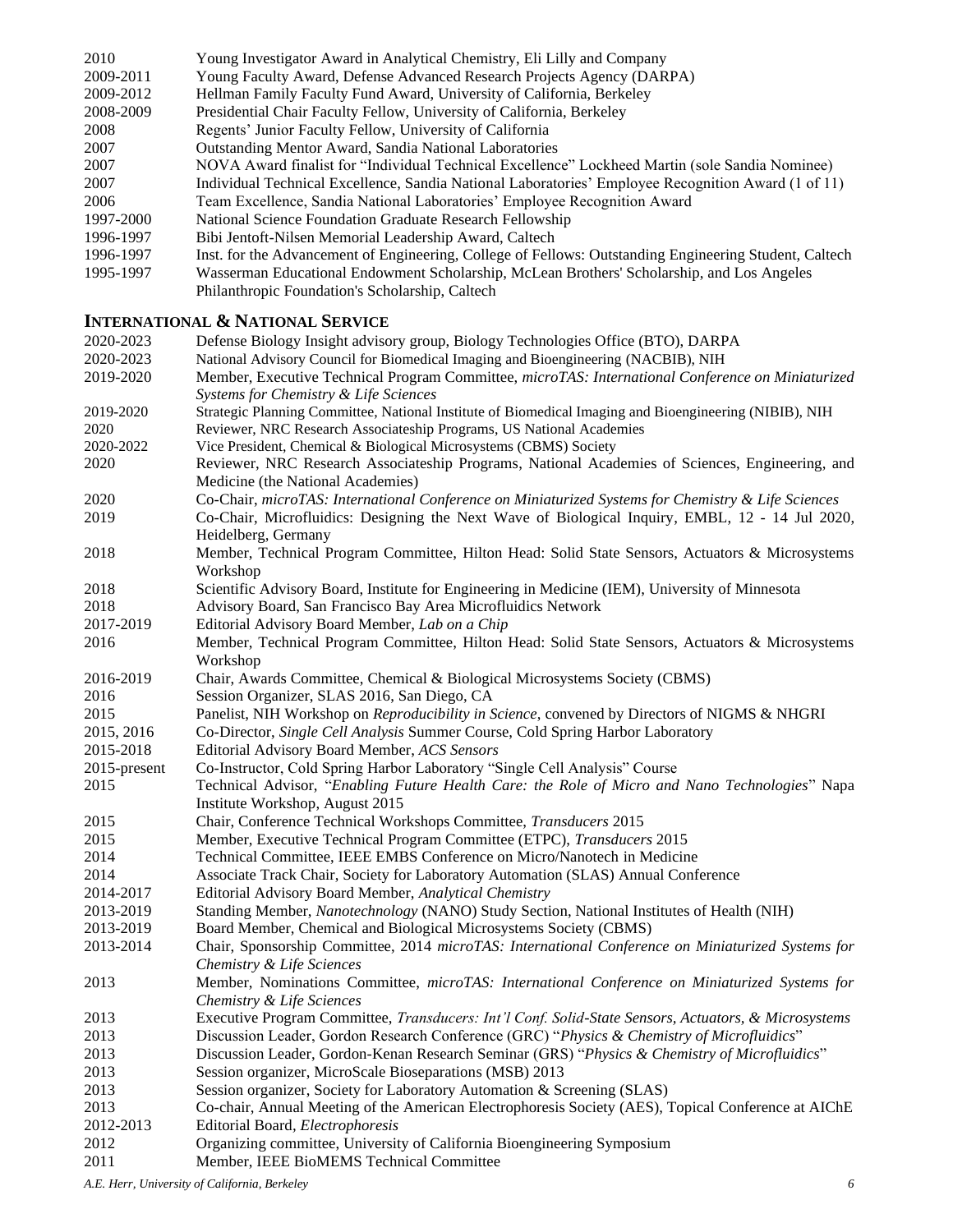| 2011, 2014 | Vice-chair, Development & Grant Support, microTAS                                                              |
|------------|----------------------------------------------------------------------------------------------------------------|
| 2011       | Member, Program Committee, IEEE Sensors Conference                                                             |
| 2011       | Member, Local Organizing Committee, Microscale Bioseparations and Related Microscale Techniques                |
|            | <i>Conference</i> (MSB); Poster judge for student poster presentations                                         |
| 2011       | Forum Organizing Committee, American Society of Mechanical Engineers (ASME), Micro/Nano                        |
|            | <b>Technology Forum</b>                                                                                        |
| 2010       | Guest Editor, Institute of Physics (IOP) journal Journal of Micromechanics and Microengineering                |
| 2010, 2012 | Guest Editor, Royal Society of Chemistry (RSC) journal Lab on a Chip Special Issues                            |
| 2010, 2011 | Member, Technical Program Committee, IEEE Sensors                                                              |
| 2010       | Member, Scientific Advisory Board, "Grand Challenge" LDRD, Sandia National Laboratories                        |
| 2010       | Micro/Nano Track Reviewer, Biomedical Engineering Society (BMES) Annual Meeting                                |
| 2008-2012  | Member, Executive Technical Program Committee, microTAS: Inter'l Conference on Miniaturized                    |
|            | Systems for Chemistry & Life Sciences                                                                          |
| 2009-2011  | Advisory Panel, Analytical Chemistry "News & Features" (A-pages)                                               |
| 2009       | Chair, Gordon Research Conference (GRC) on The Physics & Chemistry of Microfluidics                            |
| 2008, 2010 | Program Committee, Hilton Head: Solid State Sensors, Actuators & Microsystems Workshop                         |
| 2007       | Vice-Chair, Gordon Research Conference (GRC) on The Physics & Chemistry of Microfluidics                       |
|            | 2005, 2007, 2011 Member, Program Committee, Transducers: Int'l Conference on Solid-State Sensors, Actuators, & |
|            | Microsystems                                                                                                   |
| 2006-2007  | Session Organizer, American Institute of Chemical Engineers (AIChE) Annual Meeting                             |
| 2005-2006  | Session Organizer, LabAutomation Conference                                                                    |
| 2003       | Session Chair, uTAS: Inter'l Conference on Miniaturized Systems for Chemistry & Life Sciences                  |
|            |                                                                                                                |

# **UNIVERSITY OF CALIFORNIA SYSTEMWIDE & BERKELEY CAMPUS SERVICE**

| $2020 - 2021$  | Faculty & Researchers Advisory Panel, Working Group on Innovation Transfer and Entrepreneurship    |
|----------------|----------------------------------------------------------------------------------------------------|
|                | (Innovation Group), Regents of the University of California                                        |
| 2020-now       | Faculty Director, Bakar BioEnginuity Hub, UC Berkeley                                              |
| 2020-now       | Special Advisor on Entrepreneurship & Innovation, Bioengineering Department, UC Berkeley           |
| 2020           | Member, QB3-Berkeley Director Search Committee                                                     |
| 2019-2022      | Chancellor's Advisory Board on Life Sciences, Co-convener, UC Berkeley                             |
| 2018           | Member, Chan Zuckerberg Biohub Berkeley-Faculty Director Search Committee                          |
| 2018-2020      | (Acting) Faculty Director, Bakar BioEnginuity Hub, UC Berkeley                                     |
| 2019-2020      | Member, Knowledge Transfer Advisory Committee, UC Office of the President                          |
| 2018           | Member, College of Engineering Dean Search Committee, UC Berkeley                                  |
| 2018           | Organizing Committee, NextProf Nexus in collaboration with the University of Michigan              |
| 2017-2018      | Review Panel, Entrepreneurial Fellows Program at the Innovative Genomics Institute, UC Berkeley    |
| 2017-now       | Faculty-in-Residence, SkyDeck, UC Berkeley                                                         |
| $2017 - now$   | Director's Council, Jacobs Institute for Design Innovation, UC Berkeley                            |
| 2017-2018      | Standing Committee, College of Engineering, UC Berkeley                                            |
| 2017           | Chancellor's Advisory Committee on Biology, "Future of Biology" Working Group                      |
| 2017           | UC Berkeley Internal Moore Inventor Fellow Selection Committee (Limited Submission)                |
| 2016-2020      | Vice Chair for Engineering Engagement, Department of Bioengineering, UC Berkeley                   |
| 2016-now       | Faculty Director, Bakar Fellows Program, UC Berkeley                                               |
| 2015-now       | Advisory Board Member, QB3 Rosenman Institute, UCSF                                                |
| 2014-2015      | Member, Translational Bioengineering Faculty Search Committee, UC Berkeley                         |
| 2014           | Member, Hellman Faculty Fellowship Selection Committee, UC Berkeley                                |
| 2013-2014      | Member, Faculty Search, Professor + Director Jacobs Institute, College of Engineering, UC Berkeley |
| 2013           | Member, Faculty Search Committee, Lecturer w/ Security of Employment, Bioengineering, UC Berkeley  |
| 2012-2013      | Co-Chair, Graduate Admissions Committee, UC Berkeley/UCSF Graduate Program in Bioengineering       |
| 2013-2014      | Member, Graduate Affairs Committee, Bioengineering, UC Berkeley                                    |
| 2013           | Member, Masters of Translational Medicine (MTM) Projection Selection Committee, UC                 |
|                | Berkeley/UCSF                                                                                      |
| 2013           | Member, Design Innovation Task Force, College of Engineering, UC Berkeley                          |
| 2012-2014      | Executive Committee Member, Engineering Science Committee, College of Engineering                  |
| 2010           | Co-Chair, UC Berkeley & Wheeler Center for Emerging and Neglected Diseases Global Health           |
|                | <b>Diagnostics Innovation Summit</b>                                                               |
| 2009-2013      | Member, Summer Undergraduate Program in Engineering Research (SUPERB), College of Engineering      |
| 2012           | University of California delegation to Capitol Hill, "UC in DC Day 2012"                           |
| 2012-15, 09-11 | Executive Committee Member & Acting Chair (2015), UC Berkeley/UCSF Graduate Program in             |
|                | Bioengineering                                                                                     |
| 2012, 2015     | Reviewer, UC Berkeley selection committee for HHMI International Graduate Student Fellowship       |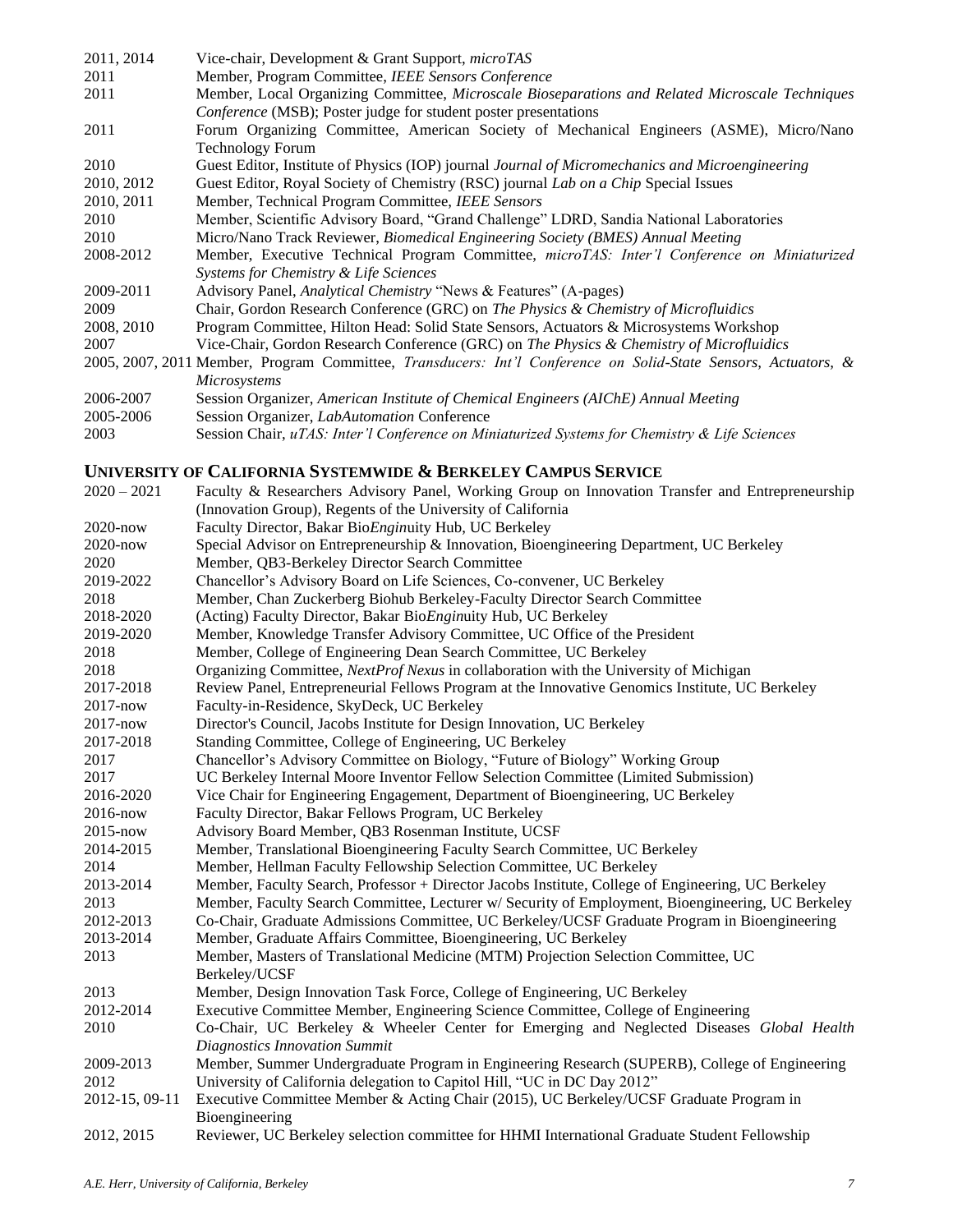| Graduate Program in Bioengineering                                                                           |  |
|--------------------------------------------------------------------------------------------------------------|--|
|                                                                                                              |  |
| 2010-2011<br>Member, Bioengineering Undergraduate Awards Committee, Dept. of Bioengineering                  |  |
| 2010-2011<br>Member, Faculty Search Committees, Department of Bioengineering                                 |  |
| Member, UC Dissertation-Year Fellowship Review Committee, UC Berkeley<br>2010                                |  |
| 2009-2011<br>Member, Admissions Committee for SHARP summer undergraduate research program                    |  |
| Organizer, Fall Semester Seminar Series, Department of Bioengineering<br>2009                                |  |
| 2008-2011<br>Member, Admissions Committee summer undergraduate research program, NSF COINS                   |  |
| Member, Graduate Admissions Committee, UC Berkeley/UCSF Graduate Program in Bioengineering<br>2008-2015      |  |
| 2008-2015<br>Member, BNC Educational Laboratory ad hoc committee                                             |  |
| Faculty Advisor, Society of Women Engineers (SWE) UC Berkeley chapter<br>2008-present                        |  |
| Member, UC Berkeley Undergraduate Transfer Admissions Committee, College of Engineering<br>2008-2011         |  |
| Member & Emphasis Lead (2009-2011), Undergraduate Curriculum Committee, Dept. of Bioengineering<br>2007-2011 |  |

# **RESEARCH PRESENTATION AWARDS** (\* *indicates presenting lab member*)

| 2020       | Biomicrofluidics - Best Paper Award at microTAS20, virtual, S Grist*, A Mourdoukoutas, & AE Herr                         |
|------------|--------------------------------------------------------------------------------------------------------------------------|
| 2019       | 3rd Place Poster Award at FACSS Conference, Palm Spring, CA, Anjali Gopal* & AE Herr                                     |
| 2018       | Students' Choice Award at UC Berkeley/UCSF Bioengineering Conference, Asilomar, CA, Louise                               |
|            | Hansen* & AE Herr                                                                                                        |
| 2018       | 3rd Place Poster Award at UC Berkeley/UCSF Bioengineering Conference, Asilomar, CA, Alisha<br>Geldert* & AE Herr         |
| 2018       | Outstanding Student Poster Presentation, The 9th International Conference on Microtechnologies in                        |
|            | Medicine and Biology (MMB) 2018, Monterey, CA, Alison Su* & AE Herr                                                      |
| 2017       | 2 <sup>nd</sup> Place Poster Award at UC Berkeley/UCSF Bioengineering Conference, Lake Tahoe, CA Hector                  |
|            | Neira* & AE Herr                                                                                                         |
| 2017       | 3rd Place Poster Award at UC Berkeley/UCSF Bioengineering Conference, Lake Tahoe, CA, John Kim*                          |
|            | & AE Herr                                                                                                                |
| 2016       | 3 <sup>rd</sup> Place Poster Award at American Electrophoresis Society (AES) Symposium, AIChE, San Francisco,            |
|            | CA, E Rosas & AE Herr                                                                                                    |
| 2016       | 1st Place Poster Award at 32 <sup>nd</sup> Annual UC Berkeley UCSF Bioengineering Conference, Sonoma, CA, Q.             |
|            | Pan*, K. Yamauchi, & AE Herr                                                                                             |
| 2016       | 3rd Place Poster Award at 32 <sup>nd</sup> Annual UC Berkeley UCSF Bioengineering Conference, Sonoma, CA, J              |
|            | Vlassakis & AE Herr                                                                                                      |
| 2016       | Agilent Technologies Best Poster Award (2 <sup>nd</sup> Place) at the HPLC 2016: 44th International Symposium            |
|            | on High Performance Liquid Phase Separations & Related Topics, San Francisco, CA, Q. Pan*, K.                            |
|            | Yamauchi, & AE Herr                                                                                                      |
| 2014       | 1st Place Poster Award at 30 <sup>th</sup> Annual UC Berkeley UCSF Bioengineering Conference, Yosemite, CA, E            |
|            | Rosas* & AE Herr                                                                                                         |
| 2013       | 1st Place Poster Award, American Electrophoresis Society (AES), AIChE Annual Meeting, San                                |
|            | Francisco, CA, AM Tentori*, AE Herr.                                                                                     |
| 2013       | 2 <sup>nd</sup> Place Poster Award, American Electrophoresis Society (AES), AIChE Annual Meeting, San                    |
|            | Francisco, CA, Y Pan*, TA Duncombe, CA Kellenberger, MC Hammond, AE Herr.                                                |
| 2013       | Best Poster Award from SRC Education Alliance at Techcon 2013, Austin TX, C Baradar*, TA                                 |
|            | Duncombe, AE Herr                                                                                                        |
| 2012       | Outstanding Poster Award at IEEE EMBS Micro & Nanoscience in Medicine (MNM), Maui, HI, MK                                |
|            | Araz*, AA Apori & AE Herr                                                                                                |
| 2012       | 2 <sup>nd</sup> Place Poster Award at 28 <sup>th</sup> Annual UC Berkeley UCSF Bioengineering Conference, Lake Tahoe, CA |
|            | TA Duncombe* & AE Herr                                                                                                   |
| 2011       | Widmer Poster Award, microTAS 2011, Seattle, WA, AA Apori* & AE Herr                                                     |
| 2011       | Finalist (Top 6) for Research Poster Award at Gordon Research Conference on the Physics & Chemistry                      |
|            | of Microfluidics, Waterville Valley, NH, K Karns* & AE Herr                                                              |
| 2011       | 1st Place Poster Award (from ~80) at Microscale Bioseparations (MSB) International Conference, San                       |
|            | Diego, CA, AA Apori* & AE Herr                                                                                           |
| 2011       | 3rd Place Poster Award at UC Berkeley College of Engineering Poster Session, Berkeley, CA AK.                            |
|            | Denisin*, K Karns, & AE Herr                                                                                             |
| 2010       | 1st Place Poster Award (from ~184) at Lab Automation International Conference, Palm Springs, CA. K                       |
|            | Karns* & AE Herr                                                                                                         |
| 2009       | 2 <sup>nd</sup> Place Poster Award at 25 <sup>th</sup> Annual UC Berkeley UCSF Bioengineering Conference, Lake Tahoe, CA |
|            | K Karns* & AE Herr (* = presenting author)                                                                               |
| 2011, 2014 | Student delegates to the Lindau Nobel Laureates meeting: Chenlu Hou, Julea Vlassakis                                     |
|            |                                                                                                                          |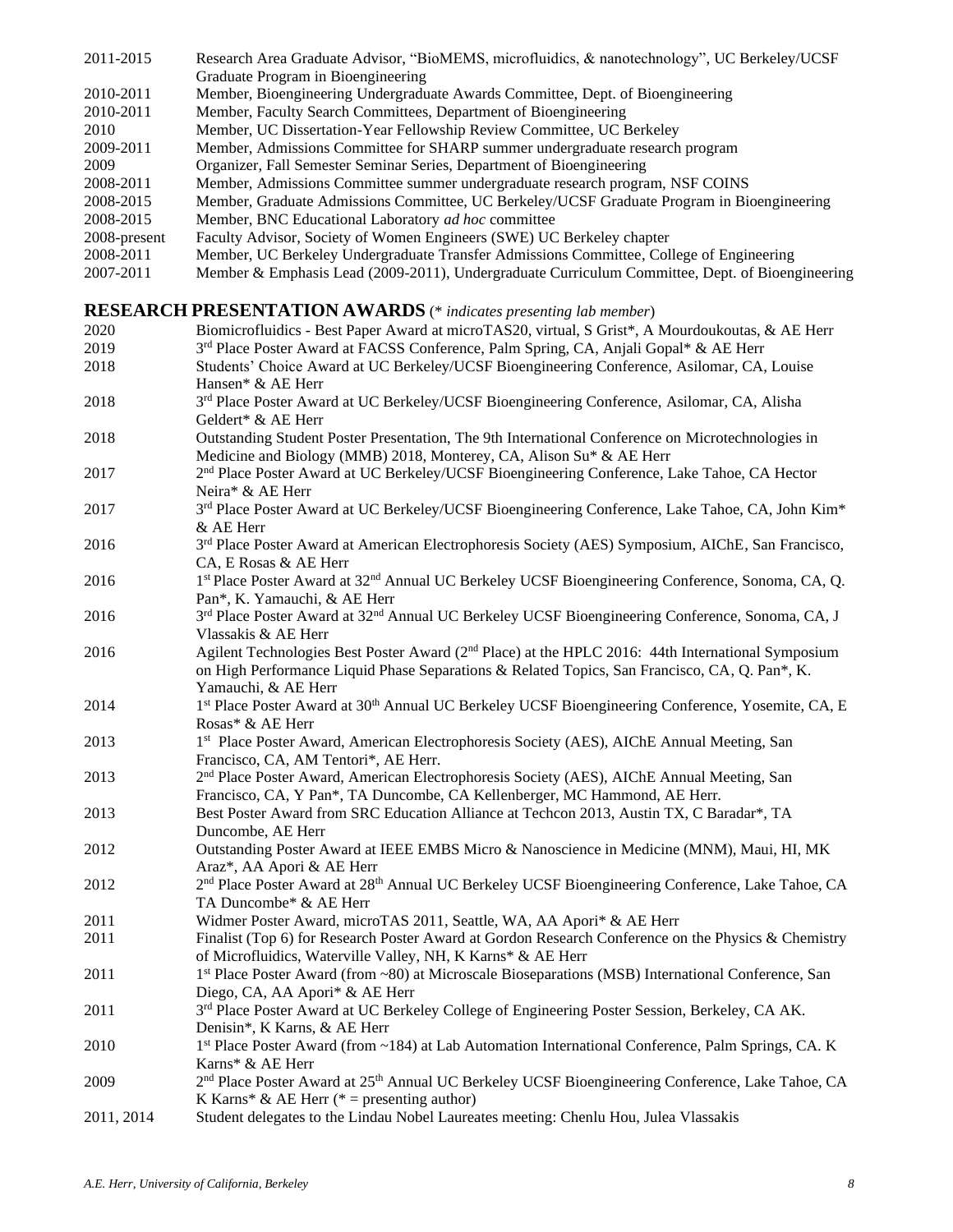## **COMMENTARY & PERSPECTIVES (INVITED)**

- 1. Amy E. Herr, Takehiko Kitamori, Ulf Landegren, & Masood Kamali-Moghaddam, "Next wave advances in single cell analyses", *Analyst*, **2019**,144, 735-737 (Special Themed Issue)
- 2. A.E. Herr, "Disruptive by design: Engineering in analytical chemistry", Perspectives Article, *Analytical Chemistry*, **2013***,* 85(16):7622-8. Invited in honor of 2012 *Analytical Chemistry* "Young Innovator" Award
- 3. A Wheeler & A.E. Herr, "Mission impossible to mission control: Emerging Investigators special issue", *Lab Chip*, **2012**, 12(20):3851-2.
- 4. K Karns & A.E. Herr, "Microfluidic Homo- and Hetero-geneous Immunoassays: a tool to accelerate protein biomarker development", *Bioanalysis*, **2011***,* 19:2161-5.
- 5. BL Pruitt & A.E. Herr, "MEMS in biology and medicine" *Journal of Micromechanics and Microengineering*, **2011**, 21(5), DOI: 10.1088/0960-1317/21/5/050201
- 6. A Wheeler & A.E. Herr, "Intimidating yet Inspiring: Emerging Investigators special issue", *Lab Chip*, **2010**, 10(18) pp. 2321-2.
- 7. A.E. Herr, "Scrutiny of Suspected Disease Biomarkers: An Opportunity for Lab-on-a-Chip Innovation", American Electrophoresis Society, **2010** (http://www.aesociety.org/areas/biomarkers.php).

## **GUEST EDITORSHIPS**

2019 Special Issue of *Analyst*, Single-Cell Analysis, Guest Editors with Profs. Takehiko Kitamori, Ulf Landegren & Masood Kamali-Moghaddam

2012 Special Issue of *Lab on a Chip*, Emerging Investigators, 12(20), Guest Editor with Prof. Aaron Wheeler

- 2011 Special Issue of *Journal of Micromechanics and Microengineering*, MEMS in Biology & Medicine, 21(5), Guest Editor with Prof. Beth Pruitt
- 2010 Special Issue of *Lab on a Chip*, Emerging Investigators, 10(18), Guest Editor with Prof. Aaron Wheeler

# **PLENARY, KEYNOTE, & INVITED PRESENTATIONS**

(Invited) *Cancer Nanotechnology* Gordon Research Conference, Waterville Valley, NH, June 18-21, 2021

Cancer Moonshot Seminar Series, National Institutes of Health (NIH), May 27, 2021

(Plenary) IEEE/EMB's 5th Micro- and Nanotechnology in Medicine, O'ahu, HI, Dec 8-9, 2020 (virtual)

(Invited) HUPO 2020: Human Proteome Organization Annual Meeting, Stockholm Sweden, Oct 18-21, 2020 (delayed)

(Invited) *Liquid Biopsies* Gordon Research Conference, Mount Holyoke, MA, June 21-26, 2020 (delayed)

(Keynote) Hilton Head Workshop: Solid-State Sensor, Actuator & Microsystems Workshop, Hilton Head, SC, June 2020 (cancelled)

Microfluidics Workshop, University of Hull, Beverly, UK May, 2020 (delayed)

(Plenary) Biomedical Sciences Training Program Symposium, University of Michigan, Ann Arbor, MI, May 13, 2020 (delayed)

(Plenary) 8th Annual Winter Quantitative Biology Meeting (q-bio), Waikoloa Village, HI, Feb. 18-21, 2020

R&D Seminar, Thermo Fisher Scientific, Rockford, IL, November 25, 2019

Mechanical Engineering Department Seminar, University of California, Santa Barbara (UCSB), Nov 18, 2019

Panelist, Moore Inventor Fellows Annual Meeting, Moore Foundation, November 4, 2019

'Think Piece' Symposium, Defense Science Study Group (DSSG), Institute for Defense Analysis (IDA), October 9, 2019

(Invited) Leaders in the Field, American Electrophoresis Society (AES), SciX 2019, Palm Springs, CA, October 13-18, 2019

(Invited) Symposium for Anachem Awardee Prof. Robert Kennedy, SciX 2019, Palm Springs, CA, October 13-18, 2019

(Invited) Institute Seminar, Chan Zuckerberg Biohub, San Francisco, CA July 25, 2019

- (Keynote and Panel) Finding and Characterizing HIV Reservoirs Workshop, NIH and the Bill & Melinda Gates Foundation, Bethesda, MD, July 30-31, 2019
- Investigators' Meeting, Chan Zuckerberg Biohub, San Francisco, CA July 25, 2019
- (Invited) *Single Cell Analysis Course* Seminar, Cold Spring Harbor Laboratory, Long Island, NY, July 5, 2019

(Invited) IVC21 Conference, Swedish Society for Materials Science & Vacuum Technology, Malmo, Sweden July 1-5, 2019

(Invited) The Neuroscience School of Advanced Studies, Single Cell Analyses in Neuroscience (James Eberwine & Scott Fraser, Directors), Venice, Italy, May 2019

*Cutting Edge Research at Cal* Panel, Charter Hill Society, University of California, Berkeley, April 2019

- (Keynote) Health Innovation & Technologies (HiT) Festival, Heriot-Watt University & University of Edinburgh, Scotland, UK, April 2019
- (Keynote) Critical Technology and Applied Science (ICTAS), Virginia Tech, March 19, 2019
- (Plenary) 1st European Top Down Proteomics Symposium, Institut Pasteur, Paris (France), 12-14 February 2019
- Department of Chemical and Biological Engineering Seminar, Princeton University, February 1, 2019

(Keynote) 150 Years of Innovation Panel, Shanghai, China, Nov. 8, 2018

- Cain Department of Chemical Engineering Seminar, Louisiana State University, October 26, 2018
- (Plenary) CE Pharm: Capillary Electrophoresis in the Biotechnology and Pharmaceutical Industries, 20<sup>th</sup> Symposium, SF, September 10-12, 2018

(Plenary) RSC Tokyo International Conference 2018 (RSC-TIC 2018), Tokyo, Japan, Sept 6-7, 2018 (Keynote) World Innovation Summit for Global Health Technology (BIGHEART), Singapore, July 23-24, 2018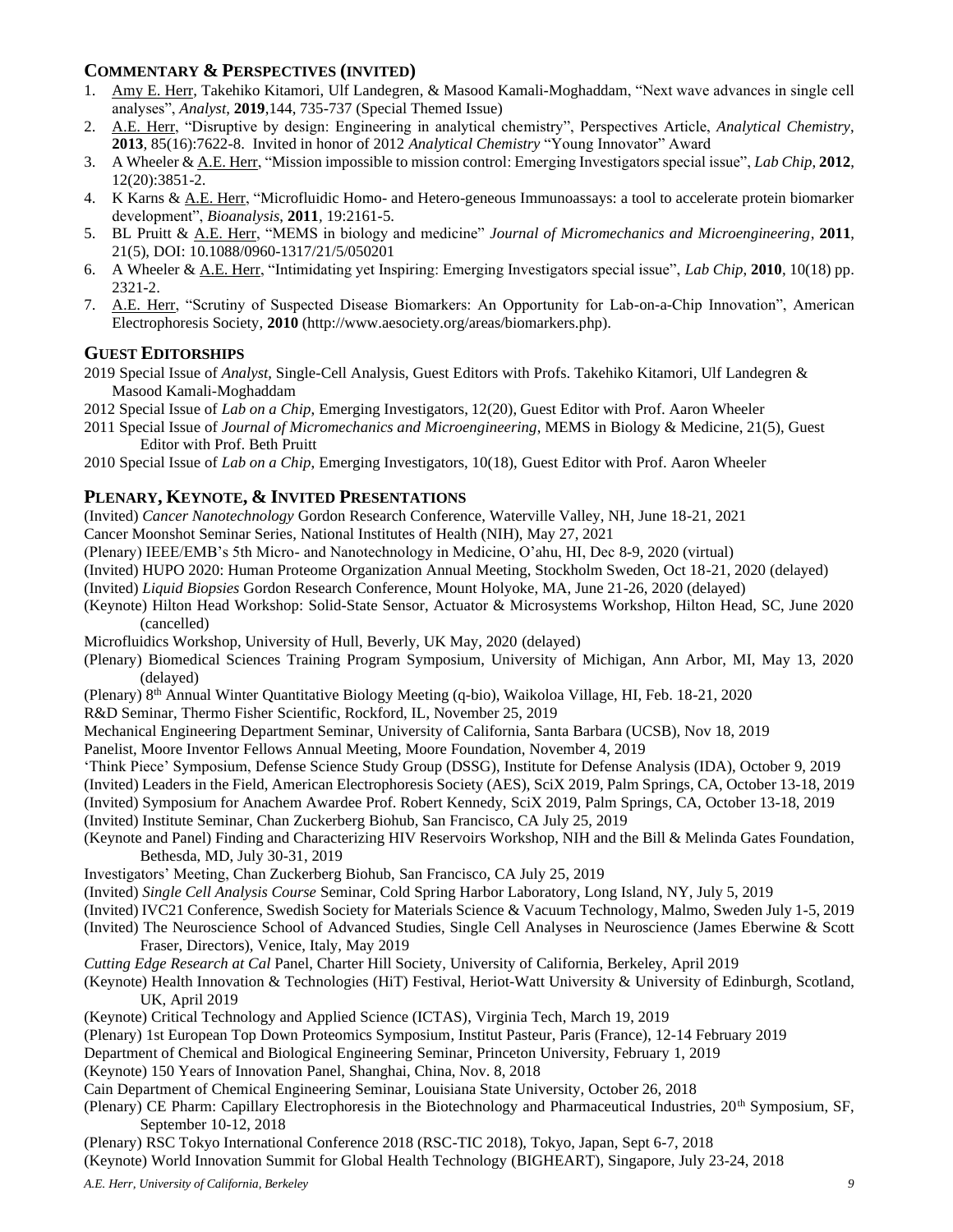(Keynote) EMBL Microfluidics Conference 2018, Heidelberg, Germany, July 15-17, 2018

American Society for Biochemistry and Molecular Biology (presented by J. Vlassakis), San Diego, CA, April 21-25, 2018

Chemical & Biological Engineering Departmental Seminar, Northwestern University, Evanston, IL, April 12, 2018

Biotechnology Training Program Seminar, Northwestern University, Evanston, IL, April 11, 2018

(Keynote) The 9th Intl Conference on Microtechnologies in Medicine & Biology (MMB), Monterey, CA, March 26-28, 2018 (Keynote) Winter qBIO Conference, Maui, HI, February 22-25, 2018

(Plenary) 34th International Conference on Microscale Separations and Bioanalysis, Rio de Janeiro, Brazil, Feb 18-21, 2018 Single Cell Analysis Symposia, Molecular Medicine Tri-Con, San Francisco, CA, February 15-16, 2018

Emerging Nanotechnology & Drug Delivery Applications for Cancer (END2CANCER), University of Oklahoma, December 14-15, 2017

The Neuroscience School of Advanced Studies, Single Cell Analyses in Neuroscience (James Eberwine & Scott Fraser, Directors), Siena Tuscany, Italy, September 2017

Genetics Department Annual Retreat, Stanford University, Monterey, CA September 2017

American Brain Tumor Association Alumni Research Network, *Ask the Experts* session, Chicago, Il, Sept 2017

(Plenary) Microfluidics & Nanofluidics Symposium on New Directions in Electrokinetics for Biomicrofluidic Applications, Hobart, Australia, June 2017

Compartmentalization Workshop, "Fundamentals and Applications of Microfluidic Compartmentalization", Okinawa Institute of Science & Technology (OIST), Japan, June 12-17, 2017

Special Symposium on Microfluidics in Medicine, University of Lund, Lund, Sweden, June 2017

Nobel Symposium on Microfluidics, Sånga Säby, Svartsjö, Sweden, June 2017

Richard A. Newton Lecture, UC Berkeley, Berkeley, CA April 2017

- Microanalytical Methods for Immunology Symposium, Pittcon, Chicago, IL, March 2017
- Translational Microfluidic Platforms for Clinical Diagnostics Symposium, Pittcon, Chicago, IL, March 2017

MIT, Bioengineering Department Seminar, Boston, MA February 2017

IEEE EMBS Conference on Micro and Nanotechnology in Medicine (MNM), Waikoloa, HI, Dec 2016

(Keynote) Advances in Biosensing, 2016 American Institute of Chemical Engineers (AIChE) Annual Meeting, San Francisco, CA, Nov 2016

(Award Plenary) SciX 2016, The Federation of Analytical Chemistry and Spectroscopy Societies, Minneapolis, Sept 2016 Illumina, Science & Technology Seminar, South San Francisco, CA Sept 2016

Marine Microbiology Investigator (MMI) Symposium, Gordon & Betty Moore Foundation, San Francisco, CA, July 2016 European Molecular Biology Laboratory (EMBL) Conference Series Microfluidics, Heidelberg, Germany, July 2016

Latsis & ETH Zurich, Personalized Medicine–Challenges and Opportunities Symposium, Zurich, Switzerland, June 2016

(Keynote) 44th International Symposium on High Performance Liquid Phase Separations & Related Techniques (HPLC) 2016, San Francisco, CA June 2016

(Keynote) MicroNano Systems Workshop (MSW), Lund, Sweden, May 2016

Eli Lilly & Company, Analytical Chemistry Awardee (YIA) Symposium, Indianapolis, IN, April 2016

University of Washington, Bioengineering Department Senior, Seattle, WA, March 2016

Wellcome Genome Campus Scientific Conferences, Single Cell Biology Conference, Cambridge, UK, March 2016

GBSI BioPolicy Summit, *Research Reproducibility: Innovative Solutions to Drive Quality* (Panel, moderated by Richard Harris, NPR science correspondent), Washington, DC, Feb 2016

University of Alberta, Analytical Division Seminar, Department of Chemistry, Canada, November 2015

Tufts University, Department of Chemistry Seminar, Boston, MA November 2015

(Keynote) Cold Spring Harbor Laboratory meeting on Single Cell Analysis, Cold Spring Harbor, NY, November 2015

(Plenary) American Electrophoresis Society (AES) Symposium, American Institute of Chemical Engineers (AIChE) Annual Meeting, Salt Lake City, UT, November 2015

- (Keynote) The 19th International Conference on Miniaturized Systems for Chemistry and Life Sciences (microTAS2015), October 2015, South Korea
- Opportunity Recognition at the Interface of Medicine and Technology Panel, Biomedical Engineering Society (BMES) Annual Meeting, Tampa, FL, October 2015

World Economic Forum, Annual Meeting of the New Champions, *The Future of Precision Medicine* (Pecha kucha, moderated by Joe Palca, NPR science correspondent), Dalian, China September 2015

BioNanotechnology Summer Institute, University of Illinois Urbana-Champagne, July 2015

(Award & Keynote Lecture) Georges Guiochon Lecture, 42nd Symposium of High Performance Liquid Phase Separations & Related Techniques, Geneva, Switzerland, June 2015

Gladstone Institutes, New Technologies Seminar, San Francisco, CA May 2015

ETH Zürich, Department of Biosystems Science & Engineering (D-BSSE), Basel, Switzerland, May 2015

(Keynote) NIH Single Cell Analysis Investigator Meeting, Bethesda, MD April 2015

University of North Carolina (UNC), Analytical Chemistry Seminar, Chapel Hill, NC April 2015

University of Texas Austin, Department of Bioengineering, Austin, TX Jan 2015

National University of Singapore, Mechanobiology Institute Seminar, Singapore, Dec 2014

IEEE Engineering in Biology & Medicine (EMBS), Micro & Nanotechnology in Medicine (MNM), Oahu, HI Dec 2014 University of Pennsylvania, Department of Pathology, Philadelphia, PA, Dec 2014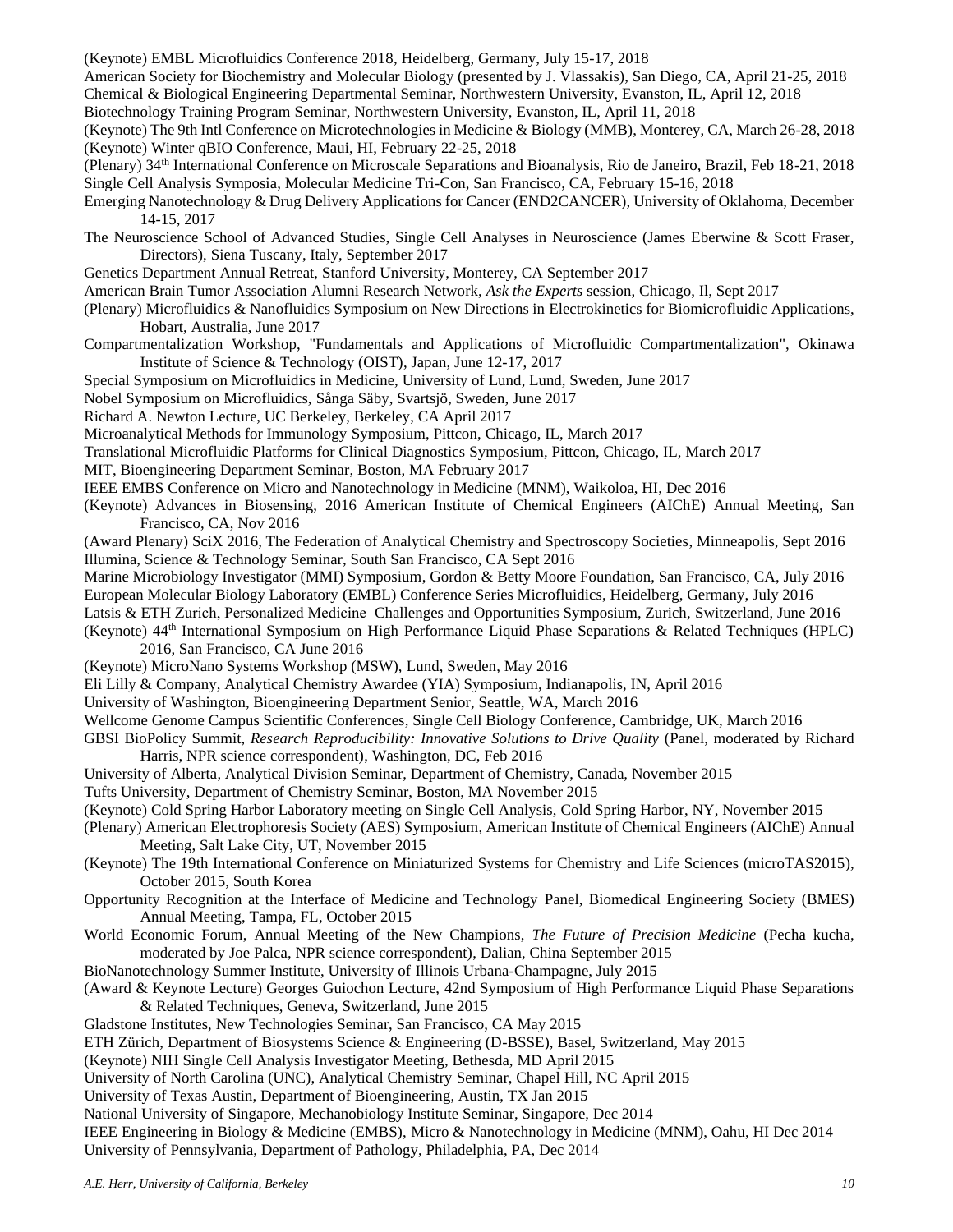University of California, Berkeley, Bioengineering Seminar, Berkeley, CA Sept 2014 Lab-on-a-Chip & Microarrays World Congress, San Diego, CA Sept 2014 UC Berkeley, Science Leadership & Management Seminar (Graduate student organization), Berkeley, CA Sept 2014 Keio University & University of Tokyo, World Lecture Series on Micro/Nanofluidics, Shin-Kawasaki, Japan, August 2014 University of Tokyo, Dean's Forum Lectureship, Tokyo, Japan, July 2014 European Molecular Biology Laboratory (EMBL) Conference Series Microfluidics, Heidelberg, Germany, July 2014 Gordon Research Conference (GRC) on Bioanalytical Sensors, Salve Regina University, Newport, RI, June 2014 SPIE Sensing Technologies and Applications Symposium, Baltimore, MD May 2014 Materials Research Society (MRS) Spring Meeting, Symposium V, San Francisco, CA, April 2014 University of Washington, Department of Chemistry, Analytical Seminar, Seattle, WA, March 2014 The University of Kansas, Department of Chemistry Seminar, Lawrence, KS, February 2014 University of Pennsylvania, Department of Bioengineering, Philadelphia, PA, January 2014 National Institutes of Health (NIH), NCI-NIBIB Workshop, Point of Care Technologies for Cancer Conference, Jan 2014 Women in Medicine and Science (WIMS) Conference, Stanford University, Stanford, CA, October 2013 Goolge[x] Seminar, Mountain View, CA, September 2013 Biosensors Colloquium, Naval Research Labs (NRL), Bethesda, MD, May 2013 (Keynote) Association for Women in Science (AWIS) NCC Annual Awards Ceremony, South San Francisco, May 2013 UC Berkeley, College of Engineering, Dean's Society Event, May 2013 Santa Clara University, Chemistry Department Seminar, Santa Clara, CA May 2013 The University of Texas at Austin, Department of Biomedical Engineering Seminar, Austin, TX, April 2013 (Keynote) UC Berkeley, CoE/SWE New Admit Overnight host program banquet, Berkeley, CA November 2012 UC Berkeley School of Optometry, Oxyopia Vision Science Seminar Series, April 2013 UC Berkeley, College of Engineering, Design Innovation working group, Advisory Board Meeting, April 2013 UC Berkeley School of Public Health, Slum Health Colloquium, April 2013 Pittcon (Pittsburgh Conf. on Analytical Chemistry), Quantitative Biology and Medicine, Philadelphia. PA, March 2013 The Association of Bimolecular Research Facilities (ABRF), Palm Springs, CA March 2013 Stanford University Association for Multidisciplinary Medicine & Science Panel, Stanford, CA, December 2012 IEEE EMBS, Conference on Micro- and Nanoengineering in Medicine, Maui, HI, December 2012 (Keynote) UC Berkeley BMES Fall Reception, Berkeley, CA November 2012 (Award Lecture) *Analytical Chemistry*/CBMS "*Young Innovator*" Lecture, uTAS, Okinawa, Japan, October 2012 The Ohio State University, Mechanical Engineering Seminar, Columbus, OH, October 2012 Berkeley Stem Cell Center, Roundtable Discussion Seminar, Berkeley, CA, October, 2012 Thiele Lecture, Department of Chemical & Bimolecular Engineering, Univ. of Notre Dame, South Bend, IN, Sept. 2012 QB3 Science Lunch Faculty Seminar, Berkeley, CA, September 2012 The 8th Annual NIH Director's Pioneer Award Symposium, Bethesda, MD, September 2012 NIH National Heart, Lung, and Blood Institute (NHLBI) Systems Biology Center Lecture, Bethesda, MD, September 2012 Molecular Imaging Program at Stanford (MIPS) Annual Retreat, Stanford, CA, August 2012 Swiss Federal Institute of Technology (ETH), Research Seminar, Zurich, Switzerland, July 2012 AIChE SBE's 6th International Conference on Bioengineering and Nanotechnology, Berkeley, CA, June 2012 (Keynote) American Chemical Society (ACS) Colloids and Surfaces Symposium, Baltimore, MD, June 2012 The Scripps Research Institute Florida, Institute Lecture, Jupiter, FL, March 2012 Pittcon (Pittsburgh Conf. on Analytical Chemistry), uTAS for Bioanalysis Symposium, Orlando, FL, March 2012 Biophysical Society Annual Meeting, Soft Lithography in Biology Symposium, San Diego, CA, February 2012 Stanford University, E311 Guest Lecture in conjunction with the ME+ Women's Group, January 2012 UC Irvine, Department of Pathology and Laboratory Medicine Seminar Series, Irvine, CA, December 2011 Materials Research Society (MRS) Fall Meeting, BioMEMS Symposia, Boston, MA November 2011 Federation of Analytical Chemistry & Spectroscopy, Reno, NV October 2011 (D. Kim presenting) University of California, Berkeley, Department of Bioengineering Seminar, September 2011 Gordon Research Conference (GRC) on the Physics & Chemistry of Microfluidics, Waterville Valley, CA June 2011 (Keynote) Microfluidic Applications and Training in Cardiovascular Health (MATCH), University of Toronto, June 2011 University of Washington, Department of Bioengineering Seminar, June 2011 University of California, Irvine, Department of Biomedical Engineering Seminar, May 2011 University of Maryland, Institute for Systems Research Colloquium, May 2011 Stanford University Medical Careers Panel, May 2011 Microscale Bioseparations and Related Microscale Techniques Conference (MSB), San Diego, CA, May 2011 California Institute of Technology (Caltech), Chemical Physics Seminar (CPS) series, April 2011 UC Berkeley Society of Women Engineers (SWE), Keynote lecture, Undergraduate Admit Reception, April 2011 Siebel Stem Institute, First Annual Workshop, Berkeley, CA March 2011 Stanford University, Department of Bioengineering Seminar, March 2011 University of California, Berkeley, Applied Science & Technology (AS&T) Colloquium, February 2011 Massachusetts Institute of Technology (MIT), Mechanical Engineering Department Seminar, December 2010 Princeton University, Quantitative and Computational at the Lewis-Sigler Institute, December 2010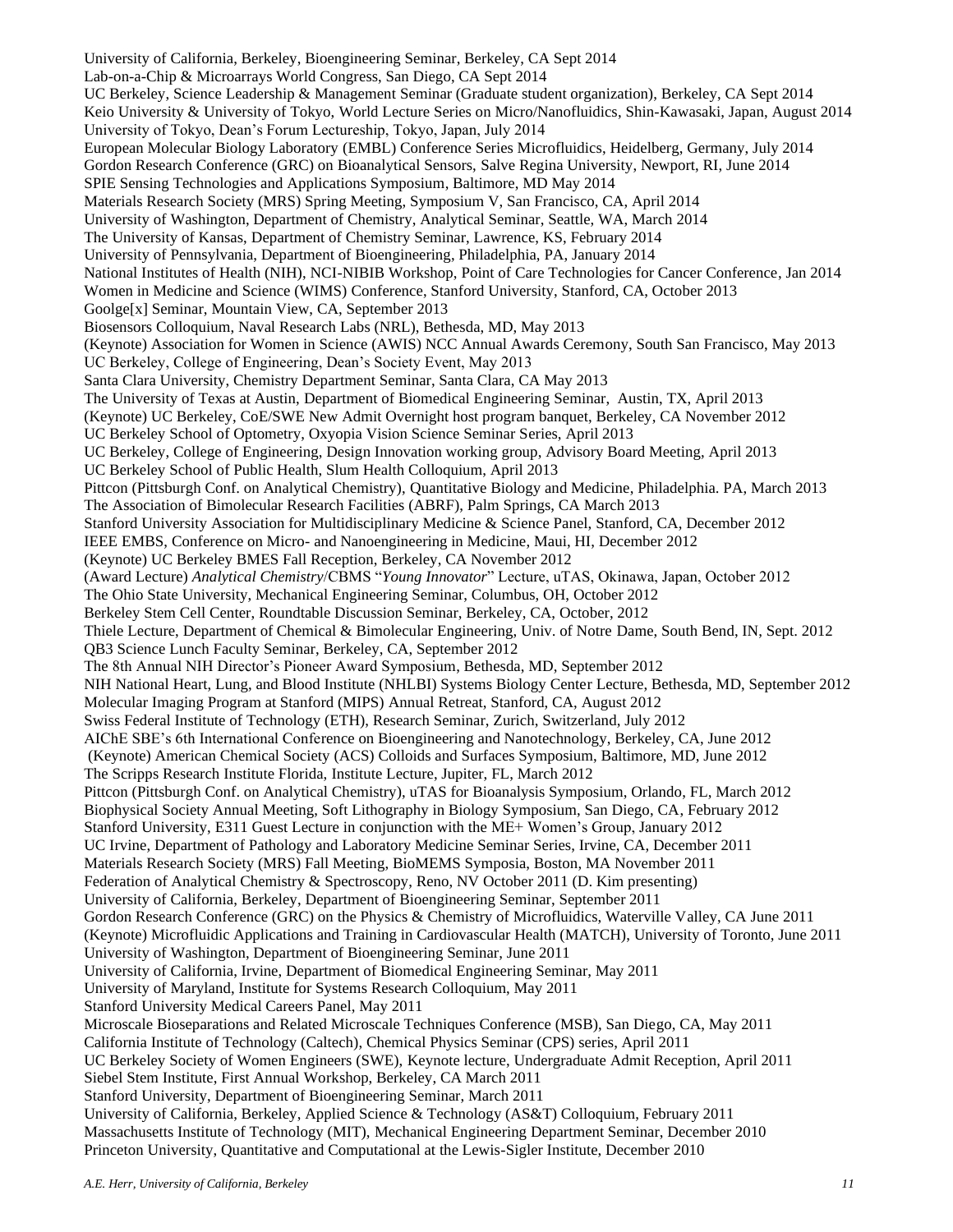(Keynote) Microfluidics in Bioanalytical Research & Diagnostics International Conference, VTT Finland, September 2010 University of California, Santa Barbara (UCSB), California Nanosystems Institute, November 2010 UCSF/UC Berkeley JGGB Retreat, Lake Tahoe, CA, September 2010 International Symposium on Capillary Electroseparation Techniques (ITP 2010), Baltimore, MD, August 2010 University of California, Riverside, Bioengineering Colloquium, May 2010 Joint Bioenergy Institute (JBEI), Sandia National Laboratories, Emeryville, CA, May 2010 Berkeley Stem Cell Center, Annual retreat, Asilomar, CA, April 2010 Caliper Life Sciences, Research & Development Seminar, Alameda, CA, March 2010 American Association of Clinical Chemistry (AACC), Bay Area Meeting, Berkeley, CA, February 2010 ASME 1st Global Congress on NanoEngineering for Medicine and Biology (NEMB), Houston, February 2010 Japanese University Network in the Bay Area (JUNBA) Technology Fair, San Francisco, January 2010 University of California, Berkeley, Graduate Women of Engineering (GWE) Mentoring Seminar, November 2009 University of California, Berkeley Chancellor's Forum, October 2009 UC Center for Information Technology Research in the Interest of Society (CITRIS) Healthcare Panel, October 2009 QB3/UCSF/UCB Cost Effective Health Care Technology Workshop, June 2009 Berkeley HeartLab, Inc. (Celera), Clinical Research & Development Group, May 2009 41st Annual Oak Ridge Conference, American Association of Clinical Chemistry, April 2009 University of Alabama, Birmingham, Department of Microbiology Seminar, February 2009 University of California, Berkeley, Celebrating Women in Engineering (CWE) outreach event, Panel, February 2008 University of California, Berkeley, Nanoscale Science and Engineering (NSE) Seminar, February 2009 Children's Hospital Oakland Research Institute, Institute Colloquium, February 2009 Stanford University, Department of Mechanical Engineering (Biomechanics) Seminar, November 2008 University of California, Berkeley Solid State Technology and Devices Seminar (EE/CS), November 2008 University of California, Berkeley, Department of Nutrition and Toxicology Seminar, November 2008 Stanford Genome Technology Center, SGTC Seminar, October 2008 University of California, Berkeley, Graduate Division, Summer Institute for Preparing Future Faculty Panel, July 2008 Defense Advanced Projects Agency (DARPA/MTO), Analytical MEMS Workshop, June 2008 University of California, Berkeley, College of Engineering, External Advisory Board Seminar, April 2008 University of California, Berkeley, EDGE Program, Luncheon Mentoring Seminar, April 2008 Georgia Institute of Technology, Department of Chemical & Biological Engineering Seminar, April 2008 University of California, Berkeley Stem Cell Center 3rd Annual Retreat, March 2008 University of California, Berkeley, NSF Center for Underrepresented Engineering Students (CUES) Panel, March 2008 Stanford University School of Medicine, Department of Urology, November 2007 University of California, Berkeley, Graduate Women of Engineering (GWE) Mentoring Seminar, November 2007 Diabetes Technology Meeting, 7<sup>th</sup> Annual Meeting, San Francisco, October 2007 Stanford University School of Medicine, Department of Immunology, October 2007 University of California, Berkeley, Department of Bioengineering Seminar, October 2007 University of Southern California, Division of Thoracic and Foregut Surgery, September 2007 University of Illinois at Urbana-Champaign, Mechanical Science and Engineering Department Seminar, April 2007 Washington State University, Mechanical and Materials Engineering Symposium, March 2007 58th Pittsburgh Conference on Analytical Chemistry and Applied Spectroscopy, Chicago, IL, February 2007 American Chemical Society National Meeting & Exposition, 2006 University of California at Berkeley, Bioengineering Department Seminar, 2006 Cornell University, Mechanical & Aerospace Engineering Departmental Colloquia, 2006 Association for Laboratory Automation, LabAutomation Conference, Palm Springs, CA 2006 Gordon Research Conference on the Physics & Chemistry of Microfluidics, 2005 (presented by A.K. Singh) Gordon Research Conference on Salivary Glands & Exocrine Secretion, 2005 (presented by A.K. Singh) Stanford University, Mechanical Engineering Women's Group Seminar Series (E311A), 2005 Association for Laboratory Automation, LabAutomation Conference, San Jose, CA 2005 Stanford University, Mechanical Engineering MEMS Laboratory (ME342), 2004 Palo Alto Research Center, Palo Alto, CA 2004 Sandia Laboratory Directed Research & Development (LDRD) NNSA Review Section, Albuquerque, NM, 2003 ACLARA Biosciences, Mountain View, CA 2002 Thermal and Fluid Sciences Affiliates and Sponsors Conference, Mechanical Engineering, Stanford University, 2002 EXPE'01 --The Stanford Design EXPErience, Stanford University, 2001 Target Discovery, Palo Alto, CA 2001

Thermal and Fluid Sciences Affiliates and Sponsors Conference, Mechanical Engineering, Stanford University, 1999

#### **INVITED & PLENARY OUTREACH PRESENTATIONS**

Faculty Lecture at *Homecoming Weekend*, University of California, Berkeley, October 19, 2019 (Panel) Transitioning to College, Migrant Advocacy Project (MAP), University of California, Berkeley, August 10, 2019 Scientific Communication Guest Lecture, Electrical Engineering (EECS 198), UC Berkeley, April 2019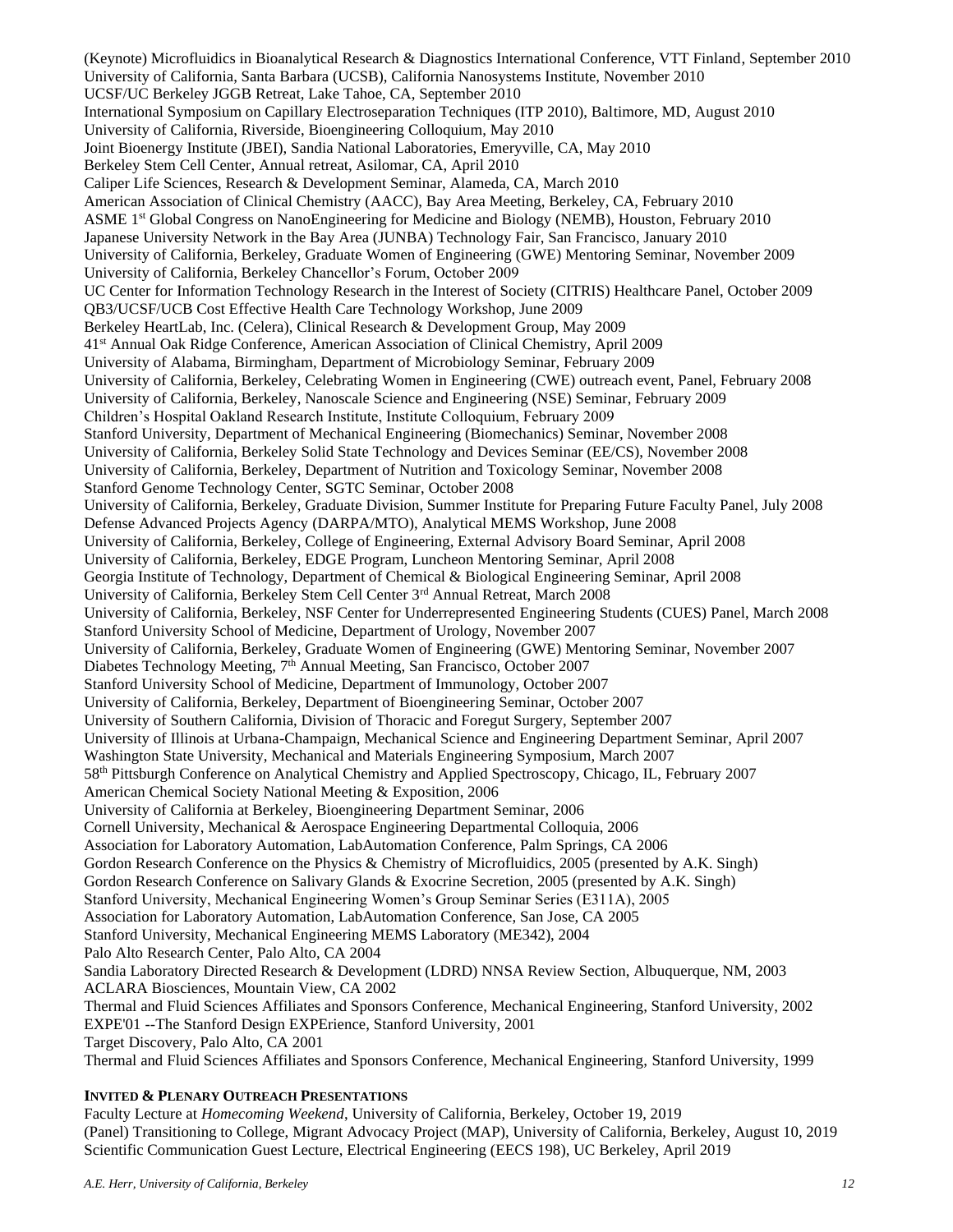Welcome Address from Cal Faculty at *Cal Day*, University of California, Berkeley, April 2019 (Keynote) 150 Years of Innovation Panel, UC Berkeley College of Engineering's Homecoming Weekend, October 13, 2018 (Keynote) Board of Visitors Dinner, UC Berkeley, October 4, 2018 (Panel) "*A Day in the Life of UC Faculty*" (1 of 2), University of California Regents' Meeting, UCSF, July 18, 2018 Faculty Lecture, Benjamin Ide Wheeler Society, UC Berkeley, July 13, 2018 Stanford Women's Leadership Conference Panel, Stanford University, Stanford, CA, April 7, 2018 (Keynote) Spring Staff Appreciation Week, Berkeley Staff Assembly, March 20, 2018 Mechanical Engineering Women's Group Seminar, Stanford University, Stanford, CA, February 2018 STEM Professional Directions Panel, University of Tasmania, Tasmania, Australia, June 2017 Bay Area GPS STEM symposium, UC Berkeley, Oct 2016 *Preparing for Faculty Careers* offered by Associate Vice Provost of Graduate Education, Stanford University, April 2015

# **CONFERENCE PUBLICATIONS & PRESENTATIONS (REFEREED):**

- 1. A. E. Gomez Martinez, A. E. Herr, "Simultaneously Identifying Cell Death and Protein Expression Through Single Cell Electrophoresis", SLAS 2021, Jan 25-27, 2021, virtual (Oral).
- 2. G. Lomeli, M. Bosse, S. C. Bendall, M. Angelo and A. E. Herr, "Detection of Proteoforms from Single Cells by Multiplexed Ion Beam Imaging", SLAS 2021, SLAS 2021, Jan 25-27, 2021, virtual (Oral).
- 3. A. Mourdoukoutas, S. Grist, & A. E. Herr, "'Single-Cell Protein Detection: Electrotransfer Probing of In-Gel Immunoassays", BMES 2020 Annual Meeting. Oct 14-17, 2020, virtual. (Poster)
- 4. S. M. Grist. A. Mourdoukoutas, & A. E. Herr, "3D projection electrophoresis for high-density single-cell immunoblotting", 24th International Conference on Miniaturized Systems for Chemistry and Life Sciences (MicroTAS 2020), virtual, Oct 4-9, 2020. (Virtual Poster)
- 5. J. Vlassakis, K. A. Yamauchi, & A. E. Herr, "A semi-automated protein peak quantification algorithm for highthroughput single-cell electrophoresis", 24th International Conference on Miniaturized Systems for Chemistry and Life Sciences (MicroTAS 2020), virtual, Oct 4-9, 2020. (Virtual Poster)
- 6. Gabriela Lomeli, Marc Bosse, Sean C. Bendall, Michael Angelo, & Amy E. Herr, "Detection of proteoforms from single cells by multiplexed ion beam imaging" , 24th International Conference on Miniaturized Systems for Chemistry and Life Sciences (MicroTAS 2020), virtual, Oct 4-9, 2020. (Virtual Poster)
- 7. Ana E Gomez Martinez & Amy E Herr, "Detecting Cell Death by Electrophoretic Cytometry", 24th International Conference on Miniaturized Systems for Chemistry and Life Sciences (MicroTAS 2020), virtual, Oct 4-9, 2020. (Virtual Poster)
- 8. Alden Moss & A. E. Herr, "Characterization of a DNA polymerase elongation-based fluorescence readout in polyacrylamide hydrogels", Microfluidics: Designing the Next Wave of Biological Inquiry – Virtual EMBL Conference, July 13-15, 2020. (Oral)
- 9. Alisha Geldert, Samantha Grist, A. E. Herr, "Proteoform analysis from adherent cells via 3D projection electrophoresis", Microfluidics: Designing the Next Wave of Biological Inquiry – Virtual EMBL Conference, July 13- 15, 2020. (Poster)
- 10. Samantha Grist, Andoni, Amy E. Herr, "3D Projection Electrophoresis for High-Density Single-Cell Immunoblotting", Hilton Head 2020 Solid-State Sensors, Actuators & Microsystems Workshop, June 2020. (COVID-19 cancelled)
- 11. Kristine Tan & Amy E. Herr, "Single-cell protein electrophoresis: Polyacrylamide gel concentration affects electromigration and in-gel immunoprobing in an open microfluidic device", SLAS Conference, San Diego, CA, January 26-29, 2020 (Poster)
- 12. Anjali Gopal, Amy. E. Herr, "Design Principles of Multiplex Target Detection in Hydrogels via Chemical Stripping", Federation of Analytical Chemistry and Spectroscopy Societies: SciX 2019, Palm Springs, CA, October 13-19, 2019 (Poster)
- 13. Louise Hanson, J. Vlassakis, A. E. Herr, "Micro-scale electrophoretic fractionation of dynamic structural protein complexes from single cells", Gordon Research Conference on the Physics & Chemistry of Microfluidics, Hong Kong, June 2019 (Poster; Short talk & Poster at companion Gordon Research Seminar)
- 14. Alisha Geldert, Haiyan Huang, A. E. Herr, "Nonuniform immunoprobe introduction increases technical variation in highly-parallelized single-cell protein abundance measurements", Gordon Research Conference on the Physics & Chemistry of Microfluidics, Hong Kong, June 2019 (Poster, Companion poster at Gordon Research Seminar)
- 15. Alison Su, Benjamin Smith, & A.E. Herr "A Method to Quantify and Normalize Optical Artefacts in Partition Coefficient Measurements for Tunable Hydrogels", IEEE MNM Conference, Kauai, HI, December 10-15, 2018 (Poster)
- 16. Burcu Gumuscu & A. E. Herr, "Electrophoretic cytometry: Single-cell separations on microparticles to elucidate biological variation", 22nd International Conference on Miniaturized Systems for Chemistry and Life Sciences (MicroTAS 2018), Taiwan, November 2018 (Oral).
- 17. Julea Vlassakis, Ryo Higuchi-Sanabria, Andrew Dillin, Amy E. Herr, "Electrophoretic cytometry elucidates stressinduced actin cytoskeletal reorganization," Biophysical Society 62nd Annual Meeting, San Francisco, CA, February 17-21, 2018 (Poster)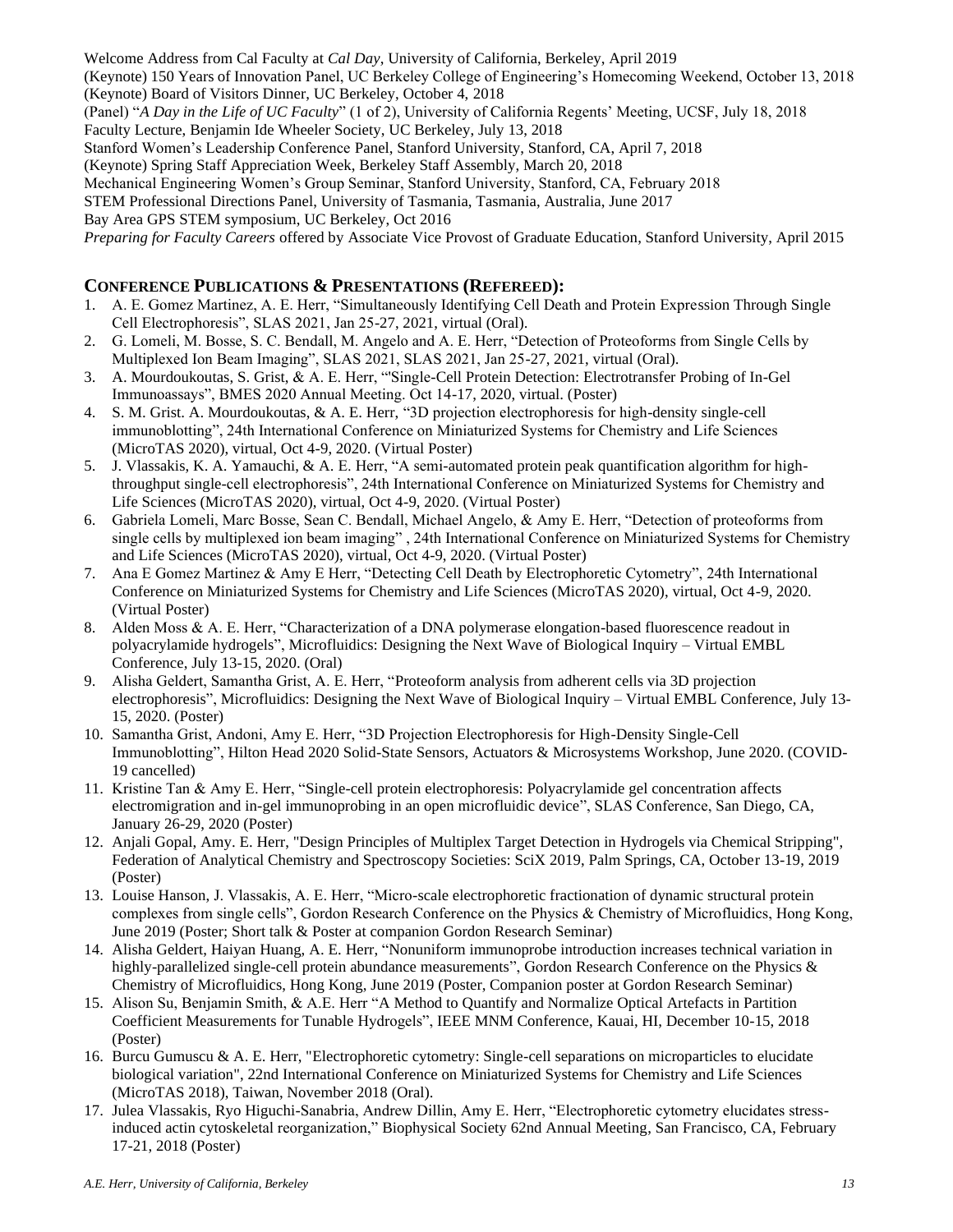- 18. Emery T. Goossens, Julea Vlassakis, Anjali Gopal, Amy E. Herr and Rebecca W. Doerge, "A Semi-Supervised Framework for Classification and Segmentation of Electrophoretic Cytometry Images", Neural Information Processing Systems (NIPS) Workshop on Machine Learning in Computational Biology, Long Beach, CA, December 9th, 2017 (Poster and Short Talk)
- 19. J. J. Kim, C.-C. Kang, & A. E. Herr, "A refined taxonomy for understanding cancer drug resistance: resolving truncated isoforms in single estrogen receptor positive (ER+) breast cancer cells", 21st International Conference on Miniaturized Systems for Chemistry and Life Sciences (MicroTAS 2017), Georgia, USA, October 22-26, 2017 (Oral).
- 20. J. Vlassakis & A. E. Herr, "Electrophoretic cytometry reveals heterogeneity in cytoskeletal molecular states of cancer cells", 21st International Conference on Miniaturized Systems for Chemistry and Life Sciences (MicroTAS 2017), Savannah, Georgia, USA, October 22-26, 2017 (Oral).
- 21. H. D. Neira & A. E. Herr, "Measuring Intrinsic Kinetics of Enzymes Immobilized in Hydrogels", 21th International Conference on Miniaturized Systems for Chemistry and Life Sciences (MicroTAS 2017), Savannah, Georgia, USA, October 22-26, 2017 (Poster)
- 22. E. Su & A. E. Herr, "Integrating Micro-Environmental Cues into Single-Cell Targeted Protein Cytology", OIST Workshop on Fundamentals and Applications of Microfluidic Compartmentalization, Okinawa, Japan, June 2017 (Oral)
- 23. J. Vlassakis & A. E. Herr, "Quantifying Joule Heating in Electrophoretic Cytometry", Gordon Research Conference, Il Ciocco, Italy, June 2017 (Poster)
- 24. S. Jeeawoody, K.A. Yamauchi & A. E. Herr, "Protein Phosphorylation Cytometry Via Single Cell Isoelectric Focusing", American Electrophoresis Society (AES) Symposium, AIChE Annual Meeting, November 2016, San Francisco, CA (Oral).
- 25. E. Su, K. A. Yamauchi & A. E. Herr, "Integrating Micro-Environmental Cues into Single-Cell Targeted Proteomics Tools", American Electrophoresis Society (AES) Symposium, AIChE Annual Meeting, November 2016, San Francisco, CA (Oral).
- 26. E. Rosas A. Modzelewski, L. He, & A. E. Herr, "Following Lineage Commitment of Pre-implantation Embryos Through Single-Embryo Western Blotting", American Electrophoresis Society (AES) Symposium, AIChE Annual Meeting, November 2016, San Francisco, CA (Poster).
- 27. K. A. Yamauchi\*, A. M. Tentori\*, & A. E. Herr, "Isoform cytometry: Isoelectric focusing resolves single charge-unit differences from individual cells", 20th International Conference on Miniaturized Systems for Chemistry and Life Sciences (MicroTAS 2016), Dublin, Ireland, October 10-13, 2016 (Oral). *\*equal contributors*
- 28. H. D. Neira, K. A. Yamauchi & A. E. Herr, "Microfluidic immunoelectrophoresis eliminates electrotransfer-assisted immunoprobing", HPLC 2016: 44<sup>th</sup> International Symposium on High Performance Liquid Phase Separations & Related Topics, San Francisco, CA, June 19-24, 2016 (Oral).
- 29. Q. Pan, K. A. Yamauchi & A. E. Herr, "Minimizing dispersion during single-cell electrophoresis", HPLC 2016: 44<sup>th</sup> International Symposium on High Performance Liquid Phase Separations & Related Topics, San Francisco, CA, June 19-24, 2016 (Poster).
- 30. K. A. Yamauchi & A. E. Herr "Single-cell isoelectric focusing resolves isoforms of endogenous proteins" HPLC 2016: 44th International Symposium on High Performance Liquid Phase Separations & Related Topics, San Francisco, CA, June 19-24, 2016 (Oral).
- 31. J. Kim, E. Sinkala, A.E. Herr, "Design and optimization of a single-cell protein assay for clinical utility", Hilton Head 2016: Solid-State Sensor, Actuator & Microsystems Workshop, June 2016, Hilton Head, SC (Oral).
- 32. C.-C. Kang, T. M. Ward, J. Bockhorn, M.A. Pegram, & A.E. Herr, "HER2 protein isoform heterogeneity investigated by single-cell western blotting", AACR Annual Meeting, New Orleans, LA, April 2016.
- 33. Y. Pan, E. Sackmann, S. Datwani, & A.E. Herr, "Acoustic droplet dispensing facilitates high-throughput binding assays on mesofluidic gel electrophoresis arrays", SLAS 2016, San Diego, CA, January 24-27, 2016.
- 34. Todd A. Duncombe, Chi-Chih Kang, Elly Sinkala, Toby M. Ward, Mark D. Pegram, & Amy E. Herr, "Single-cell targeted proteomics for deep profiling of human breast cancer signaling", 19th International Conference on Miniaturized Systems for Chemistry and Life Sciences (MicroTAS 2015), Gyeongju, Korea, Oct 25-29, 2015.
- 35. Elisabet Rosas-Canyelles & Amy E. Herr, "Developing an integrated genomic & proteomic single-cell analysis tool", Gordon Research Seminar and Gordon Research Conference on the "Physics & Chemistry of Microfluidics", Mount Snow in West Dover VT, June 2015
- 36. Julea Vlassakis & Amy E. Herr, "Hydrogel swelling as an efficient mechanism for antibody probing of single-cell western blots", Gordon Research Seminar and Gordon Research Conference on the "Physics & Chemistry of Microfluidics", Mount Snow in West Dover VT, June 2015 (Poster at GRC; oral presentation are forgoing GRS)
- 37. Kevin A. Yamauchi & Amy E. Herr, "Sub-cellular western blotting of single cells", The 18th International Conference on Miniaturized Systems for Chemistry and Life Sciences (microTAS2014), October 26-30, 2014, San Antonio, TX (Oral; < 10% acceptance rate).
- 38. Elly Sinkala, Elodie Sollier, Stefanie S. Jeffrey & Amy E. Herr, "Microfluidic western blotting of rare breast cancer cells", The 18th International Conference on Miniaturized Systems for Chemistry and Life Sciences (microTAS2014), October 26-30, 2014, San Antonio, TX (Poster).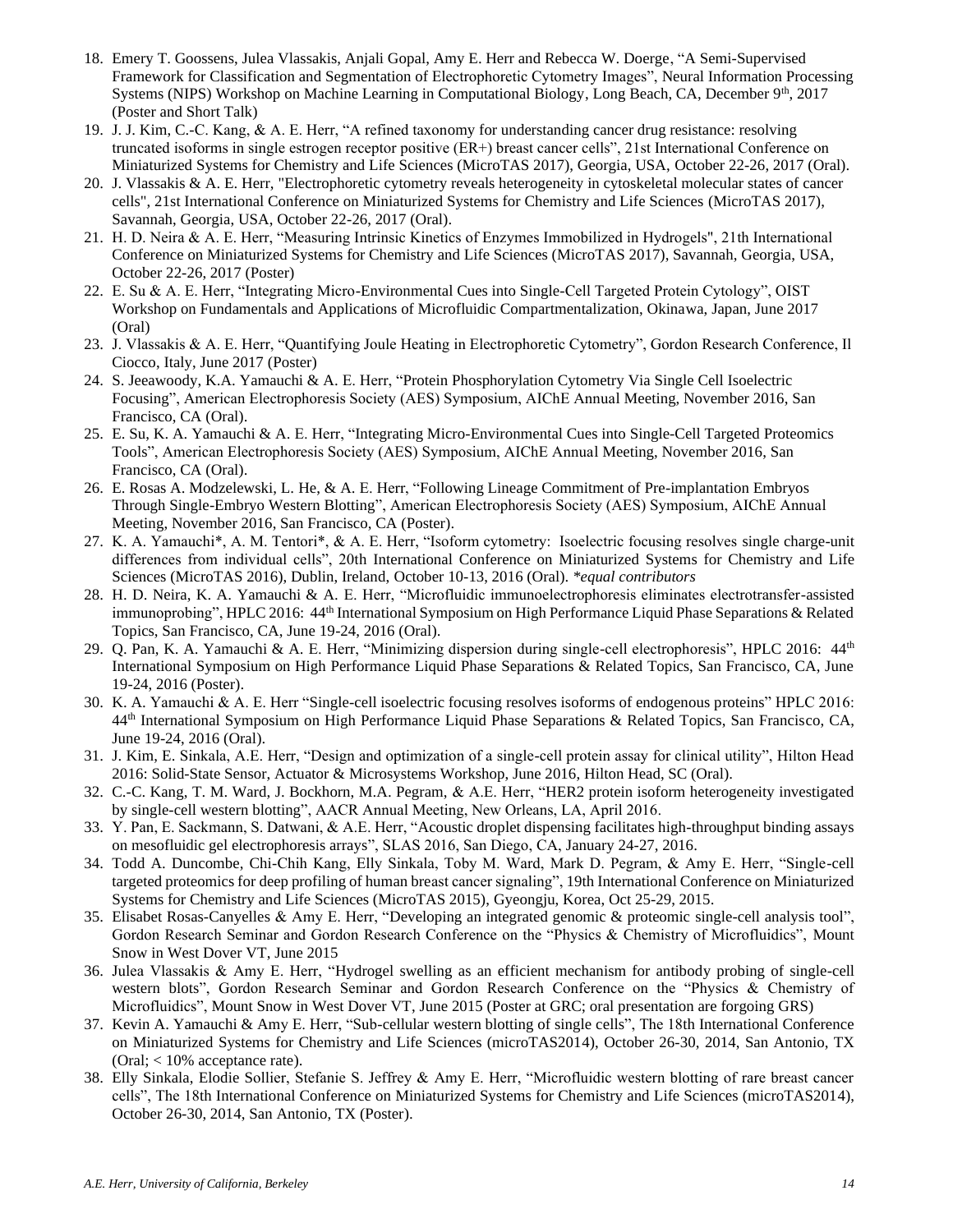- 39. Chi-Chih Kang, Zhuchen Xu, J.-M. Lin, Sanjay Kumar, & Amy E. Herr, "Cell-to-cell variation in drug response elucidated by single-cell western blotting", AACR Precision Medicine Series: Drug Sensitivity and Resistance: Improving Cancer Therapy Special Conference, June 18-21, 2014, Orlando, FL (Poster).
- 40. Robert Lin, Arunan Skandarajah, Rachel E. Gerver, Daniel A. Fletcher, and Amy E. Herr, "Microfluidic Barcode Assay for Clinical Diagnostics", Hilton Head 2014: Solid-State Sensor, Actuator & Microsystems Workshop, June 2014, Hilton Head, SC (Oral).
- 41. Yuchen Pan, Todd A. Duncombe, Colleen Kellerberger, Ming Chen Hammond & Amy E. Herr, "Riboswitch screening enabled by microfluidic electrophoretic mobility shift assays (EMSAs)", Hilton Head 2014: Solid-State Sensor, Actuator & Microsystems Workshop, June 2014, Hilton Head, SC (Poster).
- 42. Todd A. Duncombe, Kevin Maurer, Amy E. Herr, "Rapid Microfluidic Prototyping of Sophisticated Protein Analysis Platforms using Grayscale Photopatterning", MEMS 2014, San Francisco, CA (Poster)
- 43. Yuchen Pan, Todd A. Duncombe, Colleen Kellerberger, Ming Chen Hammond & Amy E. Herr, "Riboswitch screening enabled by microfluidic electrophoretic mobility shift assays (EMSAs)", American Electrophoresis Society (AES) Symposium, AIChE Annual Meeting, November 2013, San Francisco, CA (Late News Poster).
- 44. Augusto M. Tentori & Amy E. Herr, "Microchannel Isoelectric Focusing (IEF): Elucidating the Separation Performance Impacts of Chemical Mobilization", American Electrophoresis Society (AES) Symposium, AIChE Annual Meeting, November 2013, San Francisco, CA (Late News Poster).
- 45. Alex J. Hughes, Dawn Spelke, Zhuchen Xu, and David V. Schaffer & Amy E. Herr, "Single Cell Western Blotting", The 17th International Conference on Miniaturized Systems for Chemistry and Life Sciences (microTAS2013), October 27-31, 2013, Freiburg, Germany (Oral).
- 46. Monica Kapil, Akwasi A. Apori, & Amy E. Herr, "Kinetic Polyacrylamide Gel Electrophoresis (KPAGE): Microfluidic Binding Assay Enables Measurements of Kinetic Rates for Immunoreagent Quality Assessment", Biomedical Engineering Society (BMES) Annual Meeting, September 25-8, 2013, Seattle, WA (Oral)
- 47. Yuchen Pan, Todd A. Duncombe, & Amy E. Herr, "Quantitative Electrophoretic Mobility Shift Assays Enabled by Microsystems", Biomedical Engineering Society (BMES) Annual Meeting, September 25-8, 2013, Seattle, WA (Oral)
- 48. R. Gerver & A.E. Herr, "Microfluidic immunoblotting for probing the role of proteins in disease", Gordon Research Seminar on the Physics and Chemistry of Microfluidics., June 2013, Il Ciocco, Italy (Poster)
- 49. A.M. Tentori & A.E. Herr, "Multi-dimensional assays", Gordon Research Seminar on the Physics and Chemistry of Microfluidics., June 2013, Il Ciocco, Italy (Oral)
- 50. R.K.C. Lin, A.J. Hughes, & A.E. Herr, "High sensitivity single-cell western blotting", UC Berkeley-Stanford Siebel Stem Cell Center Symposium, March 27, 2013, Berkeley, CA (Poster)
- 51. A.J. Hughes, D. Spelke, R.K.C. Lin, D.V. Schaffer, A.E. Herr, "Single-cell western blotting for quantification of heterogeneous differentiation profiles in neural stem cell lineages", UC Berkeley-Stanford Siebel Stem Cell Center Symposium, March 27, 2013, Berkeley, CA (Poster)
- 52. A.J. Hughes, D. Spelke, R.K.C. Lin, D.V. Schaffer, A.E. Herr, "Single-cell western blotting for quantification of heterogeneous differentiation profiles in neural stem cell lineages", Single Cell Analyses Workshop, Cold Spring Harbor Laboratory, March 3-6, 2013, Cold Spring Harbor, NY (Oral)
- 53. A.J. Hughes & A.E. Herr, "Scalable Microfluidic Design for Multi-stage Proteomic Assays", IEEE EMBS Micro and Nanotechnology in Medicine (MNM'13) Conference, December 3-7, 2012, Maui, HI (Poster)
- 54. M.K. Araz, A.A. Apori, A.E. Herr, "Bar Code Confirmatory Diagnostics for the Point-of-Care: Electrophoretic Patterning of Biomolecules in 3D Hydrogels", IEEE EMBS Micro and Nanotechnology in Medicine (MNM'13) Conference, December 3-7, 2012, Maui, HI (Poster)
- 55. S.Q. Tia, A. J. Hughes, K. Brown, D. Chen, A. E. Herr, "Microfluidic Probed Isoelectric Focusing Allows Targeted Posttranslational Modification Analysis, BMES 2012 Annual Meeting, October 24-27, 2012, Atlanta, Georgia (Oral).
- 56. T.A. Duncombe, T.M. Tran, F. Benito-Lopez, D. Diamond, and A.E. Herr. "Free-standing Hydrogel Microarrays for Massively Parallel Protein Electrophoresis in a Format Compatible with Batch Downstream Sample Processing" *MicroTAS 2012,* October 28 – November 1, 2012, Okinawa, Japan (Oral).
- 57. A.J. Hughes & A.E. Herr, "10 Minute Western Blotting with 54-plex throughput for Clinical Confirmatory HIV Diagnosis in Human Serum.", *MicroTAS 2012,* October 28 – November 1, 2012, Okinawa, Japan (Oral).
- 58. T.A. Duncombe, T.M. Tran, F. Benito-Lopez, D. Diamond, and A.E. Herr. "Open-Channel Microfluidics: Free-standing Hydrogel Microarrays for Protein Electrophoresis." *Hilton Head 2012: Solid-State Sensor, Actuator & Microsystems Workshop*, June 6-9, 2012, Hilton Head, SC (Oral).
- 59. Augusto Tentori, Alex J. Hughes and Amy E. Herr, "Advancing Next-Generation Proteomics: A Polymer-Patterned Microchamber Enables Integration of Distinct Protein Separations Comprising 2D Electrophoresis." *Hilton Head 2012: Solid-State Sensor, Actuator & Microsystems Workshop*, June 6-9, 2012, Hilton Head, SC (Poster).
- 60. D. Kim, K. Karns, S. Q. Tia, M. He, A.E. Herr, "Electrostatic Protein Immobilization Gel for Microfluidic Western Blotting", 14th Korean Micro Electro Mechanical Systems Conference (KMEMS), 2012, Jeju, South Korea (Oral).
- 61. Todd A. Duncombe and Amy E. Herr, "From Bench to Bedside: Realizing On-Chip Electrophoretic Immunoassays for Protein Biomarkers Using a Standard 9V Battery." 2012 AAAS Annual Meeting (February 16th - 20th, 2012), Vancouver, Canada
- 62. T. Duncombe, A.M. Tentori, C. Hou, & A.E. Herr, "From Bench to Bedside: Realizing on-chip electrophoretic immunoassays for protein biomarkers in serum using a standard 9V battery", IEEE MEMS 2012, Paris, France. (Poster)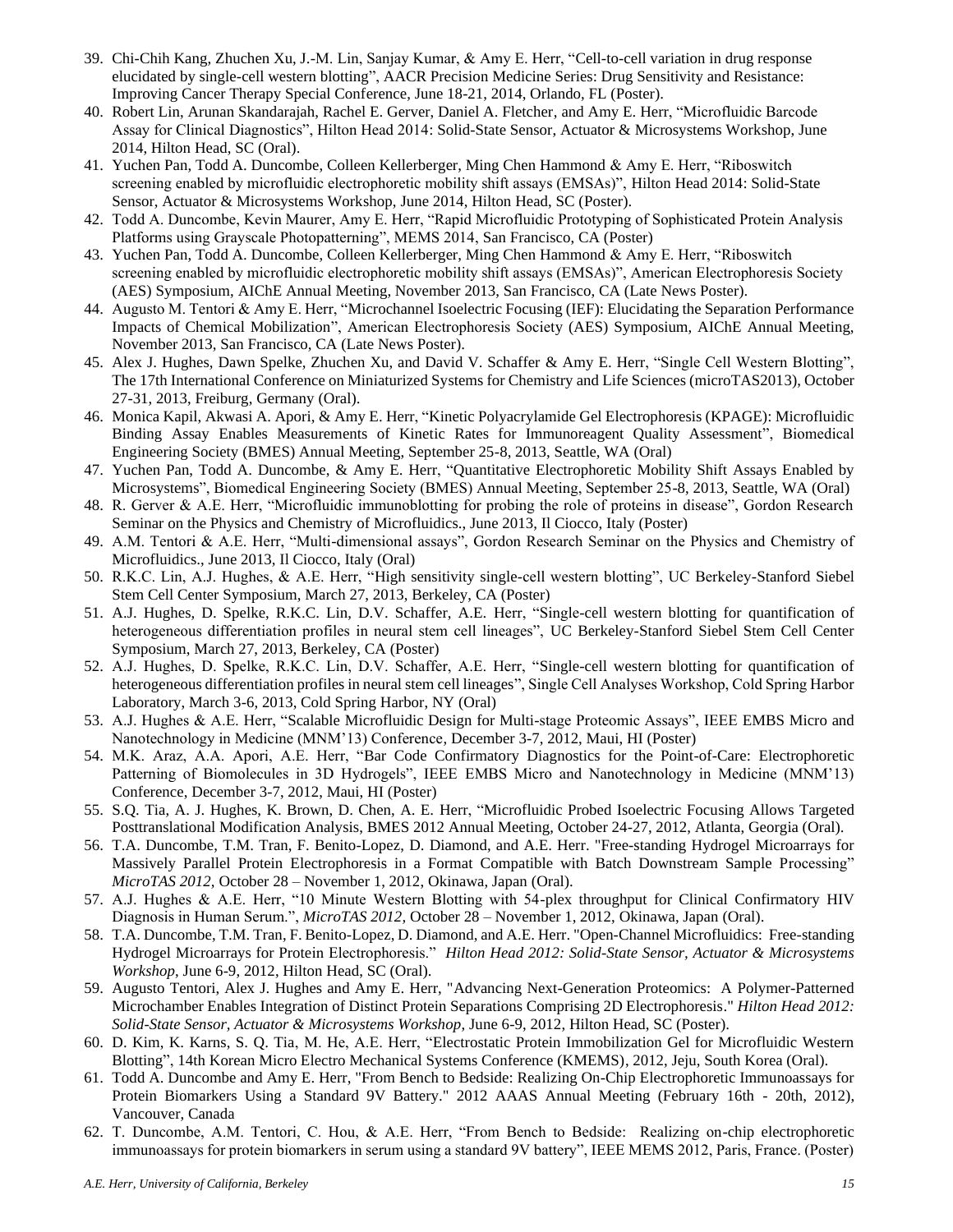- 63. K. Karns & A.E. Herr, "Ophthalmologist-on-a-Chip: Fully Integrated Microfluidic Tear Osmolarity and Protein Biomarker Quantification for Dry Eye Stratification", The 15th International Conference on Miniaturized Systems for Chemistry and Life Sciences (microTAS2011), October 2-6 2011, Seattle, WA, The Printing House Inc, Stoughton, WI (Oral).
- 64. A. J. Hughes & A.E. Herr, "Targeted Proteomics of Cancer Biomarker Isoforms: A 'Single-channel, Multi-stage Assay Design Strategy using Photo-clickable Gels", The 15th International Conference on Miniaturized Systems for Chemistry and Life Sciences (microTAS2011), October 2-6 2011, Seattle, WA, The Printing House Inc, Stoughton, WI (Oral).
- 65. A.A. Apori & A.E. Herr, "Brain Injury Screening Diagnostics for Emergency Medicine: Quantitation of Cerebrospinal Fluid Specific Proteins in Human Nasal Discharge", The 15th International Conference on Miniaturized Systems for Chemistry and Life Sciences (microTAS2011), October 2-6 2011, Seattle, WA, The Printing House Inc, Stoughton, WI (Poster).
- 66. C. Hou & A.E. Herr, "On-chip Western blotting: In-situ Renaturation of SDS-Protein Complexes unifies SDS Sizing and Blotting in One Microdevice", The 15th International Conference on Miniaturized Systems for Chemistry and Life Sciences (microTAS2011), October 2-6 2011, Seattle, WA, The Printing House Inc, Stoughton, WI (Poster).
- 67. S. Tia, D. Kim, M. He, & A.E. Herr, "Multi-analyte native Western blotting", Gordon Kenan Research Seminar (GRS), Waterville Valley, NH (Oral)
- 68. K. Karns & A.E. Herr, "Autoimmune disease diagnostics using human tear fluid", Gordon Kenan Research Seminar (GRS), Waterville Valley, NH (Oral)
- 69. M. He & A.E. Herr, "Microfluidic Lectin Blotting for Identification of Aberrantly Glycosylated IgA1 in Ig1A Nephropathy", 26th International Symposium on MicroScale Bioseparations (MSB 2011), San Diego, CA. (Oral, Student Travel Support Grantee)
- 70. X. Chen, M. Kapil, A.H. Hughes, & A.E. Herr, "Pore limit electrophoresis based immunoassays", 26th International Symposium on MicroScale Bioseparations (MSB 2011), San Diego, CA. (Poster)
- 71. A.A. Apori & A.E. Herr, "Detection of cerebrospinal fluid rhinorrhea enabled with a homogeneous microfluidic immunosubtraction format", 26th International Symposium on MicroScale Bioseparations (MSB 2011), San Diego, CA. (Poster)
- 72. K. Karns, N. McNamara, A.E. Herr, "Development of a Microfluidic Immunoassay for Highly Alkaline Human Tear Protein Biomarkers of Sjögren's Syndrome". ARVO's 2011 Annual Meeting, Visionary Genomics, May 1-5, 2011, in Fort Lauderdale, Florida. (Poster, Student Travel Support Grantee)
- 73. S. Denisin, K. Karns, A.E. Herr, "Optimization of protein sample extraction from Schirmer Tear Test strips", 2011 ACS National Meeting, Analytical Chemistry, Anaheim, CA (Poster).
- 74. D. Kim, M. He, S.Q. Tia, A.E. Herr, "Microfluidic Western Blotting using Novel Charge Patterning of Photopolymer Features", IEEE MEMS 2011, Cancun, Mexico. (Oral)
- 75. K. Karns & A.E. Herr "Human Tear Fluid-based Point-of-Care Diagnostics Enabled by Integrated Microfluidic Systems", LabAutomation 2011, Palm Springs, CA. (Highlight Session Oral & Poster; Tony B. Academic Travel Grant, Finalist for Student Poster Award)
- 76. M. He, J. Novak, B. Julian, A. E. Herr, "On-Chip Western Blotting for Assessment of Aberrantly Glycosylated IgA1 in IgA Nephropathy", 61st Pittsburgh Conference on Analytical Chemistry and Applied Spectroscopy, Atlanta, GA, March 13-18, 2011. (Oral)
- 77. K. Karns & A.E. Herr, "Human tear fluid diagnostic assessment enabled by microfluidic protein electrophoresis", *Bay Area Vision Research Day 2010*, August 17, 2010, UC Berkeley, CA (poster)
- 78. A. Apori & A.E. Herr, "Assessing the traumatic brain injury markers S100 and C-Reactive Protein in human cerebrospinal fluid via microfluidic immunosubtraction", *The 14th International Conference on Miniaturized Systems for Chemistry and Life Sciences* ( $\mu$ TAS2010), October 3-7 2010, Groningen, The Netherlands (Oral).
- 79. S. Tia, M. He, D. Kim & A.E. Herr, "On-chip multi-analyte far western blotting in two minutes", *The 14th International Conference on Miniaturized Systems for Chemistry and Life Sciences* ( $\mu$ TAS2010), October 3-7 2010, Groningen, The Netherlands (Oral).
- 80. A.J. Hughes & A.E. Herr "Quantitative zymography in microfluidic polyacrylamide gradient gels", *Pacifichem 2010: the International Chemical Congress of Pacific Basin Societies Sponsors*, Dec. 15-20, 2010, Honolulu, HI (Oral).
- 81. C. Hou & A.E. Herr, "Discontinuous nanoporous structures enable low-power electrophoretic immunoassays of serum protein biomarkers", *Hilton Head 2010: Solid-State Sensor, Actuator & Microsystems Workshop*, June 6-9, 2010, Hilton Head, SC (Oral).
- 82. M. He, A.E. Herr "Automated protein immunoblotting by photopatterning of polyacrylamide gel in two-dimension microdevices", *Hilton Head 2010: Solid-State Sensor, Actuator & Microsystems Workshop*, June 6-9, 2010, Hilton Head, SC (Oral).
- 83. K. Karns & A.E. Herr, "Human tear fluid diagnostic assessment enabled by protein electrophoresis", *Hilton Head 2010: Solid-State Sensor, Actuator & Microsystems Workshop*, June 6-9, 2010, Hilton Head, SC (Poster).
- 84. J. Kinney, C. Ramseier, A.E. Herr, T. Braun, J. Sugai, C. Shelburne, L. Rayburn, H. Tran, A. Singh, W. Giannobile, "Identification of Pathogen and Host-Response Markers Correlated with Periodontal Disease", *International Association for Dental Research (IADR)*, April 1-4, 2010, Barcelona, Spain (Oral).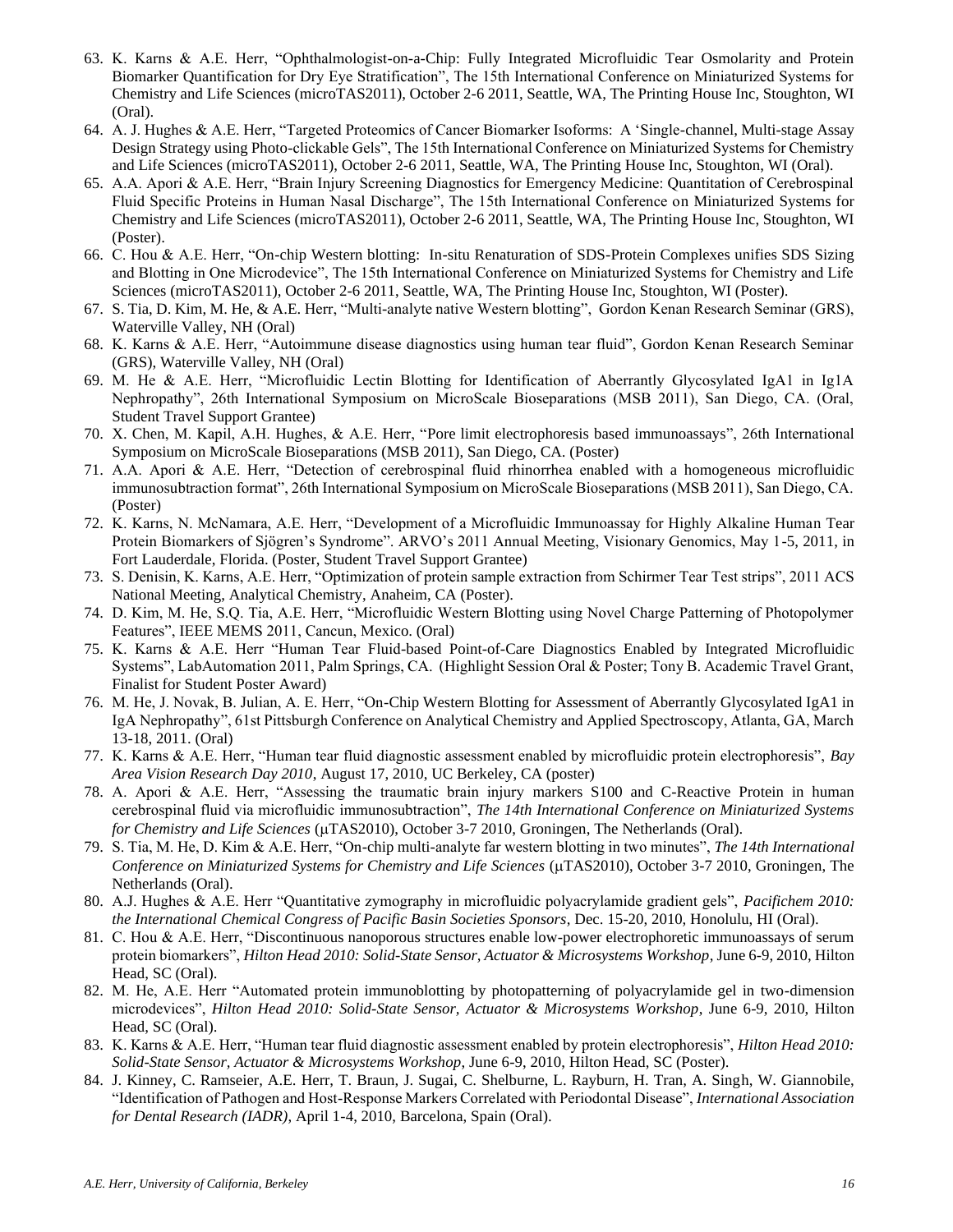- 85. A.J. Hughes & A.E. Herr "Integrated measurement of enzyme molecular weight and activity by multi-stage electrophoretic assays in polyacrylamide gradient gels", Microfluidics and Microdevices, *2010 American Chemical Society (ACS) Spring National Meeting,* March 21-25, 2010, San Francisco, CA. (Oral)
- 86. M. He, C. Hou, S. Tia, & A.E. Herr "Multi-dimensional microfluidic PAGE with in-situ immunodetection for Western blotting", Analytical Methods in Biotechnology, *2010 American Chemical Society (ACS) Spring National Meeting*, March 21-25, 2010, San Francisco, CA. (Oral)
- 87. M. He & A.E. Herr, "Fully-integrated Microfluidic Immunoblotting for Automated, Quantitative Western Blotting", *The*  13th International Conference on Miniaturized Systems for Chemistry and Life Sciences (µTAS2009), November 1-5, 2009, Jeju, South Korea (Oral).
- 88. C. Hou & A.E. Herr, "Multiplexed analysis of inflammation biomarkers using spectrally-encoded on-chip electrophoresis" *15th Int'l Conference on Sensors, Actuators,& Microsystems (Transducers '09),* June 21-25, 2009, Denver. (Oral)
- 89. A. Apori & A.E. Herr, "Integrated fluorescence-labeling and polyacrylamide gel electrophoresis for analysis of protein isoforms", *The 12th International Conference on Miniaturized Systems for Chemistry and Life Sciences* ( $\mu$ TAS2008), October 7-11, 2008, San Diego, CA (Oral) *Awarded: Chemical & Biological Microsystems Society Travel Grant*.
- 90. C.T. Lo, D.J. Throckmorton, A.K. Singh, A.E. Herr, "On-chip gradient polyacrylamide gels fabricated using diffusion defined photopolymerization", *The 12th International Conference on Miniaturized Systems for Chemistry and Life Sciences* (µTAS2008), October 7-11, 2008, San Diego, CA (Poster)
- 91. N. Srivastava, J.S. Brennan, S. S. Branda, A.E. Herr, A.K. Singh, "Single Cell Manipulation, Flow and Imaging Cytometric Phosphoprofiling of Macrophage Response to Lipopolysaccharide using Automated, Integrated Microfluidic Technology", *The 12th International Conference on Miniaturized Systems for Chemistry and Life Sciences* ( $\mu$ TAS2008), October 7-11, 2008, San Diego, CA (Poster)
- 92. R. Novak and A.E. Herr, "Nanosieving for rapid, solution-phase immunoassays" *2008 Experimental Biology*, April 5- 9, 2008, San Diego, CA. (Poster)
- 93. N. Srivastava, J.S. Brennan, S.S. Branda, A.E. Herr, A.K. Singh. "High throughput Single Cell Preparation, Immunofluorescent Imaging and Flow Cytometry on an Integrated Microfluidic Platform for Monitoring Innate Immunity Pathways in Macrophages" *Microscale Bioseparations Methods for Systems Biology (MSB),* March 9-13, 2008, Berlin, Germany. (Oral)
- 94. A. Apori, A.E. Herr. "Fabrication of a Polymer Membrane for On-Chip Labeling during Electrophoretic Immunoassays" *Environmental & Biological Applications of Lasers Conference*, January 2008, Cairo, Egypt. (Oral & NSF student travel award)
- 95. N. Srivastava, J.S. Brennan, S.S. Branda, A.K. Singh, A.E. Herr. "A Microfluidic Device For Flow Cytometric Analysis Of Innate Immunity via TLR4 Signaling In Macrophage Cells" *American Institute of Chemical Engineers (AIChE) Annual Meeting*, November 5-8, 2007, Salt Lake City, UT. (Oral)
- 96. A.E. Herr. "The Biomarker Pipeline: Novel Microfluidic Instrumentation for Advancing Proteomic Discovery to Clinical Diagnostics" *IEEE/NIH BISTI 2007 Life Science Systems & Applications Workshop* (LISSA 2007), November 8-9, 2007, NIH, Bethesda, MD (Oral)
- 97. A.V. Hatch, R.J. Meagher, D.S. Reichmuth, A.E. Herr, M.B. Sinclair, D.M. Haaland, A.K. Singh. "Hyperspectral & Spatial Multiplexing of Ultrasensitive Immunoassays for Detecting Toxin Exposure" *The 11th International Conference on Miniaturized Systems for Chemistry and Life Sciences* ( $\mu$ TAS2007), October 7-11, 2007, Paris, France (Oral, presented by A.E. Herr)
- 98. N. Srivastava, J.S. Brennan, S.S. Branda, A.K. Singh and A.E. Herr. "An Integrated Microfluidic Platform for Monitoring Innate Immune Response through Toll-Like Receptor-4 Signaling in Macrophage Cells" *The 11th International Conference on Miniaturized Systems for Chemistry and Life Sciences* ( $\mu$ TAS2007), October 7-11, 2007, Paris, France (Poster)
- 99. N. Srivastava, J.S. Brennan, D.J. Throckmorton, S.S. Branda, Z. Zhang, A.K. Singh, and A.E. Herr. "Microfluidically-Enabled Flow Cytometry to Investigating the TLR4 Signaling Pathway in RAW264.7 Macrophage Cells" *The 14th International Conference on Solid-State Sensors, Actuators, and Microsystems* (Transducers '07), June 10-14, 2007, Lyon, France. (Oral)
- 100.N. Srivastava, J.S. Brennan, D.J. Throckmorton, S.S. Branda, Z. Zhang, and A.E. Herr. "Investigating the TLR4 Signaling Pathway in Macrophage Cells Using Microfluidically-Enabled Flow Cytometry" *Society for Biological Engineering's 1st Intern'l Conference on Biomolecular Engineering.* Jan 14-18, 2007, Coronado Island, CA. (Oral)
- 101.A.E. Herr, A.V. Hatch, H.M. Tran, D.J. Throckmorton, J.S. Brennan, W.V. Giannobile, A.K. Singh. "Integrated Microfluidic Platform for Oral Diagnostics" *Oral-Based Diagnostics: A New York Academy of Science Meeting.*  October 10-13, 2006, Lake Lanier Islands, Georgia. (Oral)
- 102.C.A. Ramseier, J.E. Kinney, A.E. Herr, T. Braun, H.M. Tran, A.K. Singh, W.V. Giannobile. "Saliva Diagnostics for Inflammatory Periodontal Diseases" *Oral-Based Diagnostics: A New York Academy of Science Meeting*. October 10- 13, 2006, Lake Lanier Islands, Georgia. (Oral)
- 103.A.V. Hatch, A.E. Herr, D.J. Throckmorton, J.S. Brennan, A.K. Singh. "On-chip Preconcentration of Proteins for Picomolar Detection in Oral Fluids" *The 9th International Conference on Miniaturized Systems for Chemistry and Life Sciences*: µTAS2005, October 9-13, 2005, Boston, MA. (Oral)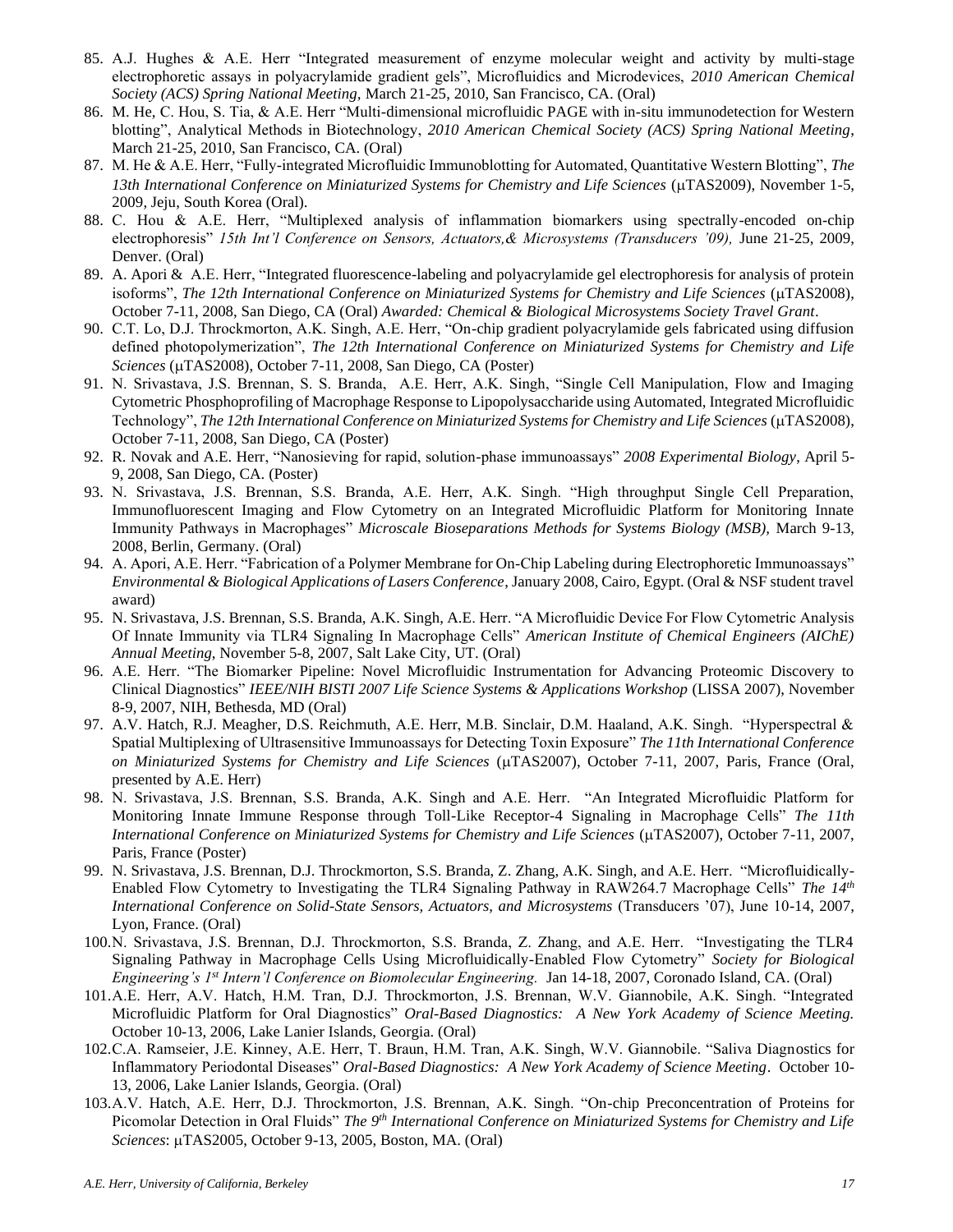- 104.A.E. Herr, D.J. Throckmorton, A.K. Singh. "Electrophoretic Immunoassays for Oral Diagnostics", *3rd Annual International IEEE-EMBS Special Topic Conference on Microtechnologies in Medicine & Biology*, May 12-14, 2005, Oahu, Hawaii. (Poster)
- 105.A.E. Herr, D.J. Throckmorton, A.K. Singh. "Development of On-Chip Gel Electrophoresis-based Immunoassays for Clinical Diagnostic Applications" *Association for Laboratory Automation: LabAutomation 2005*, January 30 – February 3, 2005, San Jose, CA. (Oral)
- 106.A. E. Herr, D.J. Throckmorton, A.K. Singh. "On-Chip Immunoassay of Tetanus Toxin Antibody Using UV-Initiated Polyacrylamide Gel Electrophoresis" *American Institute of Chemical Engineers (AIChE) Annual Meeting*, November 7- 12, 2004, Austin, TX. (Oral)
- 107.A.E. Herr, D.J. Throckmorton, A.K. Singh. "On-Chip Immunoassay of Tetanus Toxin Antibody Using UV-Initiated Polyacrylamide Gel Electrophoresis" *The 8th International Conference on Miniaturized Systems for Chemistry and Life*  Sciences: µTAS2004, September 2004, Malmo, Sweden, pp 219-221. (Poster)
- 108.A. E. Herr, A.A. Davenport, A. K. Singh. "Rapid On-Chip Separation of Proteins and Immune Complexes Using UV-Initiated Polyacrylamide Gels" *Hilton Head 2004: Solid-State Sensor & Actuator Workshop*, Hilton Head Isl., SC, June 6-10, 2004, Transducers Research Foundation, Cleveland, pp.71-74 . (Oral)
- 109.R. Shediac, S.A. Pizarro, A.E. Herr, A.K. Singh. "Ultrafast On-Chip Separations of Cytokines By SDS-PAGE Using UV-Initiated Polyacrylamide", *The 7th International Conference on Miniaturized Systems for Chemistry and Life Sciences*: µTAS2003, Squaw Valley, CA, Oct 2003, 51-53. (Poster)
- 110.A.E. Herr, J.C. Mikkelsen, J.G. Santiago, T.W. Kenny. "Two-Dimensional Chip-Based Protein Analysis using Coupled Isoelectric Focusing and Capillary Electrophoresis" *Hilton Head 2002: Solid-State Sensor & Actuator Workshop*, South Carolina, 2002, 361-3. (Oral)
- 111.A.E. Herr, J.I. Molho, R. Bharadwaj, J.G. Santiago, T.W. Kenny, D.A. Borkholder, M.A. Northrup. "Miniaturzied Isoelectric Focusing (IEF) as a Component of a Multi-Dimensional Microfluidic System", *The 5th International Conference on Miniaturized Systems for Chemistry and Life Sciences: µTAS2001, Monterey, CA, October 2001, pp.51-*53. (Oral)
- 112.A.E. Herr, J. Mikkelsen, J.G. Santiago, T.W. Kenny, D.A. Borkholder, M.A. Northrup. "Electroosmotic Flow Suppression and the Implications for a Miniaturized Full-Field Detection Approach to Capillary Isoelectric Focusing," *IMECE 2000 Microfluidics Symposium, 2000 ASME International Mechanical Engineering Congress and Exposition*, Orlando, Nov. 5-10, 2000, p.515-8. (Oral)
- 113.A.E. Herr, J.I. Molho, J.G. Santiago, T.W. Kenny, D.A. Borkholder, G.J. Kintz, P. Belgrader, M.A. Northrup. "Investigation of a Miniaturized Capillary Isoelectric Focusing (cIEF) System Using a Full-Field Detection Approach," *Hilton Head 2000: Solid-State Sensor & Actuator Workshop*, Hilton Head, South Carolina, June 2000, pp.115-119. (Poster)
- 114.J.I. Molho, A.E. Herr, B.P. Mosier, J.G. Santiago, T.W. Kenny, R.A. Brennen, G.B. Gordon, "A Low Dispersion Turn for Miniaturized Electrophoresis," *Hilton Head 2000: Solid-State Sensor & Actuator Workshop*, June 2000, Hilton Head, South Carolina.
- 115.J.I. Molho, A.E. Herr, B.P. Mosier, J.G. Santiago, T.W. Kenny, R.A. Brennen, G.B. Gordon, "Designing Corner Compensation for Electrophoresis in Compact Geometries," *The 4th International Conference on Miniaturized Systems for Chemistry and Life Sciences*:  $\mu$ TAS2000, May 2000, Enschede, The Netherlands.
- 116.A.E. Herr, J.I. Molho, J.G. Santiago, T.W. Kenny, D.A. Borkholder, G.J. Kintz, P. Belgrader, M.A. Northrup. "Miniaturized Capillary Isoelectric Focusing (cIEF): Towards a Portable High-Speed Separation Method," *The 4th International Conference on Miniaturized Systems for Chemistry and Life Sciences: µTAS2000, Enschede, The* Netherlands, March 2000, pp. 367-370. (Poster)
- 117.A.E.Herr, J.I. Molho, T.W. Kenny, J.G. Santiago, M.G. Mungal, M.G. Garguilo. "Variation of Capillary Wall Potential in Electrokinetic Flow," *Transducers '99*, Sendai, Japan, June 6-10, 1999. (Poster)
- 118.J.I. Molho, A.E. Herr, T.W. Kenny, M.G. Mungal, P.M. St. John, M.G. Garguilo, P.H. Paul, M. Deshpande, and J.R. Gilbert. "Fluid Transport Mechanisms in Microfluidic Devices", *1998 ASME International Mechanical Engineering Congress and Exposition*. (Poster)
- 119.P.M. St. John, M. Deshpande, J.I. Molho, M.G. Garguilo, *et al*.. 1998, "Metrology and Simulation of Chemical Transport in Microchannels," *1998 Solid-State Sensor and Actuator Workshop*, Hilton Head Island, S.C., June 1998, pp. 106-111. (Oral)
- 120.A.E. Herr, J.I. Molho, T.W. Kenny, M.G. Mungal, M.G. Garguilo. "Electrokinetic Capillary Flow with Non-Uniform Wall Boundary Conditions*", The 3rd International Conference on Miniaturized Systems for Chemistry and Life Sciences*: TAS 1998, Banff, Canada, October 13-16, 1998. (Poster)

#### **BOOK CHAPTERS**

- 1. L. Hansen & A.E. Herr, "Deep protein profiling of single cells and sub-cellular compartments" to be published in Single Cell 'Omics of Neuronal Cells Handbook, Sweedler, Eberwine, Fraser (Eds.), Springer Nature, in preparation for Sept 2020 submission.
- 2. E. Sinkala &  $A.E.$  Herr, "Single-cell western blotting" in Single Cell Protein Analysis to be published in the Methods in Molecular Biology series, **2015**, A.K. Singh & A. Chandrasekaran (Eds), Springer, 10.1007/978-1-4939-2987-0\_1.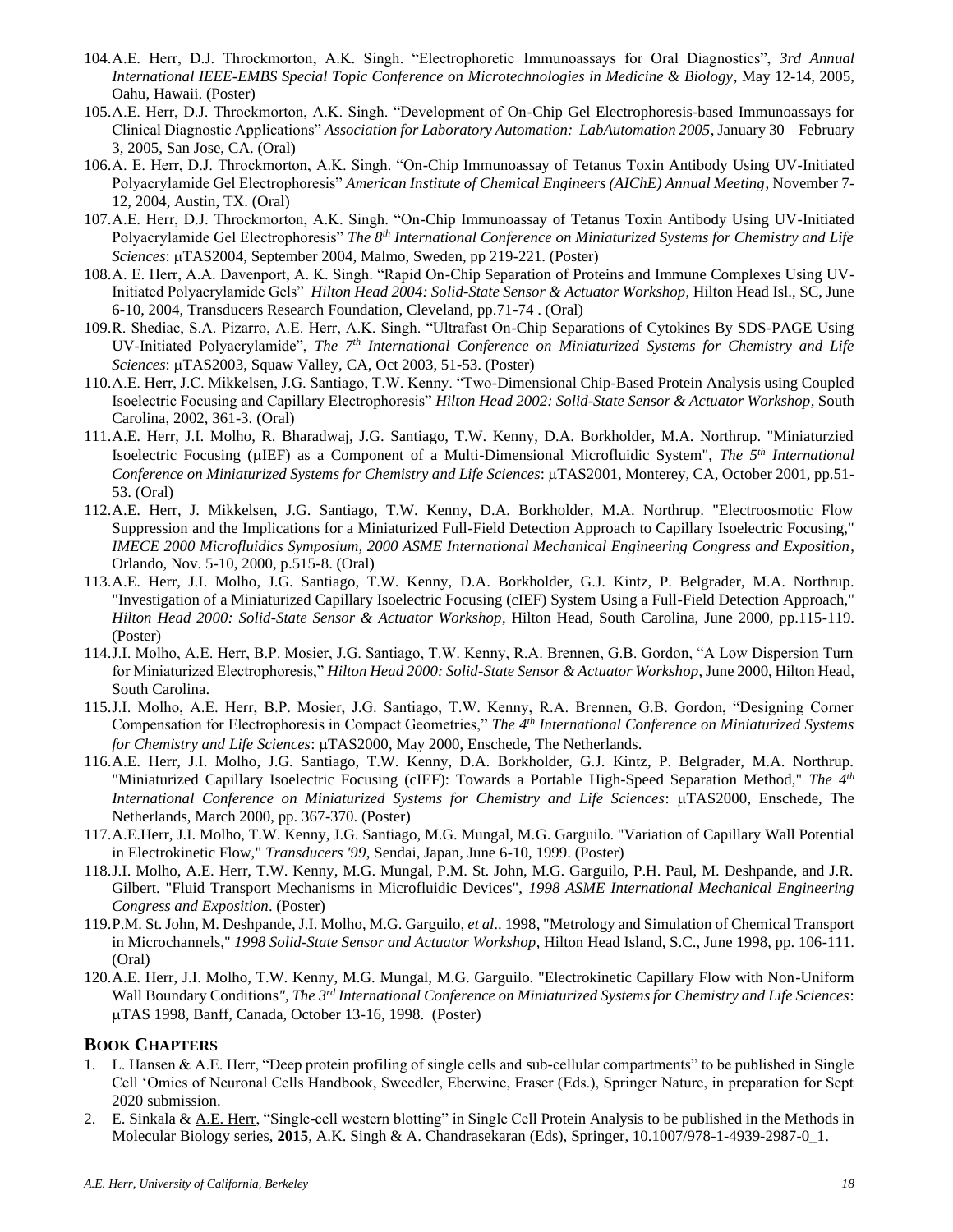- 3. A.A. Apori & A.E. Herr. "Chip based immunoassays" in *Clinical Applications of Capillary Electrophoresis, Methods in Molecular Biology*, **2013**, T. Phillips (Ed), Humana Press, 919:233-48.
- 4. A.H.B. Wu & A.E. Herr, "Need for point-of-care testing devices for cardiac troponin in patients with acute coronary syndromes" in *Personalized Medicine: Principles and Practices* 4th Ed., **2012**, Gualberto Ruaño (Ed), CRC Press (ISBN: 9781439874646).
- 5. L. Wusirika. Z. Iqbal, A.E. Herr, "Chapter 4. Microfluidic equilibrium & non- equilibrium electrophoresis for bioengineering assays" in *Methods in Bioengineering: Biomicrofabrication and Biomicrofluidics*, **2010**, Jeffry D. Zahn (Ed), Artech House, pp. 83-108.
- 6. A.E. Herr, "Protein Microarrays for the Detection of Biothreats" in *Microarrays: Preparation, Microfluidics, Detection Methods, and Biological Applications*, **2009**, K. Dill, R. Liu, P. Grodzinsky (Eds), Springer, pp.169-190.

#### **TECHNICAL REPORTS**

- 1. Nadya Mason, Evelyn Wang, Michael Dickey, A. E. Herr, "The Need for Speed: Accelerating and enhancing trust for integration of new materials," Defense Science Study Group (DSSG 2018-19) Think Piece, **2020**, Institute for Defense Analysis and Defense Advanced Research Agency, *in press.*
- 2. Jeff Barrick, Michael Dickey, A. E. Herr, Seth Herzon, Chad Jenkins, Charlie Johnson, Nadya Mason, Maura McLaughlin, Kristi Morgansen, Michelle Povinelli, Veronica Santos, and Evelyn Wang, "Collaboration between Academia and DoD and National Labs to Accelerate Discovery Science and Technological Innovation", Defense Science Study Group (DSSG 2018-19) Think Piece, **2020**, Institute for Defense Analysis and Defense Advanced Research Agency*, in press.*
- 3. Samantha M. Grist, Alison Su, Alisha Geldert, Anjali Gopal, & A. E. Herr, "COVID-19 N85 Decontamination and Reuse: UV-C Technical Report", **2020**, N95DECON.org
- 4. Samantha M. Grist, Alison Su, Alisha Geldert, Anjali Gopal, & A. E. Herr, "COVID-19 N85 Decontamination and Reuse: UV-C Fact Sheet", **2020**, N95DECON.org

#### **WORKSHOP INVITEE**

- 2019 Aquatic Collisions Workshop, Moore Foundation
- 2019 *Provocative Questions* Workshop, National Cancer Institute, National Institutes of Health (NCI/NIH)
- 2017 National Science Foundation (NSF), Systematic Approach to Robustness, Reliability, and Rigor in Research, convened by the Directorate for Mathematical & Physical Sciences (MPS) in collaboration with the Division of Molecular and Cellular Biosciences (MCB) in the Directorate for Biological Sciences (BIO) and the Division of Advanced Cyberinfrastructure (ACI) in the Directorate for Computer and Information Science and Engineering (CISE) 2015 National Institutes of Health (NIH) Office of the Director's *Reproducibility in Science*
- 
- 2014 Brazil-US Frontiers of Science & Engineering, convened by the US National Academy of Sciences and
- US National Academy of Engineering (NAE), in partnership with the Brazilian Academy of Sciences
- 2012 National Institutes of Health (NIH) Common Fund discussion on *Disruptive Proteomic Technologies*
- 2010 National Academy of Engineering, Indo-American Frontiers of Engineering Symposium *invitee*, *declined*
- 2008 National Academies *Keck Futures Initiative invitee*
- 2008 PATH Foundation & University of Washington, Point-of-Care Diagnostics for Global Health *invitee* 2007 National Academy of Sciences "Frontiers in Science" Symposium *invitee*

#### **PATENTS**

Co-inventor on 20 extended patent families, comprising 62 unique patent applications with 36 issued & active patents Licensing activity with partners across diverse sectors, spanning global multinational industry to pre-seed startups

#### **ADVISEES**

#### **CURRENT RESEARCH GROUP MEMBERS**

Dr. Julea Vlassakis, Postdoctoral Fellow (PhD UC Berkeley, NSF Fellow & SLAS Fellows, 2013-2018); 2018-now

- Mr. Hector Neira, Bioengineering Graduate Student & Ford Foundation Predoctoral Fellow, 2014-present
- Ms. Anjali Gopal, Bioengineering Graduate Student, NSERC Fellow, 2016-present
- Ms. Kristine Tan, Bioengineering Graduate Student, 2017-present
- Ms. Alison Su, Bioengineering Graduate Student, NSF Fellow, 2017-present
- Ms. Alisha Geldert, Bioengineering Graduate Student, NDSEG Fellow, 2017-present
- Mr. Andoni Mourdoukoutas, Bioengineering Graduate Student, NSF Fellow, 2017-present
- Ms. Louise Hansen, Bioengineering Graduate Student, 2018-present
- Mr. Alden Moss, Bioengineering Graduate Student, 2018-present

Ms. Gabriela Lomeli, NSF Graduate Research Fellow & GEM Associate Fellow, 2019-present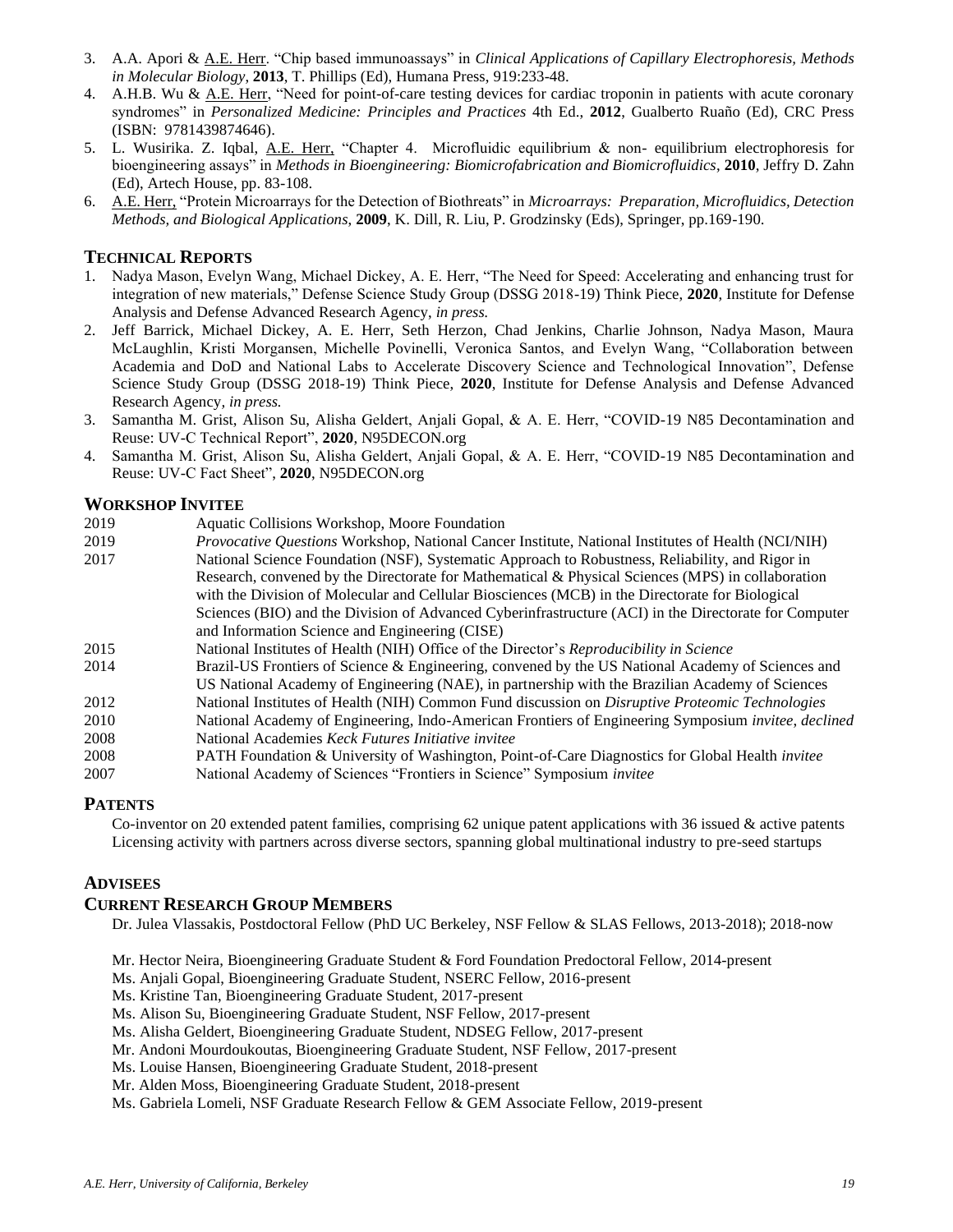Ms. Ana E. Gomez Martinez, Bioengineering Graduate Student, NSF Fellow & GEM Fellow, 2018-present

Mr. Kunal Kapoor, Bioengineering undergraduate researcher and lab manager, 2019-2020

#### **VISITORS TO RESEARCH GROUP**

- Dr. Peggy Chan, Lecturer (similar to US Assistant Professor but tenured), Chief Investigator, Australia Research Council Discovery Project (similar to NSF), Swinburne University of Technology, Australia, April 2016-2017
- Mr. Nils Helge Skovgaard Andersen, University of Copenhagen, Advisor Prof. Jorg Kutter, Fall 2014 Spring 2015
- Mr. Kevin Maurer, ETH Zurich MS student, ETH Advisor Prof. Andrew de Mello, Summer 2013
- Dr. Fernando Benito Lopez, Dublin City University, June-December 2011
- Ms. Maria Cunniffe, NSF Research Experience for Teachers with NSF COINS, June-August 2011, 2012
- Mr. Jonathan Asfaha, Cal Teach & UC Berkeley undergraduate, June-August 2011
- Mr. Mathieu Ackermann, EPFL MS student, 2010
- Ms. Le Yee, Amgen Scholar, MIT Undergraduate Student, Summer 2009
- Ms. Laura Mazzuchetti, Politecnico of Turin, NSF COINS International MS Student Visitor, 2009

#### **RESEARCH GROUP ALUMNI**

POSTDOCTORAL SCHOLAR & RESEARCH STAFF ALUMNI

- Dr. Yizhe Zhang, Postdoctoral Fellow (PhD Harvard University), 2016-2020
- Dr. Samantha Grist, NSERC Postdoctoral Fellow (PhD University of British Columbia), 2017-2020
- Dr. Heather Robison, Postdoctoral Fellow (PhD, University of Illinois, Urbana Champaign), 2019
- Dr. Burcu Gumuscu Sefunc, Postdoctoral Fellow (PhD, University of Twente), 2017-2018
- Dr. Mohammad Azim, Postdoctoral Fellow (PhD University of Alberta), 2017
- Dr. Philippe Abdel Sayed, Postdoctoral Fellow (Ecole Polytechnique, Swiss National Science Foundation), 2015-17
- Dr. Chi-Chih (Ginny) Kang, Staff Scientist (PhD Academia Sinica & National Tsing Hua Univ), 2013-15; 2015-17
- Dr. Elly Sinkala, NIH DSP Postdoctoral Fellow (PhD University of Illinois, Chicago), 2013-2015
- Dr. Robert Lin, NIH T32 Fellow & Siebel Postdoctoral Fellow (PhD UC Irvine, BME), 2011-2014
- Dr. Minsub Chung, (PhD Stanford, Applied Physics), 2011-2013, now Asst. Prof. at Hangyun University, Korea
- Dr. M. Kursad Araz, (PhD Cornell, Electrical & Computer Engineering), 2011-2013
- Dr. Dohyun Kim, (PhD UCLA, Electrical Engineering) 2009-2012, now Asst. Prof. at Myongji University, Korea
- Dr. Mei He, (PhD University of Alberta, Chemistry) 2008-2011
- Dr. Xiaofang Chen, (PhD UC Irvine, Bioengineering) 2010-2011
- Dr. Nimisha Srivastava, (University of Michigan, Chemical Engineering) 2006-2008
- Dr. Victor C. Rucker, (Caltech, Chemistry) 2003-2005
- Dr. Catherine T. Lo, Graduate Summer Intern, 2006, Yale University

GRADUATE STUDENT RESEARCHER ALUMNI

- Dr. Shaheen Jeeawoody, Bioengineering Graduate Student, NSF Fellow, 2016-2020
- Dr. John Kim, Bioengineering Graduate Student, NSF Fellow & Kang Family Fellow, 2014-2018
- Dr. Julea Vlassakis, Bioengineering Graduate Student, NSF Fellow, 2013-2018
- Dr. Elaine Su, Bioengineering Graduate Student, NSF Fellow, 2016-2018
- Dr. Elisabet Rosas-Canyelles, Bioengineering Graduate Student, La Caixa Foundation, CIRM Fellow, Siebel Scholar, 2014-2018
- Dr. Qiong Pan, Bioengineering Graduate Student (PhD Peking University), 2015-2017.
- Dr. Kevin A. Yamauchi, "Microfluidic tools for single-cell protein analysis", Bioengineering, NSF Fellow, Lloyd Graduate Fellow, & Siebel Scholar, 2013-2017
- Dr. Yuchen "Peter" Pan, "High-throughput molecular binding analysis on open-microfluidic platform", Bioengineering & Kang Fellowship, 2012-2016
- Dr. Augusto M. Tentori, "Novel microfluidic tools & theoretical fundamentals: a synergistic approach for untangling proteomics", Bioengineering, Siebel Scholar, California Research Coordinating Committee Fellow, & DHS ORISE Fellow, 2010-2015
- Dr. Todd A. Duncombe, "Microfluidic bioanalytical device and assay development for high-throughput electrophoretic protein assays", Bioengineering, NSF Fellow, 2011-2015
- Dr. Monica Kapil, "Microfluidic technologies for rapid, high-throughput screening and selection of antibodies for disease diagnostics and novel therapeutics", Bioengineering, NSF Fellow & UC Dissertation Year Fellow, 2010-2015
- Dr. Rachel E. Gerver, "Microfluidic approaches to multiplexing heterogeneous immunoassays", Bioengineering, NSF Fellow, 2012-15, now Stanford Biodesign Fellow
- Dr. Alex J. Hughes, Bioengineering, Siebel Scholar & DoD NDSEG Fellow, 2009-13, now UCSF Postdoc
- Dr. Samuel Q. Tia, Bioengineering, NSF Fellow, 2008-2013, not CTO Correlia Biosciences
- Dr. Kelly (Karns) Gardner, Bioengineering, NSF Fellow, 2009-12, now CEO Zephyrus Biosciences
- Dr. Akwasi A. Apori, Bioengineering, DoD NDSEG Fellow, UNCF/Merck Dissertation Fellow, Siebel Scholar, 2007- 2012, now CEO Correlia Biosciences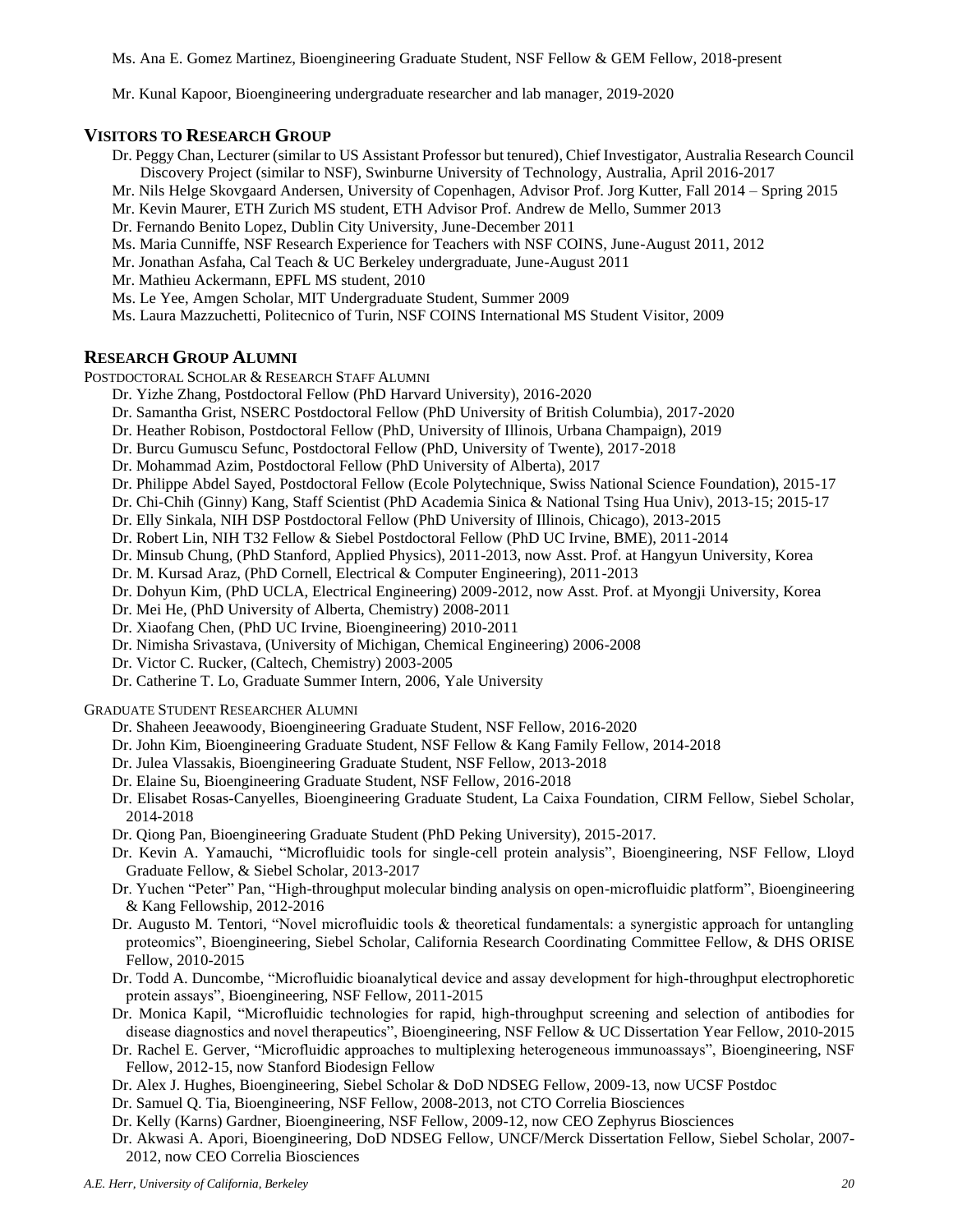Dr. Chenlu Hou, Electrical Engineering/Computer Science, Intel & NSF Fellow, 2007-11, now at Illumina

MASTER'S STUDENT RESEARCHER ALUMNI

Ms. Tara Armand, Masters of Engineering Student, 2016-2017

- Mr. Oliver Lin, Masters of Engineering Student, 2016-2017
- Ms. Martha Lesniewski, Bioengineering Graduate Student, NSF Fellow, 2012-2015
- Mr. Wein Chien, Bioengineering Graduate Student (Masters), 2013

Ms. Sharon Hsu, Bioengineering Graduate Student (Masters), 2009

- UNDERGRADUATE STUDENT RESEARCHER ALUMNI
	- Ms. Lauryn Jordan, Bioengineering Scholar Program (BioESP) Researcher, Summer 2017-2020
	- Ms. Preethi Bhat, Bioengineering undergraduate researcher and lab manager, 2018-2020
	- Ms. Mifrah Hayath, Bioengineering undergraduate researcher & assistant, 2019-2020
	- Ms. Michelle Rodriguez, Bioengineering Scholar Program (BioESP) Researcher, Summer 2019
	- Mr. Alex Castaneda, Bioengineering Scholar Program (BioESP) Researcher, 2018-2019
	- Mr. Joshua Vic Chen, Public Health Undergraduate & Assistant Lab Manager, 2016-2018
	- Ms. Sierra Monk, Visiting Undergraduate Researcher, Summer 2017
	- Ms. Ashlee Heuston, BEGROw Researcher & Undergraduate Researcher, 2016-2017
	- Ms. Ami Thakrar, Bioengineering Undergraduate, 2016
	- Mr. Sean Purcell, Chemical Biology Undergraduate & SMART Scholar (Summer 2015), 2015-2016
	- Ms. Liyin Chen, Bioengineering Undergraduate, 2014-2016
	- Ms. Joana Cabrera, Bioengineering Undergraduate & BEGROw Scholar (Summer 2015), 2014-2016
	- Ms. Erika Cruz, Bioengineering Undergraduate & BEGROw Scholar (Summer 2015), 2015-2016
	- Ms. Sravani Kondapavulur, "MagnetoFilter" with QB3 Rosenman Institute and Steven Hetts, M.D., UCSF, 2015
	- Mr. Darren Liu, "MagnetoFilter" with QB3 Rosenman Institute and Steven Hetts, M.D., UCSF, 2015
	- Mr. Sudershan Srinivasan, "Retrieving the Transcatheter Aortic Valve" with QB3 Rosenman Institute, Dr. Elaine Tseng UCSF Medicine, and Dr. Liang Ge UCSF Surgery, 2015
	- Mr. Hong Joo Kim, "Retrieving the Transcatheter Aortic Valve" with QB3 Rosenman Institute, Dr. Elaine Tseng UCSF Medicine, and Dr. Liang Ge UCSF Surgery, 2015
	- Mr. Cameron Baradar, Undergraduate Student, SRC Fellow & Rose Hill Scholar, Bioengineering, 2012-2014
	- Mr. Darren Lim, Bioengineering Undergraduate Student, 2012-2014
	- Mr. Peter Mains, Bioengineering Undergraduate Student & Stem Cell Center Fellow, 2013-present
	- Mr. Zhuchen Xu, Junior Research Specialist, (BS UC Berkeley, Bioengineering 2012), 2013-2014
	- Ms. Angela Zhang, Bioengineering Undergraduate Student, QUEST Scholar, 2013
	- Ms. Martina Brozynski, Undergraduate Student, Bioengineering, 2012-2013
	- Ms. Jane Tam, Undergraduate Student, Molecular & Cell Biology, 2012-2013
	- Mr. Shawn Li, Undergraduate Student, Bioengineering, 2012
	- Ms. Alexsandra Denisin, Bioengineering Undergraduate Student & SRC Research Scholar, 2009-2012, now in graduate school at Stanford Bioengineering, NSF GRF
	- Mr. Navpreet Ranu, Chemistry Undergraduate Student, Haas Scholar (with R. Mathies), 2011-2012, now in graduate school at MIT Bioengineering, NSF GRF
	- Mr. Byungsoo Min, Electrical Engineering & Computer Science Undergraduate Student, 2011
	- Mr. Edward Jung, Chemical Engineering Undergraduate Student, 2011
	- Mr. James Che, Bioengineering Undergraduate Student, 2011
	- Mr. Marko Spasic, Molecular & Cell Biology Undergraduate Student, 2008-2010
	- Ms. Mimi Le, UC Berkeley Undergraduate Student, Summer 2009
	- Ms. Suruchi Anand, Bioengineering Undergraduate Student, Regents & Chancellor's Scholar, 2007-2009
	- Ms. Lavanya Wusirika, Bioengineering Undergraduate Student, Regents & Chancellor's Scholar, 2007-2009
	- Ms. Zohora Iqbal, Bioengineering Undergraduate Student, 2008-2009
	- Mr. Allen Rodriguez, URAP Undergraduate Student, Regents and Chancellor's Scholar, 2008
	- Ms. Gina H. Cremona, Undergraduate Summer Intern, 2006, DHS Fellowship, Cornell & Georgia Tech
	- Mr. Craig T. Forest, 2004-present, Massachusetts Institute of Technology (Sandia Technical Mentor)
	- Ms. Valerie L. Curtis, Graduate Summer Intern, 2005, DHS Fellowship, Cornell University
	- Ms. Karen H. Havenstrite, Undergraduate Summer Intern, 2004, Cornell University
	- Mr. Andrew A. Davenport, Undergraduate Summer Intern, 2003, Stanford University

*A.E. Herr, University of California, Berkeley 21* **Graduate Research Assistants (Rotation terms)**: Mr. Carlos Ng Pitti (2020), Ms. Kate Crawford (2019), Ms. Ana Gomez (2019), Ms. Amanda Merriweather (2019), Ms. Gabriela Lomeli (2018), Mr. Alden Moss (2018), Ms. Nicole Luk (Biophysics, 2017); Mr Andoni Mourdoukoutas (2017), Ms. Kristine Tan (2017), Ms. Alisha Geldert (2016), Ms. Anushka Gupta (2016), Ms. Yiqi Cao (2016), Mr. Thomas Carey (2016), Ms. Shaheen Jeeawoody (2016), Mr. Jesse Zhang (2016), Ms. Anjali Gopal (2016), Ms. Callista Jerman (2015), Ms. Hikaru Miyazaki (2015), Dr. Qiong Pan (PhD from Peking University), Mr. Roberto Falcon (2015), Mr. Ari Joffe (2015), Ms. Christina Fuentes (2015), Ms. Jinny Sun (2014), Ms. Sally Winkler (2014), Mr. Zhi Wei Tay (2014), Ms. Elisabet Rosas-Canyelles (2014), Mr. Jorge Marchand (Chemical Biology, 2014), Mr. Alex Chien (Biophysics, 2014), Mr. John Kim (2014), Mr. Marc Chooljian (2014), Mr.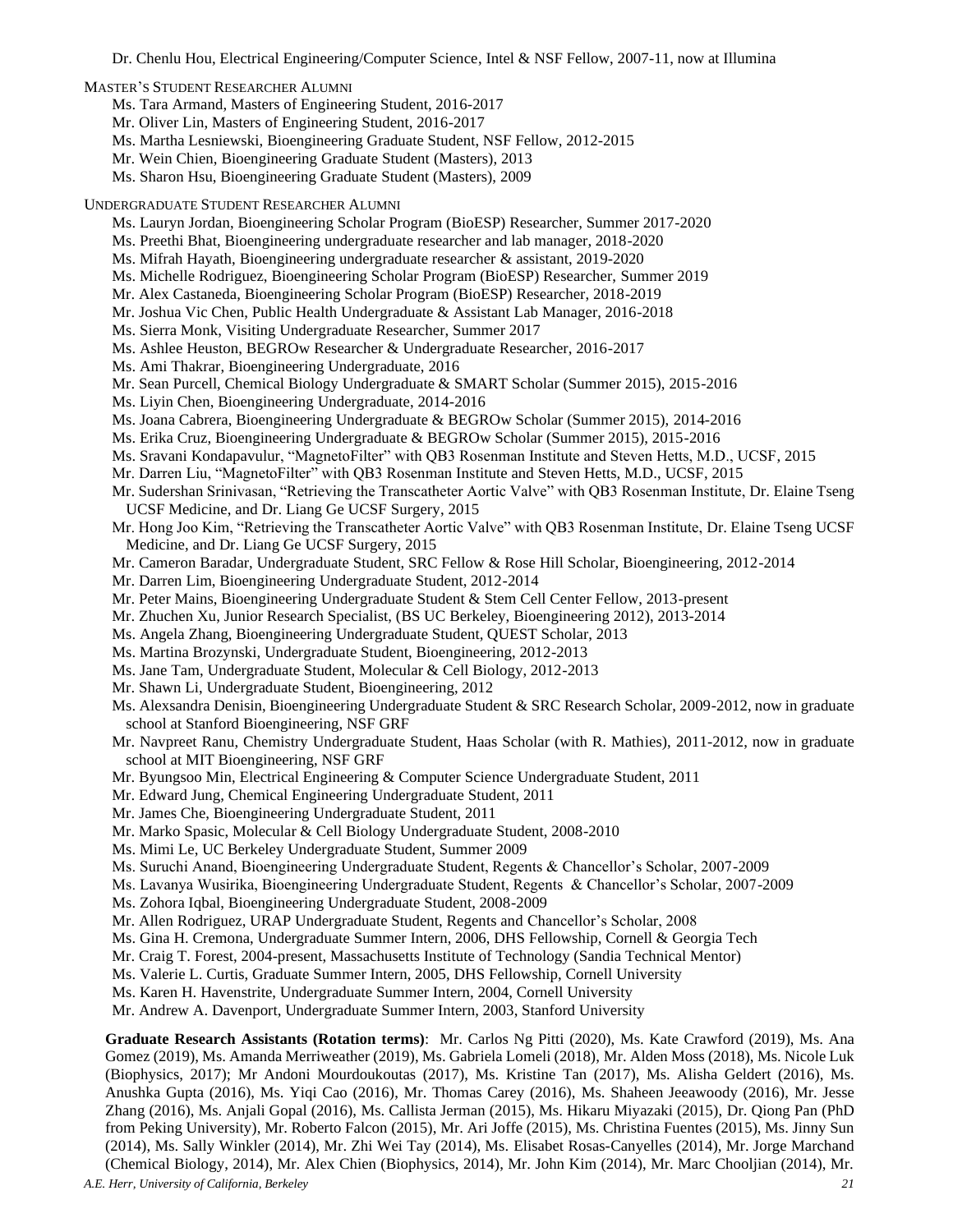Hector Neira (2013), Ms. Amy Liao (2013), Mr. Kevin Yamauchi (2013), Mr. Daniel Hensley (2013), Mr. Dave Korenchan (2013), Mr. Parsa Nafisi (2013), Mr. Mike Kang (2013), Mr. Wein Chien (2013), Ms. Jean Kim (2012), Ms. Julea Vlassakis (2012), Ms. Rachel Gerver (2012), Ms. Catherine Shea Thompson (2012), Ms. Guanqing "Grace" Ou (2012), Ms. Martha Lesniewski (2012), Mr. Yuchen "Peter" Pan (2012), Mr. Shaun Lim (2012), Mr. Juren "Jaren" Sia (2012, IEOR), Mr. Tuan Tran (2011), Mr. Simon Lee (2011), Ms. Zohora Iqbal (2011), Mr. Todd Duncombe (2011), Mr. Peter Soler (2010, ChemEng), Mr. Charlie Yeh (2010), Mr. Augusto Tentori (2010), Mr. Thomas Murray (Biophysics, 2010), Mr. Arunan Skandarajah (2010), Mr. Torin Yager (2010), Mr. Mark Sena (2010), Ms. Monica Kapil (ME, 2009), Ms. Sharon Hsu (2008, MS degree granted), Mr. Richard Henrikson (2007), Mr. Richard Novak (2007)

## **QUALIFYING EXAM COMMITTEE MEMBERSHIP**

- 2020 Matin Golozar, UC Berkeley, Biophysics, 7/13/2020
- 2018 Rebecca Pinals, UC Berkeley, Chemical & Biomolecular Engineering, 8/24/2018
- 2017 Roberto Falcon, UC Berkeley, Bioengineering, 2/22/2017
- 2016 Joy Jiang, UC Berkeley, Mechanical Engineering, 10/21/16
- 2015 Maria Pace, UC Berkeley Mechanical Engineering, 5/13/15
- 2015 Hope R. Henderson, UC Berkeley Molecular & Cell Biology, 5/8/15
- 2014 Lilla Smith, UC Berkeley Mechanical Engineering, 4/14/2014
- 2014 Yu-Fang Angela Hsieh, UC Berkeley Chemistry, 5/9/2014
- 2014 David Rolfe, UC Berkeley Mechanical Engineering, 5/12/2014
- 2014 Margaret Hwang, UC Berkeley Chemical & Biomolecular Engineering, 9/19/2014
- 2013 Danny Wen-Chin Huang, UC Berkeley/UCSF Graduate Group in Bioengineering, 1/9/13
- 2013 David Spichiarich, UC Berkeley Chemistry, 2/13/13
- 2013 Harrison Liu, UC Berkeley/UCSF Graduate Group in Bioengineering, 5/2013
- 2013 Grace Ou, UC Berkeley/UCSF Graduate Group in Bioengineering, 9/2013
- 2011 Torin Yager, UC Berkeley/UCSF Graduate Group in Bioengineering, 11/30/11
- 2010 Richard Novak, UC Berkeley/UCSF Graduate Group in Bioengineering, 11/13/10
- 2010 Allison Berke, UC Berkeley/UCSF Graduate Group in Bioengineering, 04/23/10
- 2010 Eric Jabart, UC Berkeley/UCSF Graduate Group in Bioengineering, 5/14/10
- 2010 John Waldenstein, UC Berkeley/UCSF Graduate Group in Bioengineering, 11/30/10
- 2009 Chenlu Hou, EECS, 2/18/09
- 2009 Elizabeth Schneider, UC Berkeley/UCSF Graduate Group in Bioengineering, 5/11/09
- Justin Valley, EECS, 04/20/09
- 2009 Mistuni Ghosh, NS&T, 6/17/09
- 2009 Sisi Chen, UC Berkeley/UCSF Graduate Group in Bioengineering, 4/30/09
- 2009 Jaehyun Park, EECS, 09/11/09
- 2008 Patrick Goodwill, UC Berkeley/UCSF Graduate Group in Bioengineering, 5/20/08
- 2008 Jonathan Foley, UC Berkeley/UCSF Graduate Group in Bioengineering, 9/29/08
- 2008 Samantha Cronier, UC Berkeley/UCSF Graduate Group in Bioengineering.10/10/08

#### **DISSERTATION COMMITTEE MEMBERSHIP** (\* INDICATES COMMITTEE CHAIR)

- 2020 Matin Golozar, Biophysics, Richard Mathies Group, UC Berkeley (Member)
- 2019 Sara Seunga Choo, Hockemeyer Lab, UC Berkeley (Member)
- 2018 David Spichiarich, Chemistry, Carolyn Bertozzi Group, UC Berkeley (Member)
- 2016 Margaret Hwang, UC Berkeley/UCSF Graduate Program in BioE, Song Li Group, UC Berkeley (Member)
- 2016 Thomas Murray, "Microfluidic Chips for Structural and Functional Investigations of Biological Macromolecules", Molecular & Cell Biology, James Berger Group, UC Berkeley (Member)
- 2015 Lilla Smith, "A Micro Loop Heat Pipe Thermal Management System with an Interline Optimized Evaporator and a Coherent Porous Silicon Wick", Mechanical Engineering, Al Pisano Group, UC Berkeley (Reader)
- 2015 David Rolfe, "Templated Dry Printing of Conductive Metal Nanoparticles", Mechanical Engineering, Al Pisano Group, UC Berkeley (Reader)
- 2015 Todd A. Duncombe\*, "Microfluidic Bioanalytical Device and Assay Development for High-Throughput Electrophoretic Protein Analysis", UC Berkeley/UCSF Graduate Program in Bioengineering, Herr Lab, UC Berkeley (Chair)
- 2015 Augusto M. Tentori\*, "Novel microfluidic tools & theoretical fundamentals: a synergistic approach for untangling proteomics", UC Berkeley/UCSF Graduate Program in Bioengineering, Herr Lab, UC Berkeley (Chair)
- 2015 Monica A. Kapil\*, "Microfluidic technologies for rapid, high-throughput screening and selection of antibodies for disease diagnostics and novel therapeutics", UC Berkeley/UCSF Graduate Program in Bioengineering, Herr Lab, UC Berkeley (Chair)
- 2015 Rachel E. Gerver\*, "Novel Microfluidic Tools to Advance Protein and Protein Isoform Detection in Biological Samples", UC Berkeley/UCSF Graduate Program in Bioengineering, Herr Lab, UC Berkeley (Chair)
- 2014 Yufei Liu, "Insights into Cellular Stress Revealed by SIRT7", Molecular & Cell Biology, Danica Chen Group with Ellen Robey Co-chair, UC Berkeley (Member)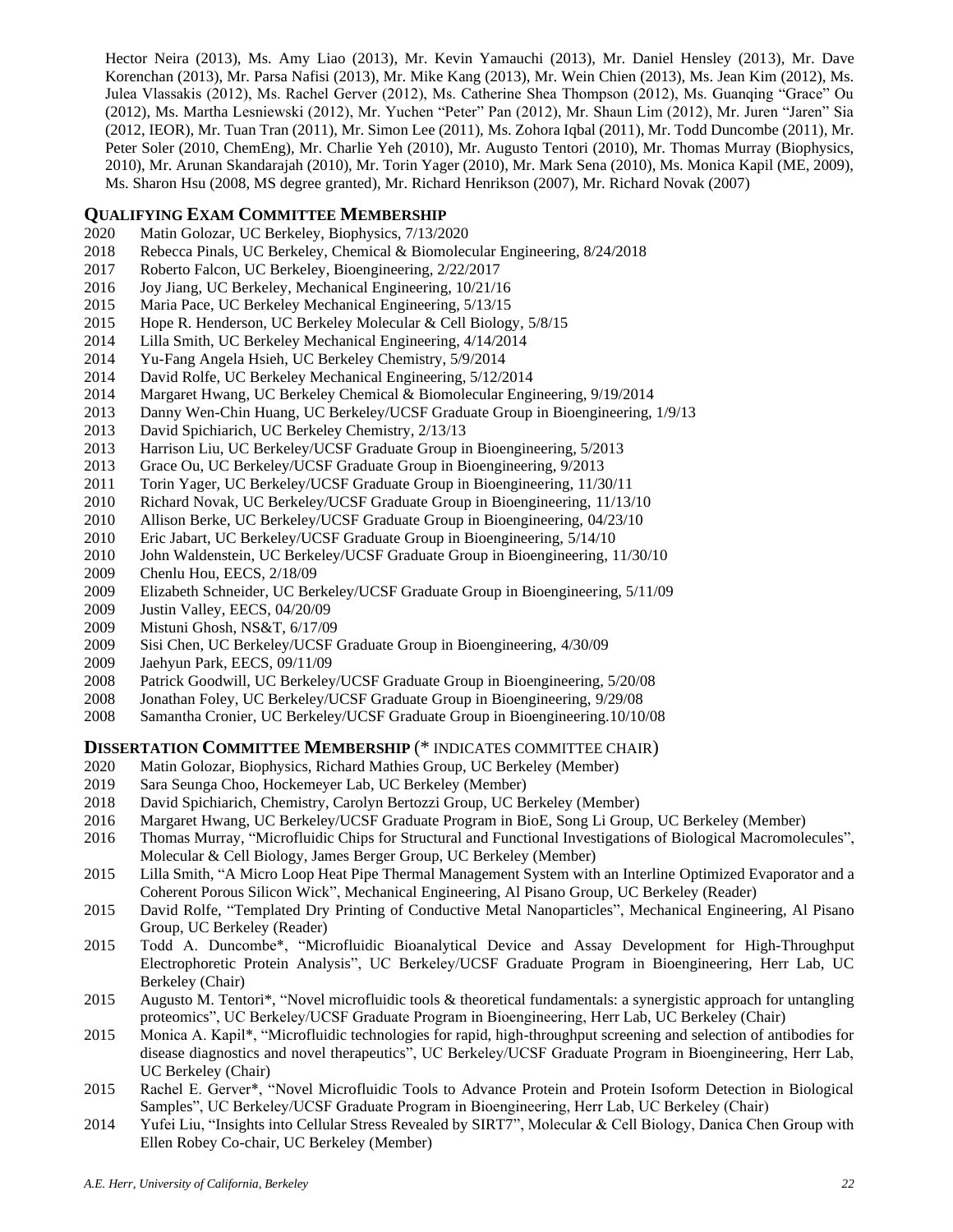- 2014 Kosuke Iwai, "Droplet-Based Microfluidic Systems: Finger-Powered Pumps, Reactors and Magnetic Capsules", Mechanical Engineering, Liwei Lin Group, UC Berkeley (Member)
- 2014 Karthik Balakrishnan, "Node-Pore Sensing: A Robust, High Dynamic Range Method For Multi-Parametric Screening Of Biological Samples", Mechanical Engineering, Lydia Sohn Group, UC Berkeley (Member)
- 2013 Kelly Karns Gardner\*, "Microfluidic Homogeneous Mobility Shift Assays at the Bench and the Bedside", UC Berkeley/UCSF Graduate Program in Bioengineering, Herr Lab, UC Berkeley (Chair)
- 2013 Alex J. Hughes\*, "Microfluidic Immunoblotting using Multi-Purposed Soft Materials", UC Berkeley/UCSF Graduate Program in Bioengineering, Herr Lab, UC Berkeley (Chair)
- 2013 Anthony Tran, "Innovative Testing Strategies for the Diagnosis of Syphilis", UC Berkeley School of Public Health (Dr.P.H.) (Member)
- 2012 Tim Brackbill, "Polymer microfluidic device for high-throughput single-cell encapsulation, lysis, and biological assay", Mechanical Engineering, Al Pisano Group, UC Berkeley (Reader)
- 2012 Mistuni Ghosh, "Nanodisck: A versatile drug delivery platform", Nutritional Science & Toxicology, Ryan Group (CHORI), UC Berkeley (Reader)
- 2012 Samuel Q. Tia\*, "Microfluidic Frameworks for Immunoanalysis of Multiple Proteins", UC Berkeley/UCSF Graduate Program in Bioengineering, Herr Lab, UC Berkeley (Chair)
- 2011 Akwasi A. Apori\*, "Total Integrated Sample Preparation for Microfluidic Immunoassays in Complex Biological Matrices", UC Berkeley/UCSF Graduate Program in Bioengineering, Herr Lab, UC Berkeley (Chair)
- 2011 Justin Valley, "Light-induced Electrokinetics: A path to a versatile micro total analysis system", EECS, Ming Wu Group, UC Berkeley
- 2011 Richard Rymer, "Studies on the Substrate Interactions of the Bacterial Primase", Molecular & Cell Biology, James Berger Group, UC Berkeley (Reader)
- 2010 Jaehyun Park, "Oxidative Microgradients for Cell Culture", EECS, Michel Maharbiz Group, UC Berkeley
- 2010 Chenlu Hou\*, "Photopatterned Polyacrylamide Gels Enable Efficient Microfluidic Protein Assays", EECS (with Ming Wu), Herr Lab, UC Berkeley (Chair)
- 2007 Sebastien Payen, "Integration of Hydrogels and Plastics into Microfabrication Processes towards a MEMS RF-Interrogated Biosensor", Mechanical Engineering, Al Pisano Group, UC Berkeley (Reader)

#### **MASTER'S THESIS ADVISOR** (\* INDICATES COMMITTEE CHAIR)

- 2018 Suyasha Gupta, Graduate Student, UC Berkeley Fung Institute for Engineering Leadership, Master of Engineering (MEng), Bioengineering
- 2018 Jasodhara Raj, Graduate Student, UC Berkeley Fung Institute for Engineering Leadership, Master of Engineering (MEng), Bioengineering
- 2018 Victoria Yang, Graduate Student, UC Berkeley Fung Institute for Engineering Leadership, Master of Engineering (MEng), Bioengineering
- 2018 Arnaud de Coutance, Graduate Student, UC Berkeley Fung Institute for Engineering Leadership, Master of Engineering (MEng), Mechanical Engineering
- 2018 Sara Gao, Graduate Student, UC Berkeley Fung Institute for Engineering Leadership, Master of Engineering (MEng), Bioengineering
- 2018 Carl Harmon, Graduate Student, UC Berkeley Fung Institute for Engineering Leadership, Master of Engineering (MEng), Bioengineering
- 2017 Tara Armond\*, "Thermocycler for Performing In-Gel Nucleic Acid Amplification", UC Berkeley Fung Institute for Engineering Leadership, Master of Engineering (MEng) Degree
- 2017 Oliver Lin\*, "Thermocycler for Performing In-Gel Nucleic Acid Amplification", UC Berkeley Fung Institute for Engineering Leadership, Master of Engineering (MEng) Degree
- 2015 Martha Lesneiwski\*, "Investigation of In-Chip Photoactive Polyacrylamide Gel-based Electrophoretic Assays for Protein and Nucleic Acid Detection", UC Berkeley/UCSF Bioengineering Masters Degree (MS)
- 2015 Zijian Meng, "The Design and Commercialization of a Point-of-Care Platform for Neonatal Complete Blood Count", UC Berkeley Fung Institute for Engineering Leadership, Master of Engineering (MEng) Degree, L. Sohn Advisor.
- 2015 Shilpi Mathrani, "The Design and Commercialization of a Point-of-Care Platform for Neonatal Complete Blood Count", UC Berkeley Fung Institute for Engineering Leadership, Master of Engineering (MEng) Degree, L. Sohn Advisor.
- 2015 Matthew Hart, "The Design and Commercialization of a Point-of-Care Platform for Neonatal Complete Blood Count", UC Berkeley Fung Institute for Engineering Leadership, Master of Engineering (MEng) Degree, L. Sohn Advisor.
- 2015 Lung-Yin Lu, "The Design and Commercialization of a Point-of-Care Platform for Neonatal Complete Blood Count", UC Berkeley Fung Institute for Engineering Leadership, Master of Engineering (MEng) Degree, L. Sohn Advisor.
- 2014 Ian Legaspi\*, "Portable, low-voltage power supply to enable free-standing polyacrylamide gel electrophoresis for point-of-care diagnostics device", UC Berkeley Fung Institute for Engineering Leadership, Master of Engineering (MEng) Degree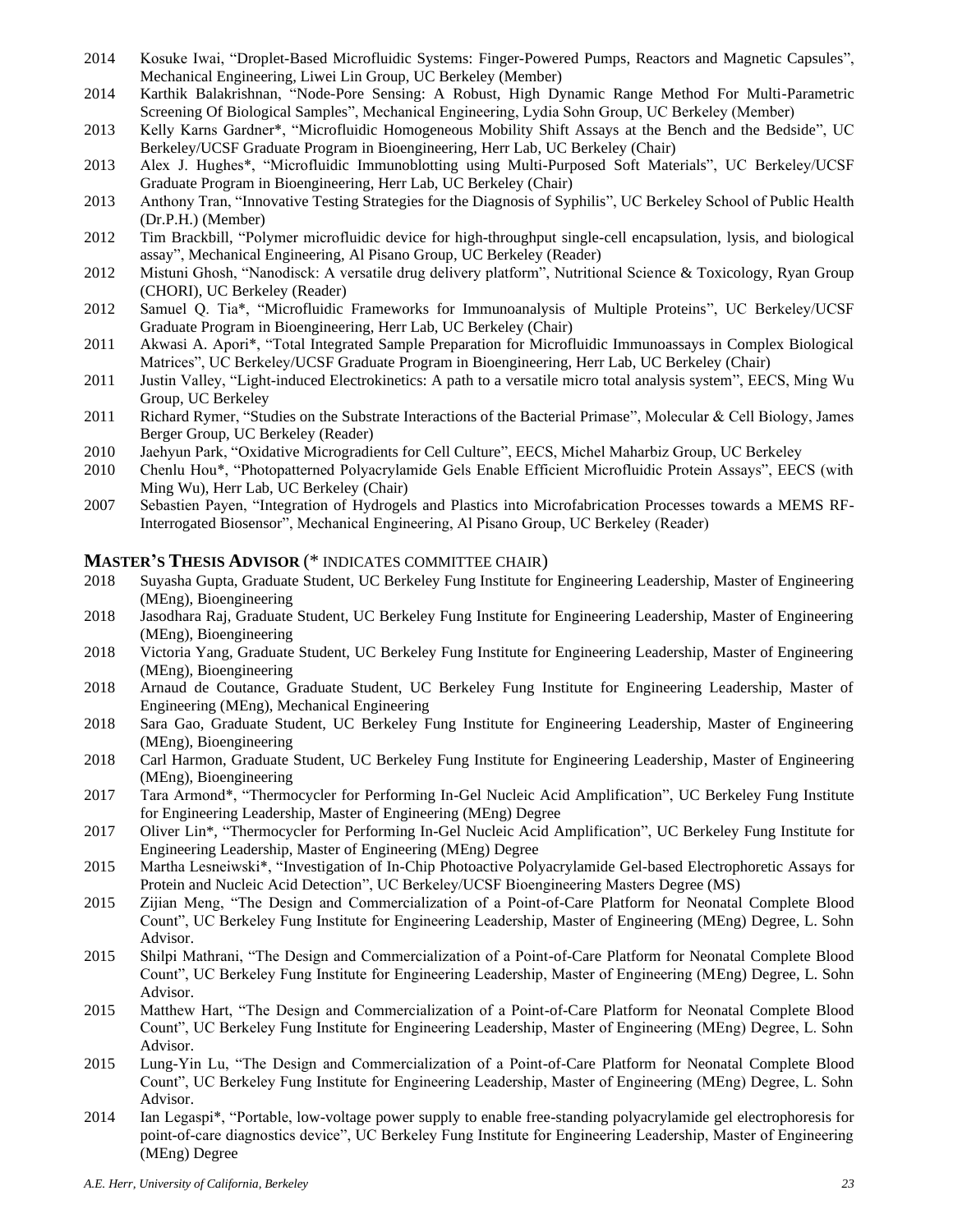- 2014 Hui Ling Koh\*, "Deployment of Freestanding Polyacrylamide Gel Electrophoresis Platform for Point-of-Care Diagnostic Applications", UC Berkeley Fung Institute for Engineering Leadership, Master of Engineering (MEng) Degree
- 2014 Michael Y.S. Chai\*, "Optical readout in a freestanding polyacrylamide gel point-of-care diagnostic for global health", UC Berkeley Fung Institute for Engineering Leadership, Master of Engineering (MEng) Degree
- 2014 Douglas Webster, "The Ocular CellScope Capstone Project", UC Berkeley Fung Institute for Engineering Leadership, Master of Engineering (MEng) Degree (Reader)
- 2013 Kevin Maurer\*, "Production of a cheap, mass-producible plastic platform capable of doing polyacrylamide gel electrophoresis (PAGE) protein separations", ETH Master's Degree
- 2013 Wei-Yin (Wein) Chien\*, "Preliminary Characterization of Photoactive Polyacrylamide Gel for Microfluidic Western Blotting Platforms", UC Berkeley Bioengineering Master's Degree
- 2012 Jared Higbee\*, "Schisto FluiDx: An Epidemiologic surveillance tool for Schistosomiasis", UC Berkeley/UCSF Graduate Program in Bioengineering, Masters of Translational Medicine (MTM) Degree
- 2012 Harika Nanduri\*, "Schisto FluiDx: An Epidemiologic surveillance tool for Schistosomiasis", UC Berkeley/UCSF Graduate Program in Bioengineering, Masters of Translational Medicine (MTM) Degree
- 2012 Mona Mohindra\*, "Schisto FluiDx: An Epidemiologic surveillance tool for Schistosomiasis", UC Berkeley/UCSF Graduate Program in Bioengineering, Masters of Translational Medicine (MTM) Degree
- 2010 Mathieu Ackermann\*, "Continuous monitoring of secreted proteins from stretched cardiomyocytes", EPFL Microengineering Department Master's Thesis
- 2008 Sharon Hsu\*, UC Berkeley Bioengineering Master's Degree

#### **REVIEWER**

Journals: *Proceedings of the National Academy of Sciences USA*, *Nature Methods*, *Nature Communications, ACS Chemical Biology, Nature Chemistry, ACS Biomaterials Science & Engineering, Nature Medicine, Nature Biomedical Engineering, Scientific Reports, Analytical Chemistry, Electrophoresis, Lab-on-a-Chip, Journal of Microelectromechanical Systems (JMEMS), Journal of the American Chemical Society, Langmuir, Journal of Diabetes Technology, IEEE Sensors Journal, Microfluidics and Nanofluidics, Journal of Periodontology, Biomedical Microdevices, Biomicrofluidics, Sensors, Proteomic, J. of Chromatography A, Proteomics.*

Funding agencies (*ad hoc*): National Institutes of Health (*Standing member* Nanotechnology Study Section, 2013-2019), NIBIB POCTRN of the NIH (2019), National Science Foundation (2004-2006 Fluids, 2009 CBET, 2010 CBET, 2011 CSDM, 2011 CAREER), W.M. Keck Foundation (2015), Army Research Office (2005), Department of Energy (2005), National Institutes of Health (*Ad hoc* Nanotechnology Study Section, 2012 & 2013, *Ad hoc* Instrumentation & Systems Development Study Section, 2009), UC Davis/LLNL Point of Care Diagnostics Center (2010), California Institute of Regenerative Medicine (CIRM) Training Grant for UC Berkeley Technology Applicants (2010, 2011), Dr Hadwen Trust for Humane Research (2013).

#### **TEACHING & INSTRUCTION**

## **BIOENGINEERING, UNIVERSITY OF CALIFORNIA BERKELEY**

- 2007-PRESENT INSTRUCTOR & DEVELOPER, BIOE 192 "CAPSTONE SENIOR BIOENGINEERING DESIGN"
- **2008-PRESENT INSTRUCTOR & DEVELOPER, BIOE 251/151 "MICRO/NANOFLUIDICS FOR BIOENGINEERING"** 2008: Awarded UC Berkeley Committee on Teaching Educational Equipment purchase grant
	- 2008: UC Berkeley Graduate Division "Teaching with GSI's" Workshop
	- 2008-09: Appointed UC Presidential Chair Faculty Fellow & awarded instructional enrichment funds
	- 2009: National Effective Teaching Institute (Nominated by UCB Dean of CoE to attend), Austin, TX
	- 2008-12: Finalist, Outstanding Teaching Award, Bioengineering Honor Society (BioEHS)
	- 2009: Awarded National Collegiate Inventors & Innovators Alliance (NCIIA) 3-yr course grant
	- 2009: UC Berkeley Graduate Division Outstanding Graduate Student Instructor: E. Essock-Burns (2011 Mayfield Fellow)
	- 2010: UC Berkeley Graduate Division Outstanding Graduate Student Instructor: R. Novak
	- 2010: Undergraduate Learning Student Initiatives (ULSI) evaluation pilot lead (BioE 192)
	- 2011: 2<sup>nd</sup> Place, CITRIS Big Ideas @ Berkeley, "The State of Ear Health and Rise of Tympanocentesis", (J. Che, E. Lee, T. Bartlett, & F. Chen), BioE 192 senior project
	- 2011: UC Berkeley Graduate Division Outstanding Graduate Student Instructor: D. Adamson
	- 2011: National Institutes of Health (NIBIB) R25 Immersive Team Based Learning 5 year grant
	- 2012: 1<sup>st</sup> Place, CITRIS Big Ideas @ Berkeley, "Portable, Affordable, and Accurate Means of Assessing Hemoglobin Levels in Resource-Poor Settings" (P. DeCorwin-Martin, A. Kwong, X. X. Lin, N. Siddiqui), BioE 192 senior project
	- 2012: UC Berkeley Graduate Division Outstanding Graduate Student Instructor: B. Koelsch (2013 Mayfield Fellow)
	- 2013: UC Berkeley Graduate Division Outstanding Graduate Student Instructor: A.M. Tentori
	- 2013: Honorable Mention (second of top three awards given), NIH DEBUT Challenge: N. Barzanian, N. Ray, S. Nagaraj, J. Yang with Joseph Forrester, M.D.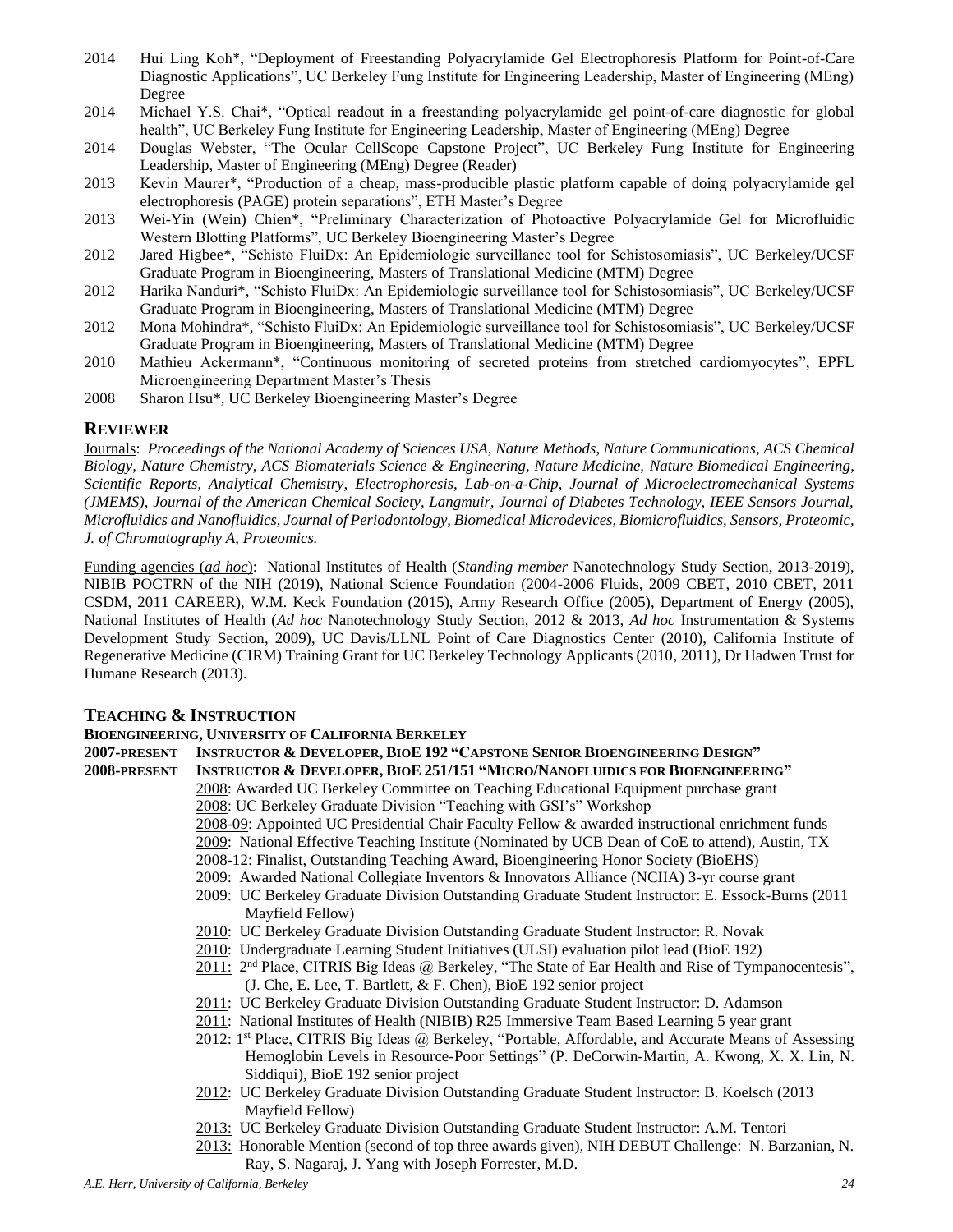- 2014: UC Berkeley Graduate Division Outstanding Graduate Student Instructor: A. Skandarajah
- 2015: UC Berkeley Graduate Division Outstanding Graduate Student Instructor: K. Yamauchi
- 2017: UC Berkeley Graduate Division Outstanding Graduate Student Instructor: H. Neira
- **1999-2000 DESIGN TEAM COACH, DEPARTMENT OF MECHANICAL ENGINEERING, STANFORD UNIVERSITY** Responsible for mentoring four-student graduate student teams in MEMS laboratory course (2006) and coaching of a team in the Smart Product Design (ME 318A,B) sequence (1999, 2000).
- **1998-2002 ME/E 311 SEMINAR, DEPARTMENT OF MECHANICAL ENGINEERING, STANFORD UNIVERSITY** Instrumental in establishing seminar forum in which role models in engineering and science provide perspectives on experiences, lessons, and vision related to their professional and personal growth (1998- 2002). Funding secured from School of Engineering, Alumni Association, and industrial sources. Seminar has been offered winter quarter continuously since 1998. *www.stanford.edu/group/mewomen/*

# **ADVISOR FOR UNDERGRADUATE BIOENGINEERING SENIOR DESIGN PROJECTS**

- 1. Daniel Yang, Sammy Cheung, Emily Kim, **2020**, "Pulmonary Medicine", George Su, MD, UCSF
- 2. Anubhav Shankar, Mitchell Wong, Chichi Chang, **2020**, "Emergency Medicine", Neil Ray, MD and Dheeraj Duggineni, MD, University of Pennsylvania
- 3. Vicky Cui, Shirley Li, Daniel Beard, **2020**, "Radiology", Elizabeth Pierce, Radiology, UCSF
- 4. Tanin Barzanian, Ethan Chan, James Lo, **2020**, "Sports Medicine", Lindsay Huston, MD and Ryan Cobb, Athletics, UC Berkeley
- 5. Arnav Raha, Annabel Yau, Mason Sakamoto, **2020**, "Migrant Medicine", Blake Davis, Director of Operations for GRM
- 6. Edward Han, Elizabeth Wong, Mehak Sharma, **2020**, "Dental Medicine", Beckie Cole, Vision 3D Dental
- 7. Sarah Kwok, Rajan Parikh, Caroline Chen, **2020**, "Audiology", Colleen Polite, AuD, UCSF
- 8. Andrew Gamaley, Catherine Tran, Sean Roh, **2020**, "Optometry", Sowmya Ravikumar, UC Berkeley
- 9. Mariana Alvarez, Blake Feldmar, Sofia Haile, Manooshree Patel, Brandon Zhang, **2019**, "Automatic Suture Device to Reduce Bleeding in Gastric Bypass Surgery", Jonathan Carter, M.D., Gastric Surgery, UCSF
- 10. Nikita Bhatia, Geena Kim, Ashna Mangla, Michael Yang, **2019,** "Cardiac Imaging with a Gel Phantom Using MRI Tagging and DENSE", Mark Ratcliffe, M.D. & Vicky Wang, Ph.D., SF Veterans Affairs Medical Center
- 11. Lienna Chan, Sasha Demeulenaere, Amanda Fazekas, Christine Giuliano, and Nishi Juthani, **2019**, "Treating Hydrocephalus:The Ventriculoperitoneal Shuntpaired with Ultrasonic Cavitation", Sunghoon Kim, M.D., Pediatric Surgery, UCSF
- 12. Robert Wilkerson, Justin Lu, Justin Villamor, Kamala Pillai, **2019,** "Electronic EEG Syringe for Real Time Observable Contact Impedance", Beth Pierce, MRI, UCSF
- 13. Laurel Nelson, Hannah Tongthaworn, Jacob Szymkowski, Lauryn Jordan, **2019**, "Pathlight: Navigation for Dementia Patients in Indoor Public Spaces", Susanne Stadler, At Home with Growing Older (non-profit)
- 14. Radhika Mardikar, Preethi Bhat, Vikki Qian, Sonya Wong, Tim Li, **2019**, "Redesigning the ChemoFilter to Fit a Variety of Hepatic Vein Sizes", Steven Hetts, M.D., Interventional Neuroradiology, UCSF
- 15. Camille Mercier, Carina Hernandez, Joseph Nguyen, Kevin Luong, Eric Wang, **2019**, "A "Double Rib Splint" to Fixate Rib Fractures Close to the Spine, Joseph Forrester, M.D., Surgery, Stanford Medical Center
- 16. Hope Balatan, Hanieh Iravanian, Bryant Lu, Natasha Wong, **2019**, "Design for Patient Mobility During Treatment for Neurological Dysfunction", Arash Afshinnik, MD, UCSF Fresno
- 17. Kaleb Branda, Joe Chen, Edgar Ulises Hernandez, Jin Tanizaki, **2018**, "Neurodegenerative preclinical models: Infrared pulse oximetry waveform wireless transmission in emotional contagion experiments", Claire Clelland, MD PhD, Dept of Neurology UCSF
- 18. Ashna Jasuja, Karthik Ramesh, Sarah Spivack, **2018**, "Redesigning hospital gowns to enhance efficiency and reduce waste in MRI scanning facilities", Elizabeth Pierce, MRI Lab, UCSF
- 19. Anshu Agarwal, Nicholas Hsu, Yasmine Ibrahim, Edwin Tang, **2018**, "Measuring limb mobility in critical care stroke patients to evaluate patient recovery", Arash Afshinnik, MD, Dept of Surgery, UCSF Fresno
- 20. Alicia Auduong, Shaurya Dhingra, Andrew Hu, Roshan Toopal, **2018**, "Reducing chemotherapeutic-induced cardiotoxicity during hepatocellular carcinoma", Steven Hetts, MD, Interventional Neuroradiology, UCSF
- 21. Arvind Gouttumukkala, Tanya Kumar, Emma Manzano, Matthew Sie, **2018**, "A method to control bleeding in physical trauma patients in low resource settings in order to minimize blood loss", Joseph Forrester, MD, Dept of Surgery, Stanford
- 22. Sahil Hansalia, Jessica Li, Keith Nishihara, Tinglin Wu, **2018**, "Creating an external device as a method to reduce repuncture rate in paracentesis", Danielle Brandman, MD, MAS, Hepatology and Liver Transplant, UCSF
- 23. Dina Abedi, Hypatia Hou, Andre Mangulabnan, **2018**, "Universal design: Geriatric patients with essential tremors and interfacing with touchscreen technology", Janice Schwartz, MD, Dept of Medicine, Elder Mobility, UCSF
- 24. Joana Cabrera, Samir Hossainy, Nikki Tjahjono, **2017,** "Obstructive Sleep Apnea", George Su, MD, Associate Professor of Medicine, Division of Pulmonary and Critical Care, San Francisco General Hospital & UCSF, San Francisco.
- 25. Diego Alcantar, Yining Chen, Suhaas Garre, Sarah Ogden, **2017**, "Improving ICU Communications", Arash Afshinnik, MD, Assistant Professor, Division of Neurology, UCSF School of Medicine, Fresno.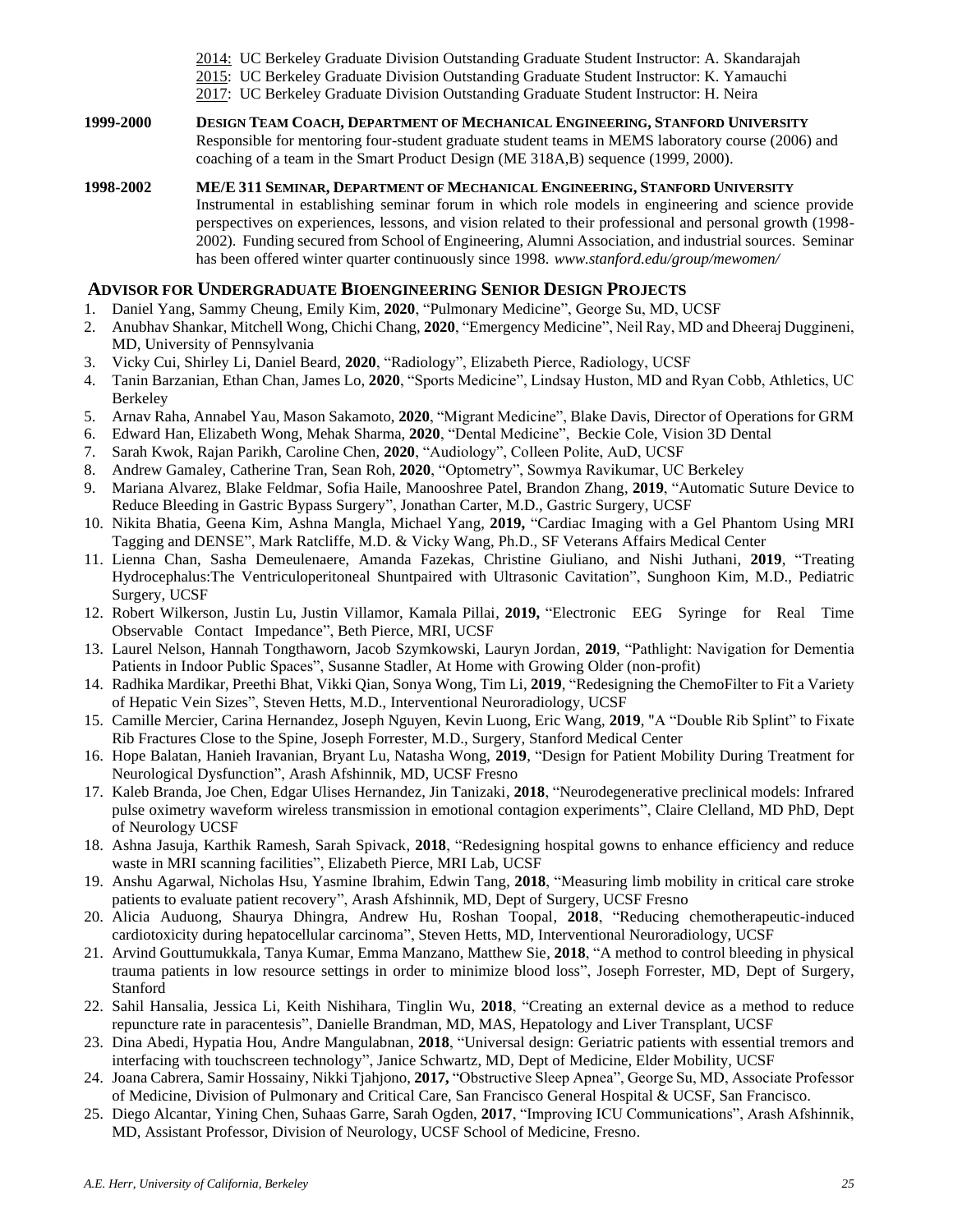- 26. Kirsten Fetah, Bhavna Gopal, Sean Kelly, Keith Kim, **2017**, "MRI Validation", Elizabeth A. Pierce, MRI Research Technologist, UCSF Multiple Sclerosis Center, San Francisco.
- 27. Dilveen Goraya, Ashish Samaddar, Lauren Song, **2017,** "Hepatic Encephalopathy Monitoring", Danielle Brandman, MD, UCSF School of Medicine, San Francisco
- 28. Erika Cruz, Joshua Deng, Vincent Kwan, Hannah Tang, **2017**, "Pediatric Peripheral Intravenous Central Catheter Placement", Sunghoon Kim, MD, Division of Pediatric Surgery, UCSF Benioff Children's Hospital, Oakland.
- 29. Jovanny Guillen, Tatiana Jansen, Irene Kim, **2017,** "Surgical Instrument Reprocessing in Low Resource Settings", Jared Forrester, MD, Resident in Surgery, General Surgery, & Joe Forrester, MD, Resident in Surgery, General Surgery, Palo Alto
- 30. Leslie Leung, Adriane Ocampo, Nicholas Tjahjono, Tong Zhang, **2017**, "Chemotherapeutics", Steven Hetts, MD, Associate Professor in Residence of Radiology and Biomedical Imaging, UCSF and Teri Moore, IR Laboratory Manager, UCSF, San Francisco.
- 31. Sumana Algharbi, Anusree Oruganti, Jared Ryan, **2017,** "Home Sanitation", Janice Swartz, MD, Recalled Professor in Residence, UCSF School of Medicine, UCSF, San Francisco.
- 32. Victor Tieu, Tra Pham Thanh Tran, Tanay Nandgaonkar, **2016**, "Increasing Freedom-of-Movement of ICU Patients", Arash Afshinnik, MD, Assistant Professor, Division of Neurology, UCSF School of Medicine, Fresno.
- 33. Justin Choe, Andrew Hild, Anisha Kumar, Dhruv Kothari, **2016**, "Monitoring Respiratory Function in Outpatients with Chronic Obstructive Pulmonary Disease", Arash Afshinnik, M.D. UCSF Assistant Clinical Professor of Medicine (Neurology).
- 34. Sara Sampson, Karthik Prasad, Aran Bahl, Matthew Chan, **2016**, "Vital Sign Monitoring in the Low Resource Clinical Settings", Ricky Wang, MD, Pulmonary Fellow, Division of Pulmonary and Critical Care, San Francisco General Hospital & UCSF; George Su, MD, Associate Professor, Division of Pulmonary and Critical Care, San Francisco General Hospital & UCSF.
- 35. Jeffrey Feng, Darya Fadavi, Noreen Wauford, **2016**, "Quantitative Assessment of Degree and Spatial Extent of Pain Block", Matthew Haight, D.O., UCSF Associate Clinical Professor (Anesthesia).
- 36. Priya Bhattacharjee, Richard Xu, Maxine Arnush, Joshua Chen, **2016**, "Screening for Autonomic Nervous System Disorders in Pediatric Patients", Parvin Azizi, MD, Assistant Professor of Pediatric Neurology, UCSF Fresno.
- 37. Botao Peng, Tyler Davis, Alison Long, **2016,** "Pain Monitoring in Extraclinical Settings", Christine Ritchie, M.D., UCSF Clinical Professor of Medicine (Geriatrics) & Nicole Thompson, Clinical Research Coordinator, UCSF Office of Population Health.
- 38. Anne Zeng, Giang Ha, Katelyn Greene, **2016,** "Assisted Automobile Access for Seniors", Janice Schwartz, M.D., UCSF Clinical Professor of Medicine (Geriatrics) and Research Director of the Jewish Home of San Francisco.
- 39. Ashlee Horn, Jeff Hsiao, Alex Takahashi, Katherine Spack, **2016**, "Convenient Monitoring of Parkison's Symptoms", Cong Zhi Zhao, MD, Assistant Professor, Division of Neurology, UCSF School of Medicine, Fresno.
- 40. Amy Chang, Jessica Hsueh, Daniel Hu, Eric Wang, **2015**, "The Sturdy Swivel: Helping the Elderly Safely Enter & Exit Cars", Janice Schwartz, M.D. UCSF Clinical Professor of Medicine (Geriatrics). (*Sabbatical*)
- 41. Amanda Haack, Ian Lin, Zian Liu, Ashutosh Shrestha, **2015**, "Corneal Abrasion Treatment Suitable for Low-Resource Settings", Daniel Chao, M.D., Ph.D., Clinical Instructor and Vitreoretinal Fellow UCSF School of Medicine. (*Sabbatical*)
- 42. Annika Carlson, Lucy Hu, Michael Manguinao, Roy Park, **2015**, "Percutaneous Nephrology", Thomas Chi, M.D. Assistant Professor, Department of Urology at UCSF (*Sabbatical*)
- 43. Hillary Chen, Lars Gustafson, Mandy Li, Prasanna Rajan, **2015**, "Work of Breathing Measurement Device for COPD Outpatient Monitoring", George Su, M.D., Assistant Professor of Medicine (Pulmonology & Critical Care) at San Francisco General Hospital, UCSF. (*Sabbatical*)
- 44. Alex Najibi, Anna Garachtchenko, Arnav Dugar, Cheng (Kim) Li, **2015**, "A Continuous, Non-Invasive Blood Pressure Monitor", Margaret Vartanian, MD, Resident Physician, Department of Anesthesia, UCSF. (*Sabbatical*)
- 45. Amanda Vu, Kartiga Selvaganesan, Joshua Nowak, Arun Pingali, **2015**, "Dynamic Cardiac Phantom for DENSE-MRI Sequence Validation", Mark Ratcliff, M.D., Director of the Cardiac Biomechanics Laboratory at UCSF. (*Sabbatical*)
- 46. Amy Lyden, Neha Kumar, Kyle Joyner, Alexander Runke, **2015**, "Sugisun: A surgical light for the developing world", Richard Gosselin, M.D., Associate Clinical Professor, Co-Director, Institute for Global Orthopedics and Traumatology, Doctors without Borders. (*Sabbatical*)
- 47. Anand Dharia, Carol Lee, Caleb Kim, Arjun Mukundan, **2015**, "Reduction of Motion Artifacts in MRI Scans of the Spinal Cord", William Stern RT, Lead Research MRI Technician Department of Neurology, UCSF. (*Sabbatical*)
- 48. Ariel Wang, HongJoo Kim, Prithi Bomdica, **2014**, "*Improving POC Analysis for Hematuria*" with Thomas Chi, MD, Assistant Professor, Department of Urology, UCSF School of Medicine.
- 49. Jon Silberstein, Connor Ludwig, Deepika Bhatnagar, Sahithi Rani, **2014**, "*Portable, Low-Cost 3-D Retinal Imaging Device*" with Michael Ward, MD, PhD, Assistant Professor of Neurology & Opthamology, UCSF School of Medicine.
- 50. Sabrina Levy, Chris Deeble, Sravani Kondapavulur, Sivan Marcus, **2014**, "*Devising a Synchronized Phrenic Nerve Pacer for ALS Treatment*" with Björn Oskarsson, MD, Assistant Professor of Clinical Neurology, Director of UC Davis Multidisciplinary ALS clinic, University of California Davis Medical Center.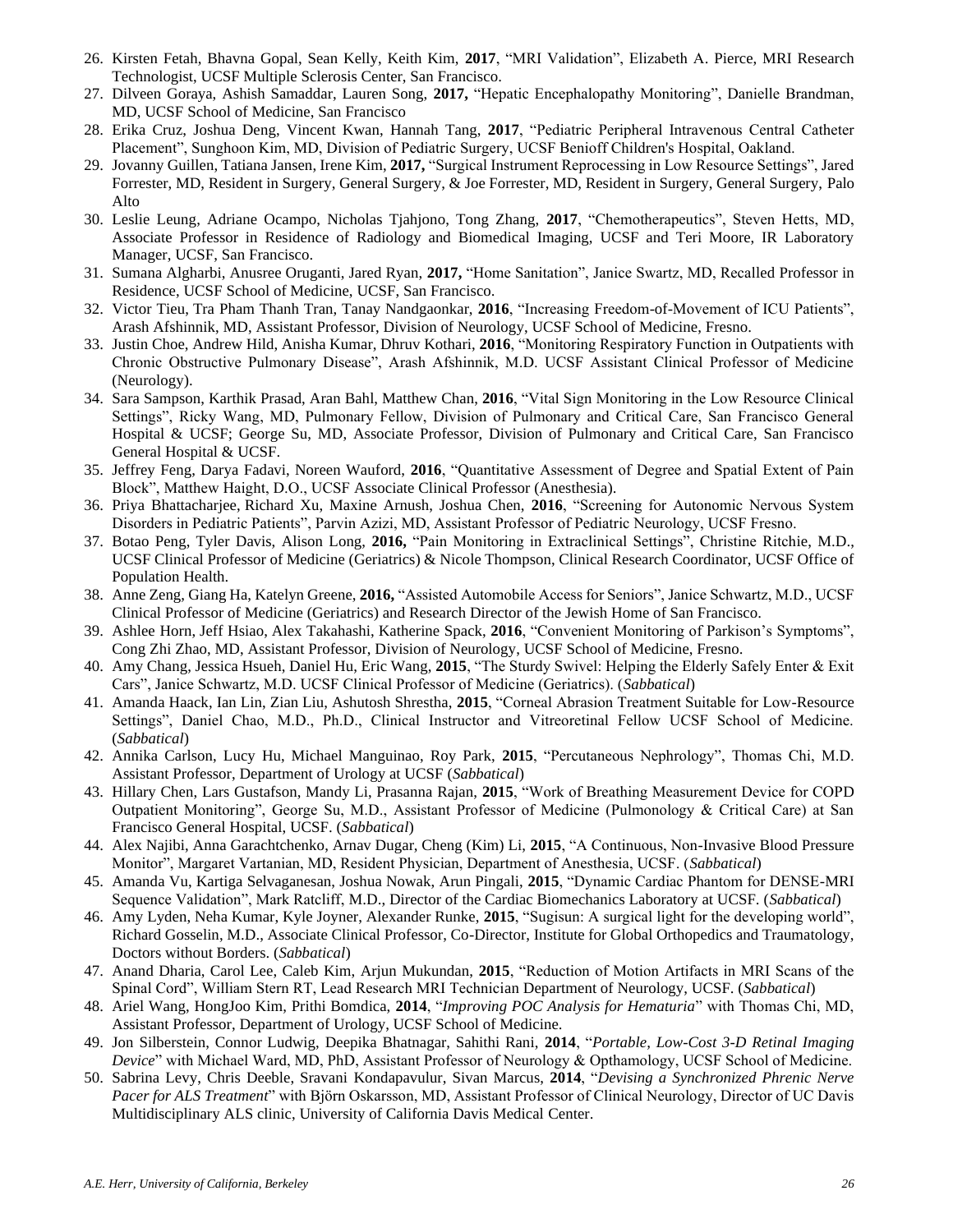- 51. Hannah Adelsberg, Celia Cheung, Eric Katz, Suzanne Chou, **2014**, "*Safe Solution to Answer Door for People with Limited Mobility*" with Janice Schwartz, MD, UCSF Clinical Professor of Medicine, Research Director of the Jewish Home of San Francisco.
- 52. Shalmalee Pandit, Weina Chen, Ryan Zolyomi, Sudershan Srinivasan, **2014**, "*Drug Delivery System for Asthma Treatment*" with John Fahy, MD, Msc, Professor of Pulmonary Medicine, UCSF School of Medicine, Director of the CVRI Airway Clinical Research Center
- 53. Vivian Shen, Toan Nguyen, Helen Park, Derek Liu, **2014**, "*Proper Endotracheal Tube (PET) Detector*" with John T. Li, MD, Pediatric Critical Care Physician, UCSF Benioff Children's Hospital.
- 54. Asad Akbany, Kasper Kuo, Nicholas Leung, Karen Cheng, **2014**, "*Detecting Operational Status of LPG Stoves (Developing Countries)*" with Lisa Thompson, FNP, MS, PhD, Assistant Professor at the Clinical and Translational Science Institute KL2, Global Health Sciences Faculty Scholar in Family Health Care Nursing, UCSF.
- 55. Ashley Tsai, Daniel Corbett, Aritro Mukherjee, Anna Ngo, **2014**, "*Improving Hair Sample Preparation for Detecting ARV Levels*" with Monica Gandhi, MD, MPH, Associate Professor of Medicine in the Division of HIV/AIDS and Infectious Disease at UCSF, Director of AIDS Consult Service at San Francisco General Hospital.
- 56. Brian Dick, Vinayak Viswanadham, Yumi Suh, Adrian Tabula, **2013**, "*Detecting Narcotics-Induced Respiratory Depression*" with Art Wallace, MD, PhD, Director of VAMC Anesthesia Preoperative Evaluation Clinic and Professor in Residence, UCSF Anesthesia & Perioperative Care.
- 57. Vicki Ni, Jeremy Whang, Michael Hwang, Elias Sideris, **2013**, "*Monitoring the Amount of FVN Individuals Eat*" with Lenny Lesser, MD, MSHS, Research Physician, Palo Alto Medical Foundation Research Institute.
- 58. Marie Biscarrat, Robert Chen, Manali Sawant, Nimmi Bhatt, **2013**, "*A Non-Invasive Means of Accurately Determining the Oxygen Saturation of the Central Venous System*" with John Chorba, MD, UCSF Cardiology Fellow.
- 59. Noah Goldman, Geonyoung Kim, Robin Parrish, Andrea Dickey, **2013**, "*Detection of a Fall Among Elderly at Home*" with Janice Schwartz, MD, UCSF Clinical Professor of Medicine, Research Director of the Jewish Home of San Francisco.
- 60. Rahul Nayak, Amanpreet Virk, Norman Bae, Brooke Liang, **2013**, "*Monitoring Behavior Change Related to Exposures to Household Air Pollution from Cooking Fires (Developing Countries)*" with Lisa Thompson, FNP, MS, PhD, Assistant Professor at the Clinical and Translational Science Institute KL2, Global Health Sciences Faculty Scholar in Family Health Care Nursing, UCSF.
- 61. Peter Mains, Emmalyn Chen, Rachel Cheng, Ernest Lai, **2013**, "*Wearable Sleep Cycle Monitors to Co-ordinate Healthcare Delivery*" with Peter Than, MD, Postdoctoral Research Fellow, Stanford University Department of Surgery.
- 62. Ryan Akiyama, Shilpi Mathrani, Shen Li, Julie Haduong, **2013**, "*Automated Zebrafish Feeding System*" with Su Guo, PhD, Professor, UCSF School of Pharmacy.
- 63. Anshum Sood, Haley Costigan, Neha Teekappanavar, Helen Sun, **2013**, "*Pelvic Pain Diagnostics (Developing Countries)*" with Joanne L. Perron, MD, FACOG, Postdoctoral Fellow, UCSF Program on Reproductive Health and the Environment.
- 64. Supada Sritanyaratana, Kenneth Gao, Albert Lin, Homayun Mehrabani, **2012**, "*Reducing Intravenous Catheter Infections*" with Hobart Harris, MD, MPH, Professor and Chief, Division of General Surgery at UCSF.
- 65. Nasim Barzanian, Neil Ray, Sakthivel Nagaraj, Jeffrey Yang, **2012**, "*Enabling a Laparoscopic Imaging Device to Overcome the Need for Continual Clean Up*" with Joe Forrester, MD, MSc, Stanford University Department of Surgery.
- 66. Robert Chen, Shayan Fakurnejad, Ha Sung (Leo) Moon, Kimberly Chan, **2012**, "*Imaging of mouse model retinas to identify early markers of Alzheimer's Disease*" with Michael Ward, MD, PhD, Resident Physician of Neurology at UCSF; Ari Green, MD, Assistant Professor of Clinical Neurology at UCSF.
- 67. Connor Landgraf, Sneha Thatipelli, Sachin Rangarajan, Zhuchen Xu, **2012**, "*Noninvasive measuring of jugular vein pressure*" with John Chorba, MD, Resident Physician at UCSF.
- 68. Sandeep Prabhu, Atri Choksi, Alish Manandhar, Rebecca Farr, **2012**, "*Measurement and controlled application of pressure during postpartum hemorrhage in low resource settings*" with Suellen Miller, PhD, CNM, Principal Investigator of the LifeWrap Project and Director of Safe Motherhood Program at UCSF; Elizabeth Butrick, MSW, MPH, LifeWrap project director at the Safe Motherhood Program at UCSF.
- 69. Inbal Epstein, Tak Yau, Susanna Ly, Arthur King, **2012**, "*An emergency medical transport solution for developing countries*" with Rai Vohra, MD, Assistant Clinical Professor of Emergency Medicine at UCSF – Fresno.
- 70. Olga Miakicheva, Michael Nasr, Devi Khoday. Hosna Akhlaghpour, **2012**, "Portable newborn health screening devices" with Lisa Thompson, RN, PhD, FNP-C, Assistant Professor in School of Nursing at UCSF.
- 71. Kellen Chen, Helen Wan, Richard Hwang, **2012**, "*Reduce malaria transmission by killing mosquitos without insecticides*" with Bryan Greenhouse, MD, Assistant Adjunct Professor at UCSF.
- 72. Wanging Du, Vincent Liu, Pamela Tiet, Hanson Zhao, **2011**, "*Embryo Delivery Device for Greater In Vitro Fertilization Success*" with Paolo Rinaudo, M.D., Ph.D., Assistant Professor, UCSF School of Medicine.
- 73. Bryant Chu, Hoaming Huang, Eric Johnson, Jessie Tung, **2011**, "*Transforming Patient Handling*", with David Rempel, M.D., Ph.D., UC Berkeley.
- 74. Philippe Decorwin-Martin, Austin Kwong, Xin Xin Lin, Nawal Siddiqui, **2011**, "*Portable Assessment of Hemoglobin Levels in Resource Poor Settings*" with Megan Huchko, M.D., M.P.H Advisor for Jacaranda Health & Nick Pearson, Founder and managing Director for Jacaranda Health.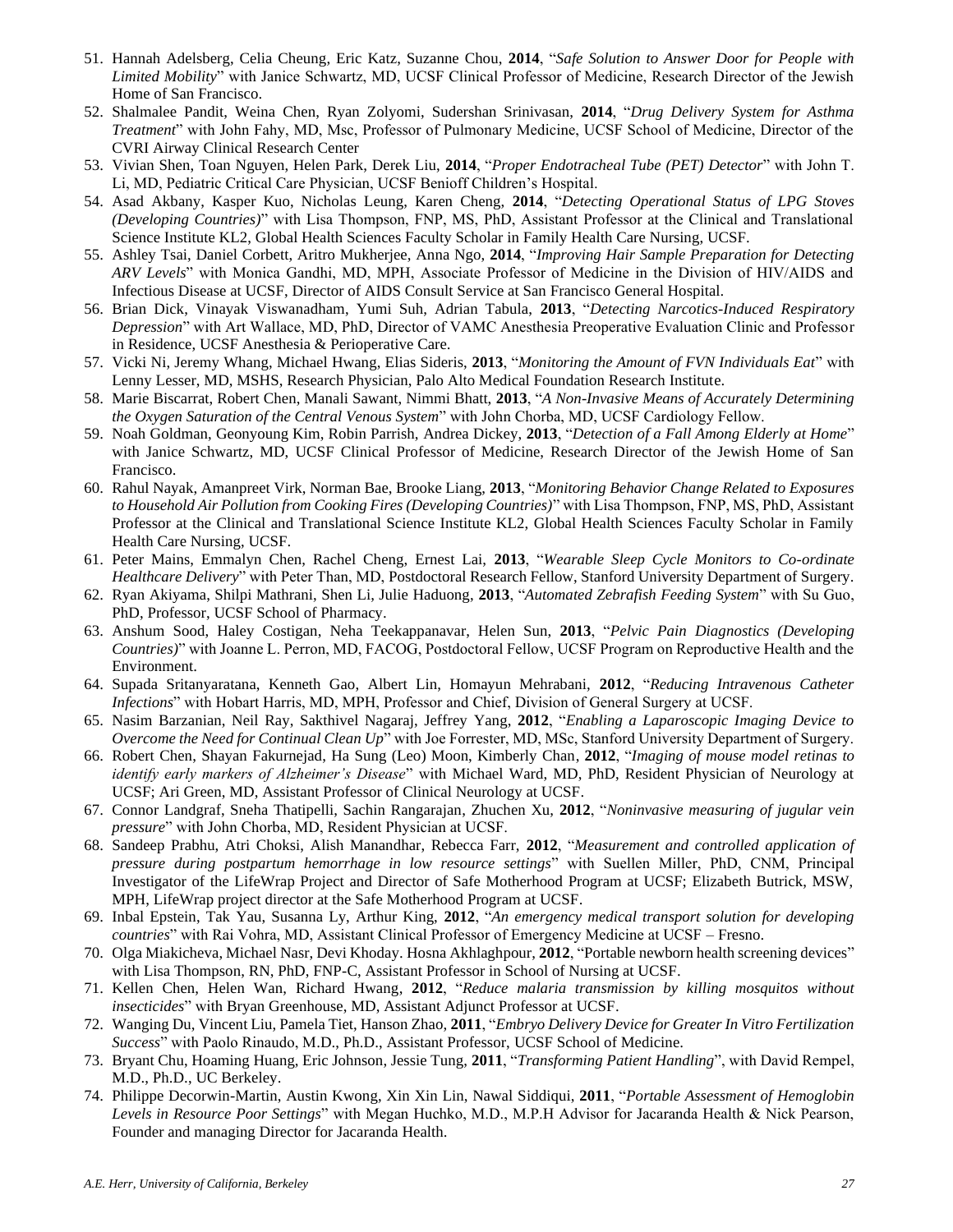- 75. Charvi Shetty, Vinidhra Mani, Jay Kumar, **2011**, "*A Home Monitoring: Early Detection of Asthma Flares*" with John Hixson, M.D. Clinical Neurologist, Assistant Professor, - Pulmonary Function Test Lab, UCSF Medical Center.
- 76. Saba Khalilmaji, Brian McRae, Chengwin Saephanh, Libing Wang, **2011**, "*Improve Breastfeeding Latching Assessment*" with Carol Miller, M.D., UCSF Clinical Professor, Pediatrics, Medical Director, Well Newborn Nursery.
- 77. Raymond Lee, Aleo Mok, Jessica Wen, Elaine Su, **2011**, "*Point of Care CellScope Diagnostics for Tuberculosis*" with Asa Tapley, UCSF School of Medicine, UC Berkeley School of Public Health Joint Program & Lina Nilsson, Ph.D., UC Berkeley.
- 78. Gary Chan, Albert Lan, Kathleen Lo, Tiffany Truong, **2011**, "*The Branched Thoracic Catheter; Efficient Hemothorax Drainage Through Localization Targeting*" with Rais Vohra, M.D., UCSF – Fresno Emergency Medicine Physician & Steven Cheung, M.D., UCSF Head and Neck Surgeon.
- 79. Alexsandra Denisin, Davis Li, Pauline Luong, Chris Alabastro, **2011** "*SqueakPeak: Mouse Pup Birth Detector for Research Laboratories*" with David Copenhagen, Ph.D, UCSF Ophtalmology & Physiology.
- 80. Jonathan Chang, Youcef Ouadah, and Daniel Yang, **2010**, "*Alveolar Breath Collection Device for Study of Lung Cancer Biomarkers in Volatile Organic Compounds*" with Cyrill Hornuss, M.D., UCSF research fellow in anesthesiology.
- 81. Danielle Beeve, Karthik Kothandapani, Christopher Richardson, Syed Abdul Aziz, **2010**, "*Appropriate technology for a mobile maternity clinic*" with Nick Pearson, Entrepreneur, Nairobi, Kenya & - Megan Huchko, M.D, MPH, Department of Obstetrics, Gynecology & Reproductive Sciences, UCSF.
- 82. Trisha Bartlett, James Che, Francis Chen, and Elaine Lee, **2010**, "*Tympanocentesis Device for Use in Pediatric Exams*" with Wilbur Lam, MD, PhD, UCSF Division of Pediatric Hematology/Oncology Pediatric Oncology Specialist.
- 83. Amy Chang, Wynne Chyou, Nickesh Viswanathan, Bryan Williams, **2010**, "*Ultrasound Probe Assist For Ultrasound Guided Central Line*" with John Stein, M.D., Asst. Clinical Professor of Emergency Medicine, Director, Emergency Ultrasound, UCSF.
- 84. Salar Assadian, Rose K. Leu, Brian K. Dang, **2010**, "*Revamping the Polyp Snare*" with Ma Somsouk, M.D, Assistant Professor at UCSF, Medicine/Gastroenterology.
- 85. Mihir Bawal, Aaron Ho, Gaber Saleh, Jasper Shau, **2010**, "*At-Home Seizure Detection*" with John Hixson, M.D., UCSF, Asst Profof Clinical Neurology.
- 86. Larry Liu, Seyed Bozorgi, Daniel Chen, Eri Takam, **2010**, "*Developing an Alcohol Consumption Monitoring Device for Behavioral Research Settings*" with Howard Fields, M.D., Ph.D, UCSF Professor of Neurology Director, Wheeler Center for the Neurobiology of Addiction, Ernest Gallo Clinic and Research Center & Elyssa Margolis, PhD, UCSF Assistant Adjunct Professor Gallo Center.
- 87. Brian Pham, Vinh Ho, Jason Gomez, **2009**, "*Hearing Deficits: Improved Deep Brain Probe Fixturing Compatible with Current Probes* " with Ben Bonham, PhD, Associate Adjunct Professor, Otolaryngology, UCSF.
- 88. Tina Chan, Tiara Franklin, Roger Lowe, **2009**, "*Disposable Manometer*" with James Hardy, M.D., UCSF, Emergency Medicine Specialist.
- 89. Janna Serbo, Michelle Tsai, Oliver Tilk, Brandon Miller, **2009**, "*Stem Cell Delivery to the Brain*" with Daniel Lim, M.D., PhD., Department of Neurological Surgery, UCSF.
- 90. Cynthia Chuang, David Fanjung, Victor Olivas, Nina Revko, **2009**, "*Pain Minimization of Child Vaccination Procedure*" with Wilbur Lam, MD, PhD, Pediatric Hematology-Oncology, UCSF.
- 91. Edward Ha, Iris Jiang, Kim Nguyen, **2009**, "*Anesthesia & Perioperative Care: Multi-animal Anesthesia Delivery With Conserved Stereotaxic Accuracy*" with Jennifer Shih, Stratman Lab, UCSF.
- 92. Jeff Kang, Angela Ren, Mia Shanholtzer, **2009**, "*Minimally Invasive Blood Draw System for Use in Neonates*" with Wilbur Lam, MD, PhD, Pediatric Hematology-Oncology, UCSF.
- 93. Traci Fitzharris, Scott Grubb, Monica Sevilla, **2009**, "*Innovations in Congenital Diaphragmatic Hernia (CDH) Treatment*" with Doug Miniati, MD, Pediatric Surgeon, UCSF.
- 94. Dana Donnenwirth, Dean Nehama, Dan Rosen, **2008**, "*Measure Beat Rate of Cardiac Myocytes in Cell Culture*" with Wito Richter, Associate Researcher UCSF Department of Gynecology, Obstetrics, and Reproductive Sciences.
- 95. Chian Gong, Merline Hidayat, Robert Lamorena, **2008**, "*Newborn Dehydration*" with Carol Miller, MD Clinical Professor, Pediatrics, UCSF.
- 96. Alisa Dong, Atul Urs, Eric Phoumthipphavong, **2008**, "*Foreign Body Retrieval Basket*" with Dennis Nielson, MD, UCSF Pediatrics.
- 97. P Singh, S Geissler, S Wang, and R Johnson, **2008**, "*Project Airway*" with James Hardy, M.D., UCSF Emergency Medicine Specialist.
- 98. Ye Qie, Atul Saxena and Eric Stone, **2008** "*Cerumen Removal*" with Wilbur Lam, MD, PhD, Pediatric Hematology-Oncology, UCSF.
- 99. Matthew Johnson, Elena Liang, Aron Lau, **2008**, "*Cartilage Bioreactor*" with Alfred Kuo, MD, Orthopaedic Surgery, UCSF.

#### **DIRECTOR FOR BIODESIGN IMMERSION EXPERIENCE SUMMER PROGRAM (NIH R25, A.E. HERR, PI)**

• **SUMMER 2020:** Radhika Bhalerao (Fellow), Anubhav Shankar (Fellow), Kevin Tang (Fellow), Goar Ayrapetan, Meina Cipollone, James Lo, Weiyu Wu, Mariam Ayrapetan, Vicky Cui, Elizabeth Wang, Mitchell Wong, Sean Roh, Elham Shoghi, Priya Vijayakumar